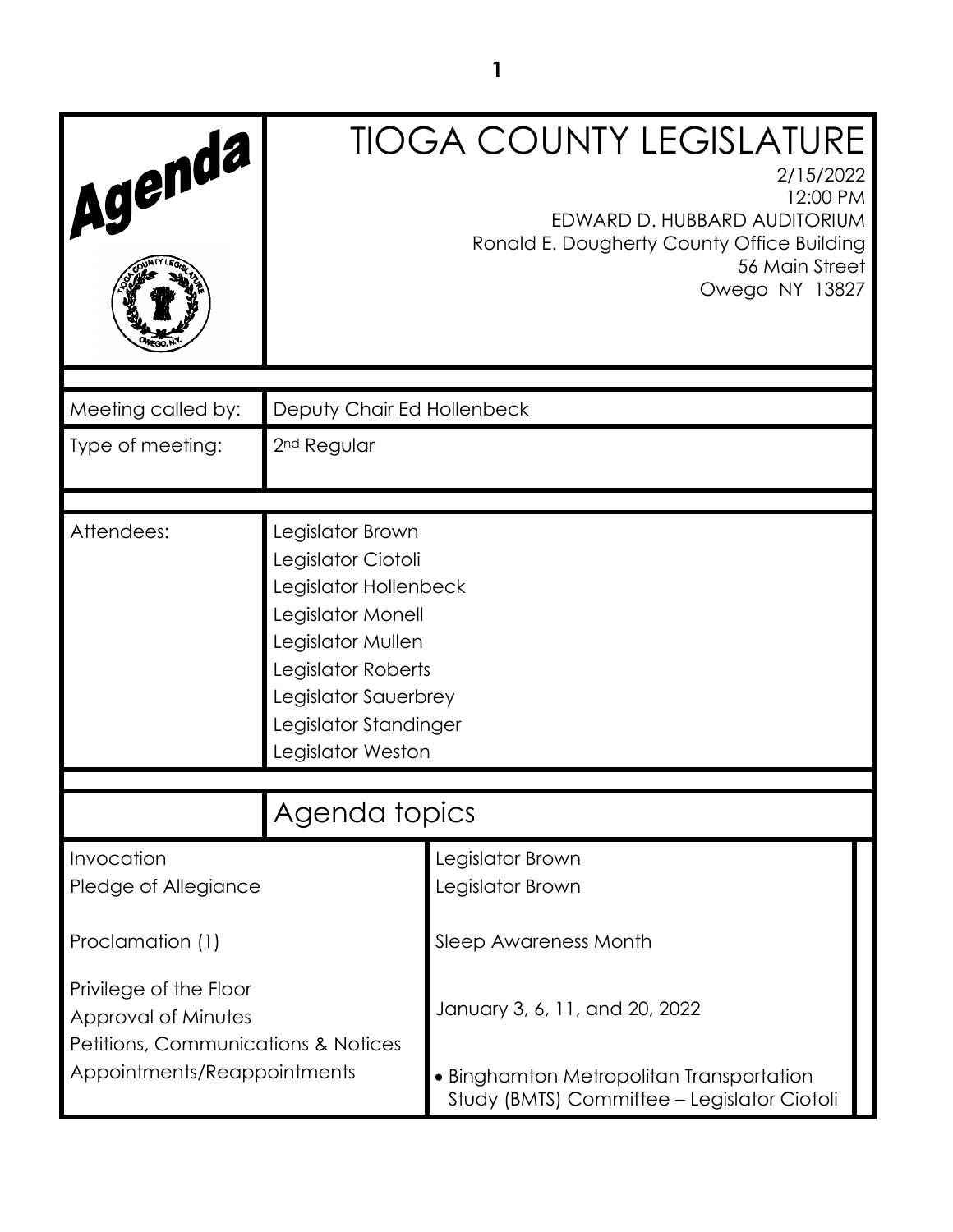| <b>Reports Standing Committees</b> |                                                                      |                                                                                                                                                                                 |  |  |
|------------------------------------|----------------------------------------------------------------------|---------------------------------------------------------------------------------------------------------------------------------------------------------------------------------|--|--|
| <b>RESOLUTIONS:</b>                |                                                                      | 1. Appoint Members Alternatives to Incarceration Advisory Board                                                                                                                 |  |  |
|                                    |                                                                      | 2. Appoint Member to Board of Ethics                                                                                                                                            |  |  |
|                                    | 3. Re-Appoint and Extend Youth Board Members Terms -<br>Youth Bureau |                                                                                                                                                                                 |  |  |
|                                    | Youth Bureau                                                         | 4. Re-Appoint and Extend Youth Board Members Terms -                                                                                                                            |  |  |
|                                    | Youth Bureau                                                         | 5. Re-Appoint and Extend Youth Board Members Terms -                                                                                                                            |  |  |
|                                    | <b>Board</b>                                                         | 6. Resolution Reappointing Member to Community Services                                                                                                                         |  |  |
|                                    |                                                                      | 7. LOCAL LAW TO BE INTRODUCED - A Local Law Repealing and<br>Replacing Local Law No. 1 of the Year 2022 Imposing<br>Additional Surcharges for Telephonic Communication          |  |  |
|                                    |                                                                      | 8. Schedule Public Hearing Local Law Introductory No. C of 2022                                                                                                                 |  |  |
|                                    |                                                                      | 9. Erroneous Assessment - Town of Newark Valley                                                                                                                                 |  |  |
|                                    |                                                                      | 10. Erroneous Assessment - Town of Richford                                                                                                                                     |  |  |
|                                    |                                                                      | 11. Erroneous Assessment – Town of Owego                                                                                                                                        |  |  |
|                                    | <b>Hollow Road Culvert</b>                                           | 12. Award Design Services to Barton and Loguidice for Michigan                                                                                                                  |  |  |
|                                    |                                                                      | 13. Authorize Acceptance of Year Four Funding from the NYS<br>Office of Indigent Legal Services and Accept Year Four<br>Funding for Hurrell-Harring Grant and Amend 2022 Budget |  |  |
|                                    | <b>Budget - Sheriff's Office</b>                                     | 14. Authorize Acceptance of 2022 NYS PTS Grant (PTS-2022-Tioga<br>Co SO-00195-054) Appropriation of Funds & Modify 2022                                                         |  |  |
|                                    |                                                                      | 5. Accept Grant Award for Tioga County ITCS Shared Services;<br>Appropriate Funds and Modify 2022 Budget                                                                        |  |  |
|                                    |                                                                      | 16. Apply for Indigent Legal Services Grant                                                                                                                                     |  |  |
|                                    | Grant – Sheriff's Office                                             | 17. Authorize the Submission of the 2021-2022 PSAP Operations                                                                                                                   |  |  |
|                                    |                                                                      | 18. Authorize the Submission of PTS (Police Traffic Services) Grant<br>Application 2023 - Sheriff's Office                                                                      |  |  |
|                                    |                                                                      | 19. Authorize the Submission of Statewide Interoperable<br>Communications Formula Grant Application (SICG 21) -<br>Office of Emergency Services                                 |  |  |
|                                    |                                                                      | 20. Authorizing and Approving a Settlement Agreement with<br>Allergan Concerning Claims Related to the Opioid Crisis                                                            |  |  |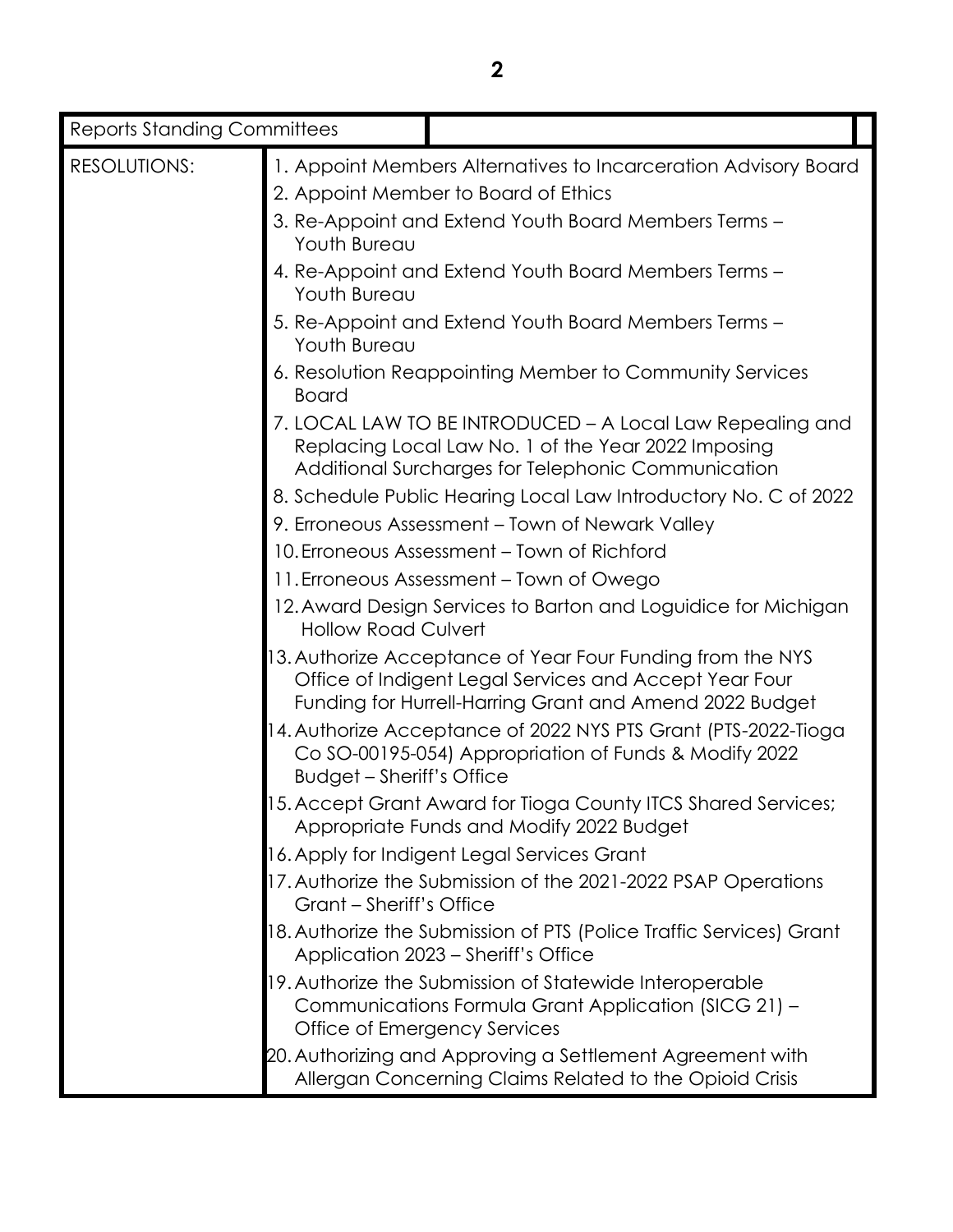| 21. Authorization to Use American Rescue Plan Act (ARPA) Funds                                                                                |
|-----------------------------------------------------------------------------------------------------------------------------------------------|
| as Match for Southern Tier Network USDA ReConnect Grant<br>Application for Extension of Broadband in the Town of Nichols                      |
| 22. Authorize Purchase of Storage Area Network (SAN) Arrays Using                                                                             |
| Capital and American Rescue Plan Act (ARPA) Funds                                                                                             |
| 23. Authorize to Amend Existing Enterprise Agreement with<br>Microsoft, Inc. to Include Microsoft Office 365 Subscriptions                    |
| 24. Re-Establish Prior Year 2021 Capital for 2022 Budget for<br>Fire/EMO                                                                      |
| 25. Re-Establish Prior Year 2021 Public Works Projects                                                                                        |
| 26. Amend 2022 Budget Appropriation of Funds American Rescue<br>Plan Act Budget Office Request 2022-002                                       |
| 27. Appropriation of Funds 2021 Homeland Security Grant<br>Modify 2021 Budget - Office of Emergency Management and<br><b>Sheriff's Office</b> |
| 28. Appropriation of Funds and Budget Modification -<br>Mental Hygiene                                                                        |
| 29. Appropriation of Funds and Amend 2022 Budget -<br>Social Services                                                                         |
| 30. Appropriation of Funds and Amend 2022 Budget -<br><b>Social Services</b>                                                                  |
| 31. Amend Budget & Appropriate Funds – Public Health                                                                                          |
| 32. Amend Budget & Appropriate Funds – Public Health                                                                                          |
| 33. Transfer of Funds 2021 Budget Modification - Mental Hygiene                                                                               |
| 34. Amend Employee Handbook: Section I. Rules of the<br>Legislature; Subsection 2 – Committees (11) and Subsection 4 –<br>Appointments        |
| 35. Amend Employee Handbook: Section IV. Personnel Rules;<br>Subsection P - Social Media Use                                                  |
| 36. Authorization to Reclassify Account Clerk-Typist to Office<br>Specialist III - Emergency Services                                         |
| 37. Authorize Appointment of Systems Administrator – Information<br>Technology & Communication Services                                       |
| 38. Donation of Time - Sheriff's Office                                                                                                       |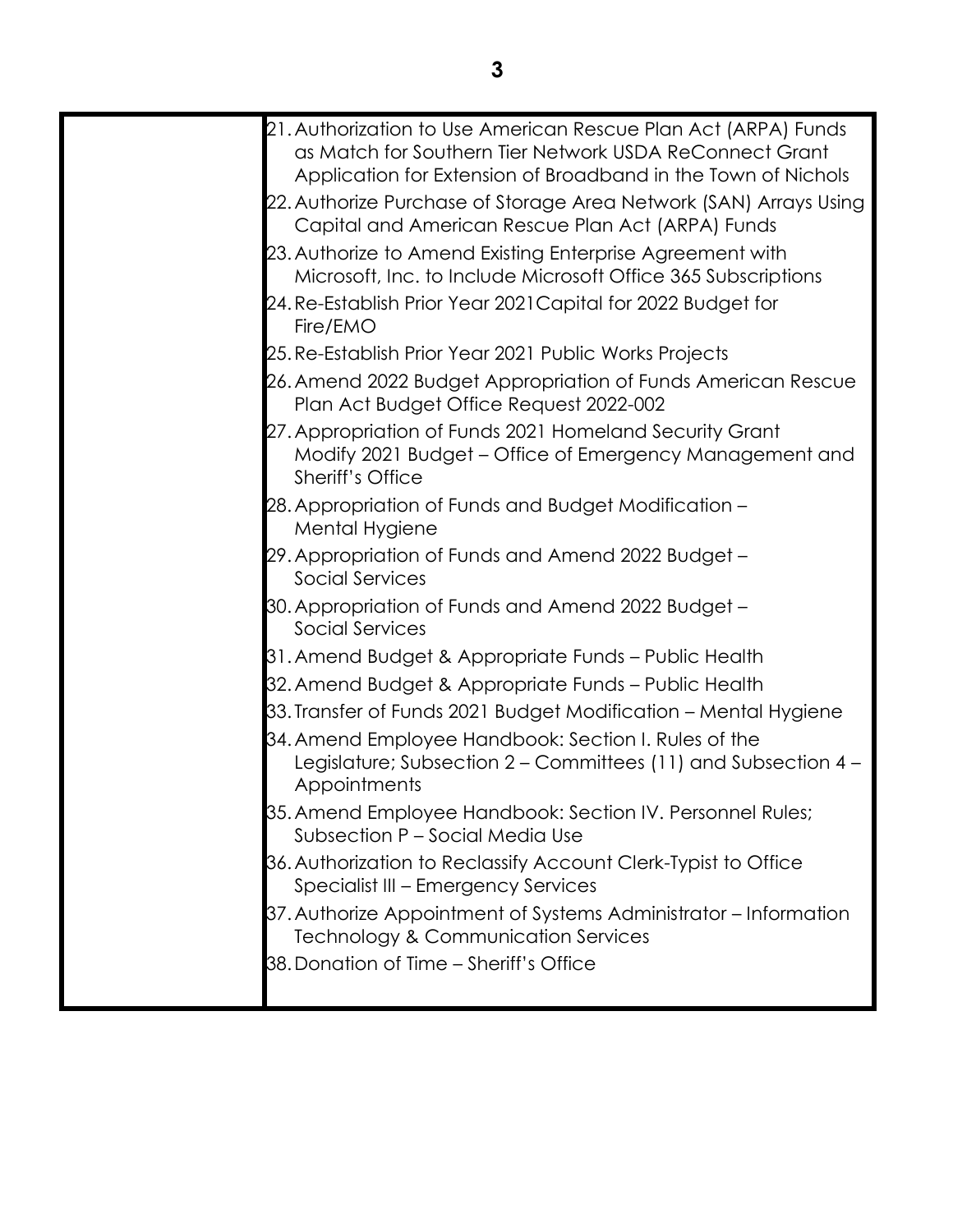### **COUNTY OF TIOGA EXECUTIVE PROCLAMATION**

WHEREAS: Sleep is an essential part of a healthy lifestyle; and

WHEREAS: Insufficient sleep is detrimental to one's own health. Chronic health conditions such as heart disease, kidney disease, high blood pressure, and stroke result from ongoing sleep deprivation; and

WHEREAS: Drowsiness can lead to potential motor vehicle accidents, putting others in harm's way; and

WHEREAS: The CDC recommendation for hours of sleep per day for adults 18 and older is 7-9 hours; and

WHEREAS: In 2018, 40% of adults in Tioga County reported having fewer than 7 hours of sleep on average; and

WHEREAS: Creating a sleep schedule and following a consistent nightly routine, including limiting alcohol/caffeine, avoiding large meals before bedtime, and shutting off electronics at least 1 hour prior to bed are beneficial to a good night's sleep; therefore

THE TIOGA COUNTY LEGISLATURE, County of Tioga, does hereby proclaim the month of February 2022 as:

#### **SLEEP AWARENESS MONTH**

and urges all residents to get the recommended amount of sleep per night to help reduce chronic health conditions and drowsiness.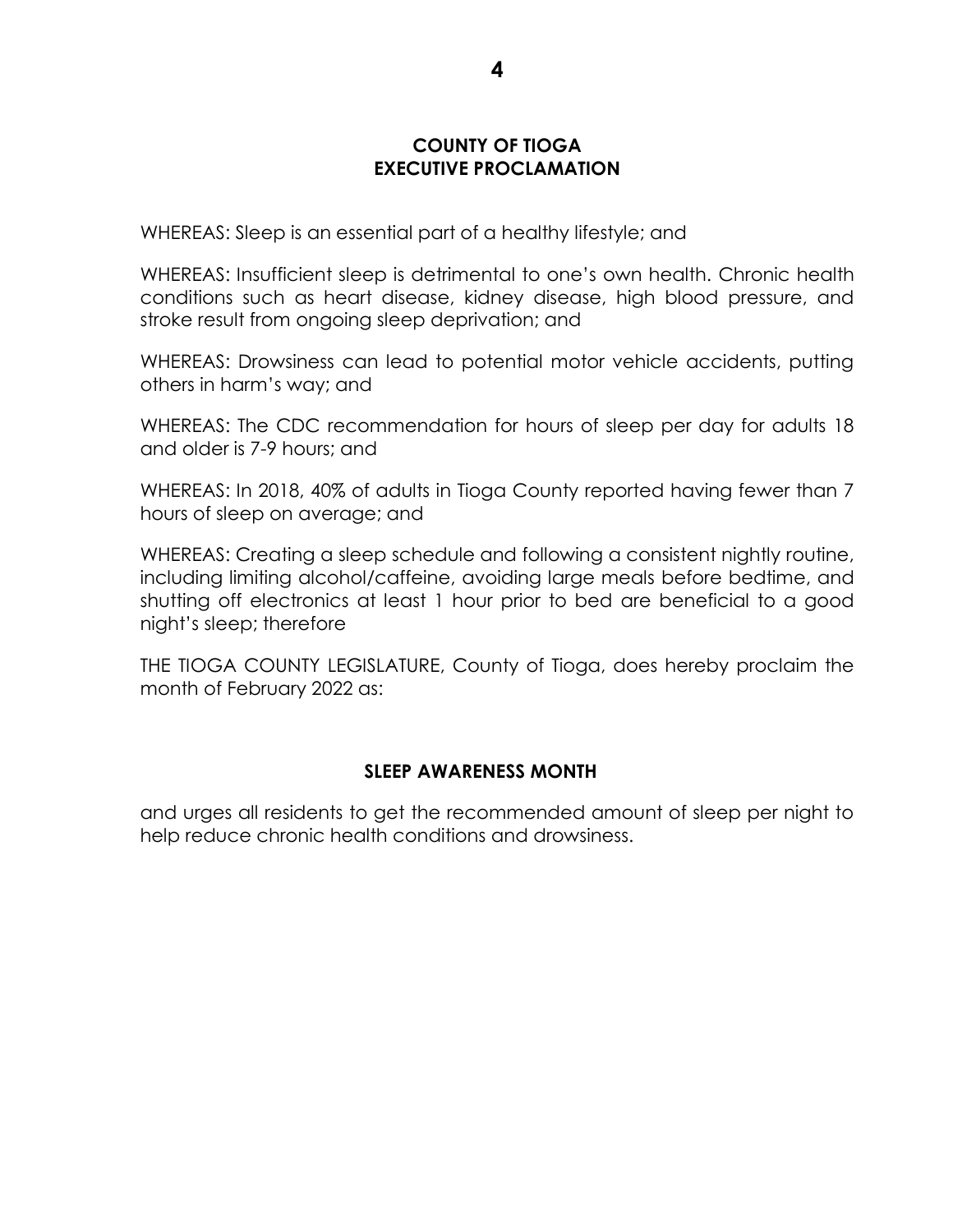RESOLUTION NO. -22 APPOINT MEMBERS ALTERNATIVES TO INCARCERATION ADVISORY BOARD

RESOLVED: That the following members be appointed to the Alternatives to Incarceration Advisory Board for the following terms:

|                                                      | TFRM           |
|------------------------------------------------------|----------------|
| Ex-Offender                                          | 4/1/22-3/31/23 |
| Crime Victim                                         | 4/1/22-3/31/23 |
| State Certified Provider of Alcohol and/or Substance |                |
| Abuse Treatment                                      | 4/1/22-3/31/23 |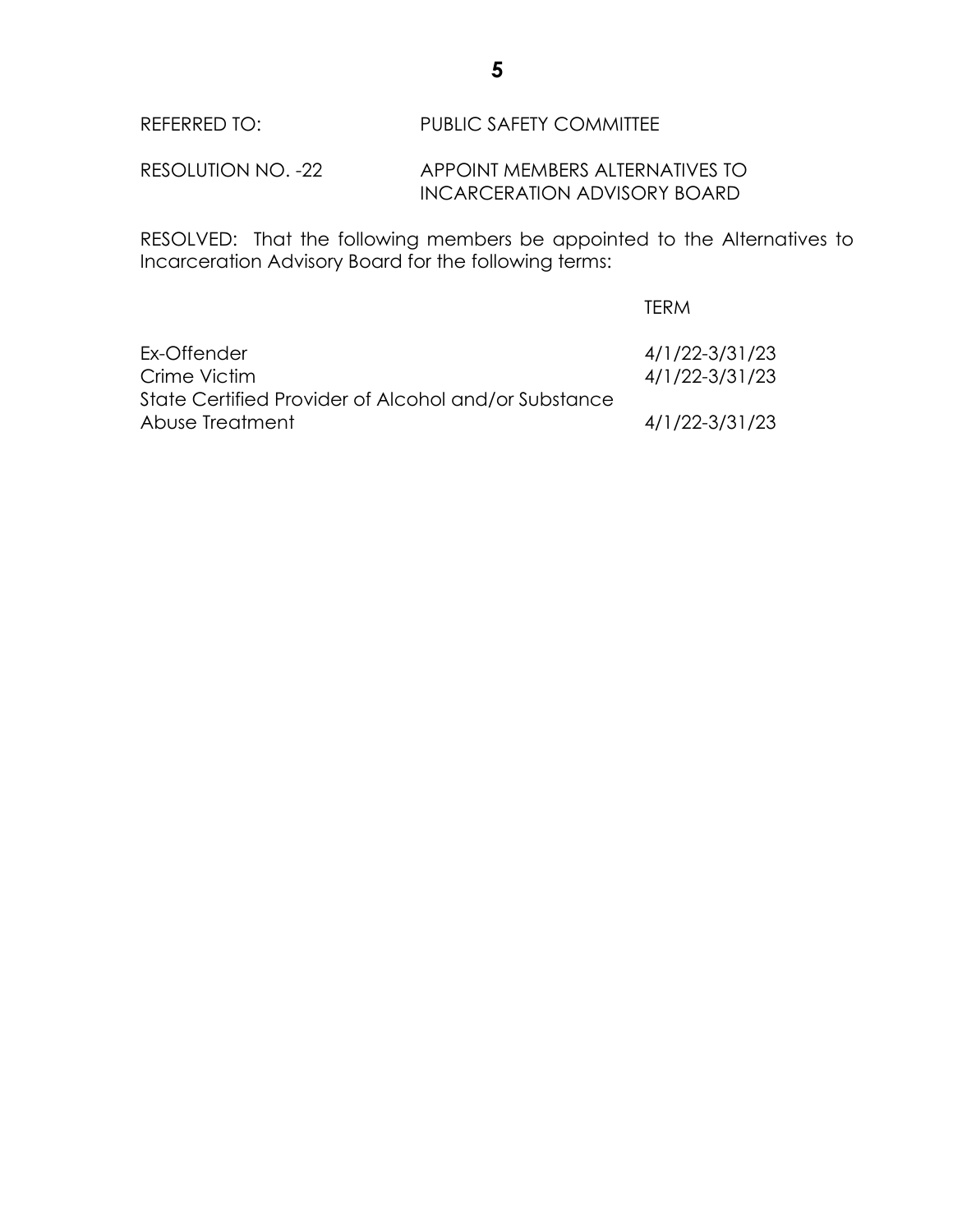| REFERRED TO: | LEGISLATIVE WORKSESSION |  |
|--------------|-------------------------|--|
|              | LEGAL/FINANCE COMMITTEE |  |

RESOLUTION NO. -22 APPOINT MEMBER TO BOARD OF ETHICS

WHEREAS: Tioga County Ethics Policy, Section II, Subsection VI (B) – Ethics Board Membership states members who have served two full three-year terms may not be reappointed for at least one year after the expiration of their last term; and

WHEREAS: A vacancy exists on the Board of Ethics due to Barbara Crannell resigning from the Board effective December 31, 2021; and

WHEREAS: John Hitchings, a resident of Tioga County, NY has agreed to serve on the Board of Ethics for the current vacant term with an additional term being available thereafter subject to Legislative reappointment; therefore be it

RESOLVED: That John Hitchings be and hereby is appointed to the Board of Ethics for a retroactive term beginning January 1, 2022 through March 31, 2023.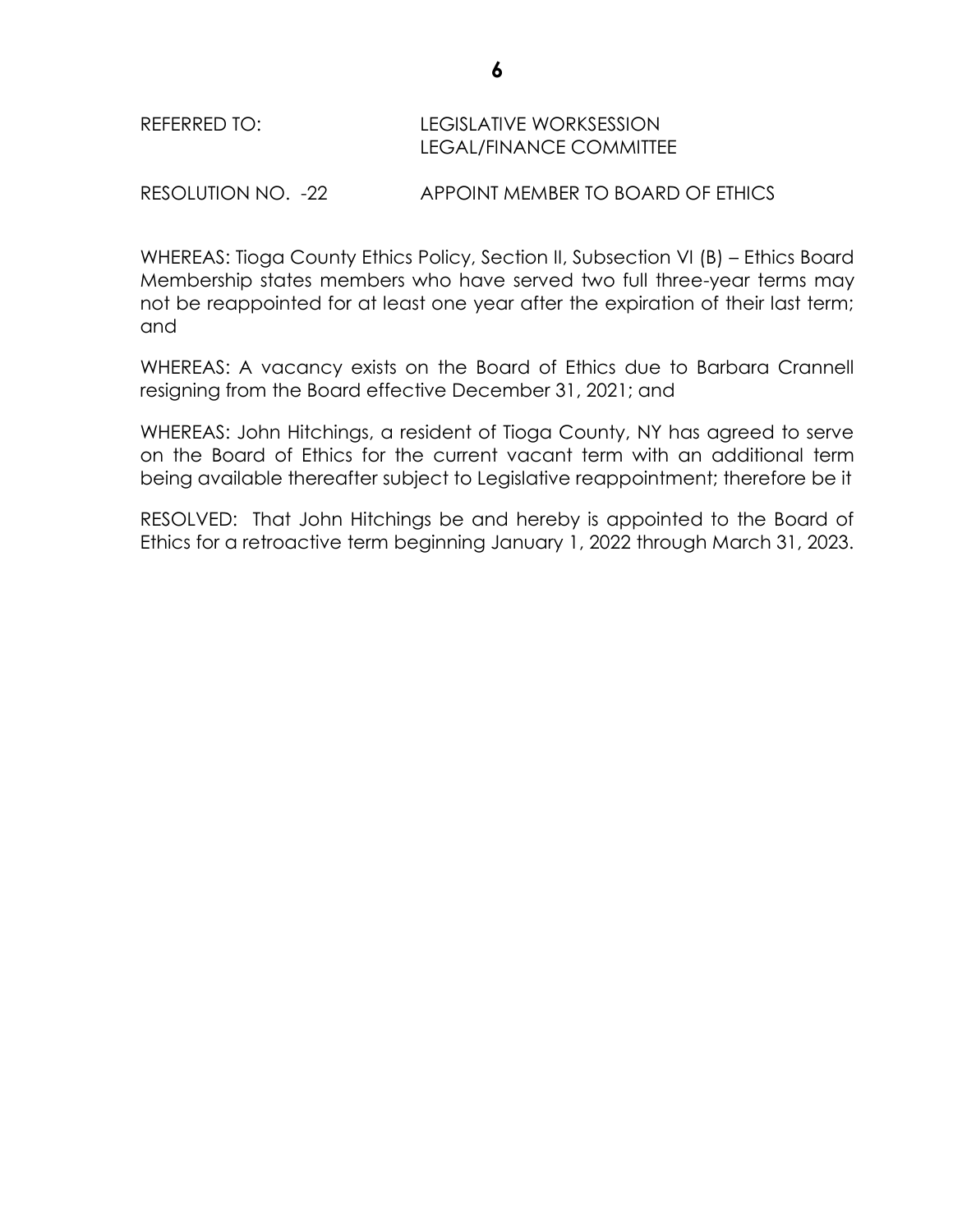RESOLUTION NO. - 22 RE-APPOINT AND EXTEND YOUTH BOARD MEMBERS TERMS YOUTH BUREAU

WHEREAS: The Tioga County Youth Board is organized as an advisory body to the Tioga County Youth Bureau; and

WHEREAS: The purpose of the Youth Board is to carry out the provision of Section 95 of the General Municipal Law of the State of New York and Resolution No. 140 of 1981 of the Tioga County Legislature; and

WHEREAS: The Tioga County Youth Board Bylaws provides for representatives to the Youth Board be appointed by the County Legislature; and

WHEREAS: The County Legislature previously appointed members to the Youth Board under Resolution No. 60-19 and Lauran Murphy's term has expired as of 12/31/2021; therefore be it

RESOLVED: That Lauran Murphy be re-appointed as a member of the Tioga County Youth Board with the corresponding term of office consistent with the requirement of staggered rotation of 1/1/2022 – 12/31/2023.

Lauran Murphy (Extending Term) 1/1/2022 – 12/31/2023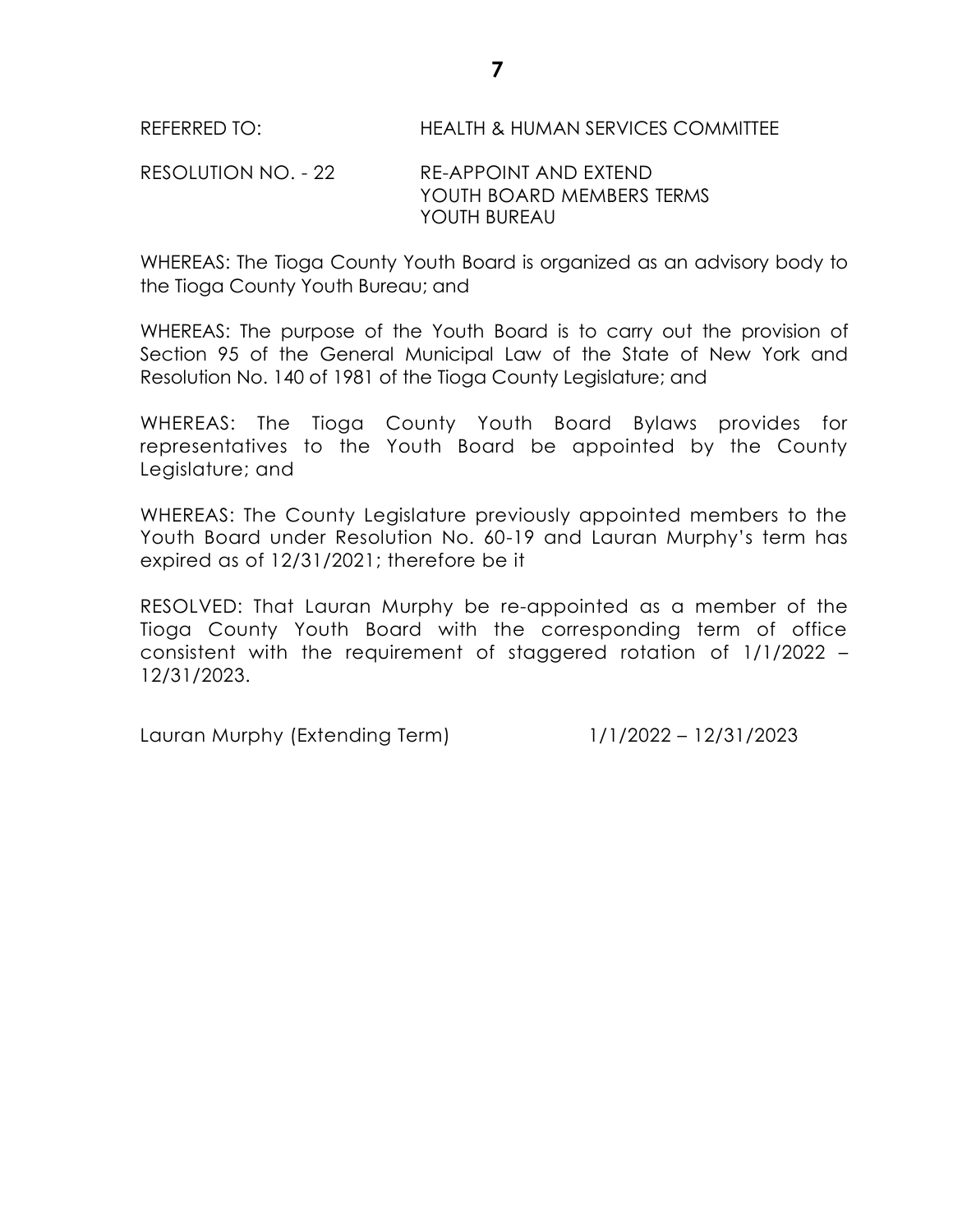# RESOLUTION NO. - 22 RE-APPOINT AND EXTEND YOUTH BOARD MEMBERS TERMS YOUTH BUREAU

WHEREAS: The Tioga County Youth Board is organized as an advisory body to the Tioga County Youth Bureau; and

WHEREAS: The purpose of the Youth Board is to carry out the provision of Section 95 of the General Municipal Law of the State of New York and Resolution No. 140 of 1981 of the Tioga County Legislature; and

WHEREAS: The Tioga County Youth Board Bylaws provides for representatives to the Youth Board be appointed by the County Legislature; and

WHEREAS: The County Legislature previously appointed members to the Youth Board under Resolution No. 60-19 and Becky Shuey's term has expired as of 12/31/2021; therefore be it

RESOLVED: That Becky Shuey be re-appointed as a member of the Tioga County Youth Board with the corresponding term of office consistent with the requirement of staggered rotation of 1/1/2022 – 12/31/2023.

Becky Shuey (Extending Term) 1/1/2022 – 12/31/2023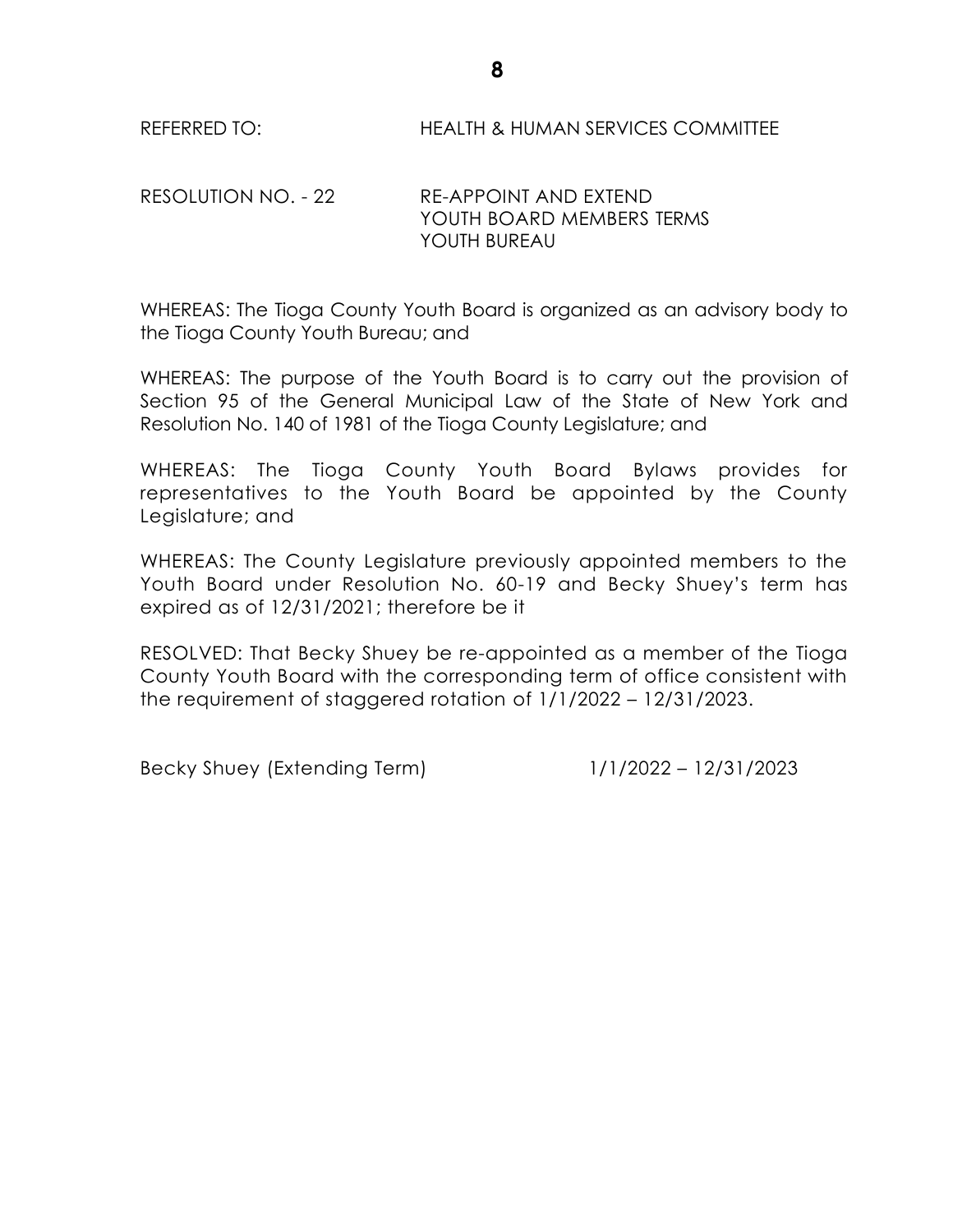### RESOLUTION NO. - 22 RE-APPOINT AND EXTEND YOUTH BOARD MEMBERS TERMS YOUTH BUREAU

WHEREAS: The Tioga County Youth Board is organized as an advisory body to the Tioga County Youth Bureau; and

WHEREAS: The purpose of the Youth Board is to carry out the provision of Section 95 of the General Municipal Law of the State of New York and Resolution No. 140 of 1981 of the Tioga County Legislature; and

WHEREAS: The Tioga County Youth Board Bylaws provides for representatives to the Youth Board be appointed by the County Legislature; and

WHEREAS: The County Legislature previously appointed members to the Youth Board under Resolution No. 60-19 and Cheri Roys term has expired; therefore be it

RESOLVED: That Cheri Roys be re-appointed as a member of the Tioga County Youth Board with the corresponding term of office consistent with the requirement of staggered rotation of 1/1/2022 – 12/31/2023.

Cheri Roys (Extending Term) 1/1/2022 – 12/31/2023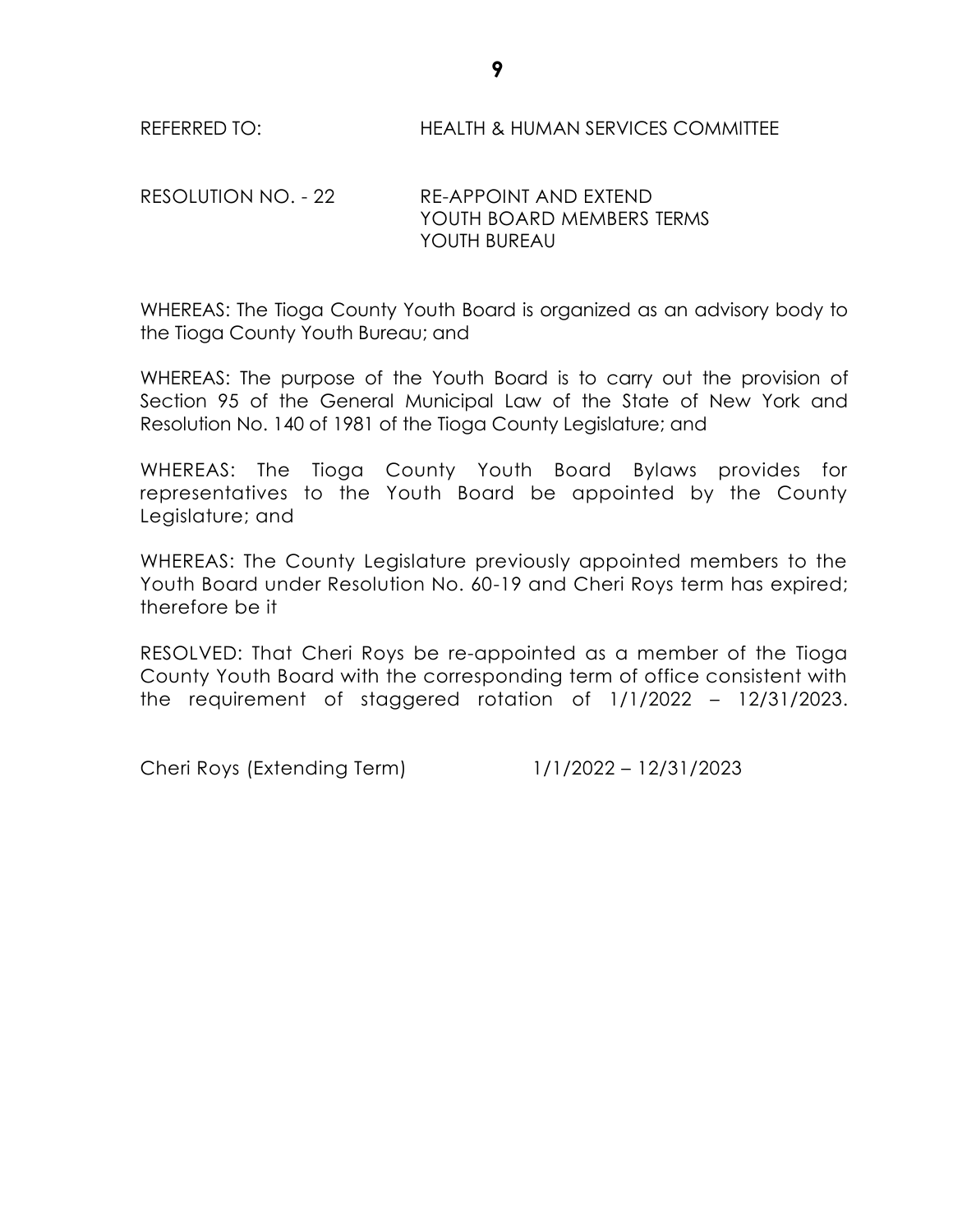RESOLUTION NO. -22 RESOLUTION REAPPOINTING MEMBER TO COMMUNITY SERVICES BOARD

WHEREAS: Carolyn Galatzan's appointment to the Community Services Board expired on December 31, 2021; and

WHEREAS: The Community Services Board has recommended Carolyn Galatzan's reappointment; and

WHEREAS: Section Article 41.11 (d) of the Mental Hygiene Law allows counties to determine the length of term of Community Services Board members; therefore be it

RESOLVED: That Carolyn Galatzan be reappointed to the Community Services Board, for term starting January 1, 2022 and ending December 31, 2025.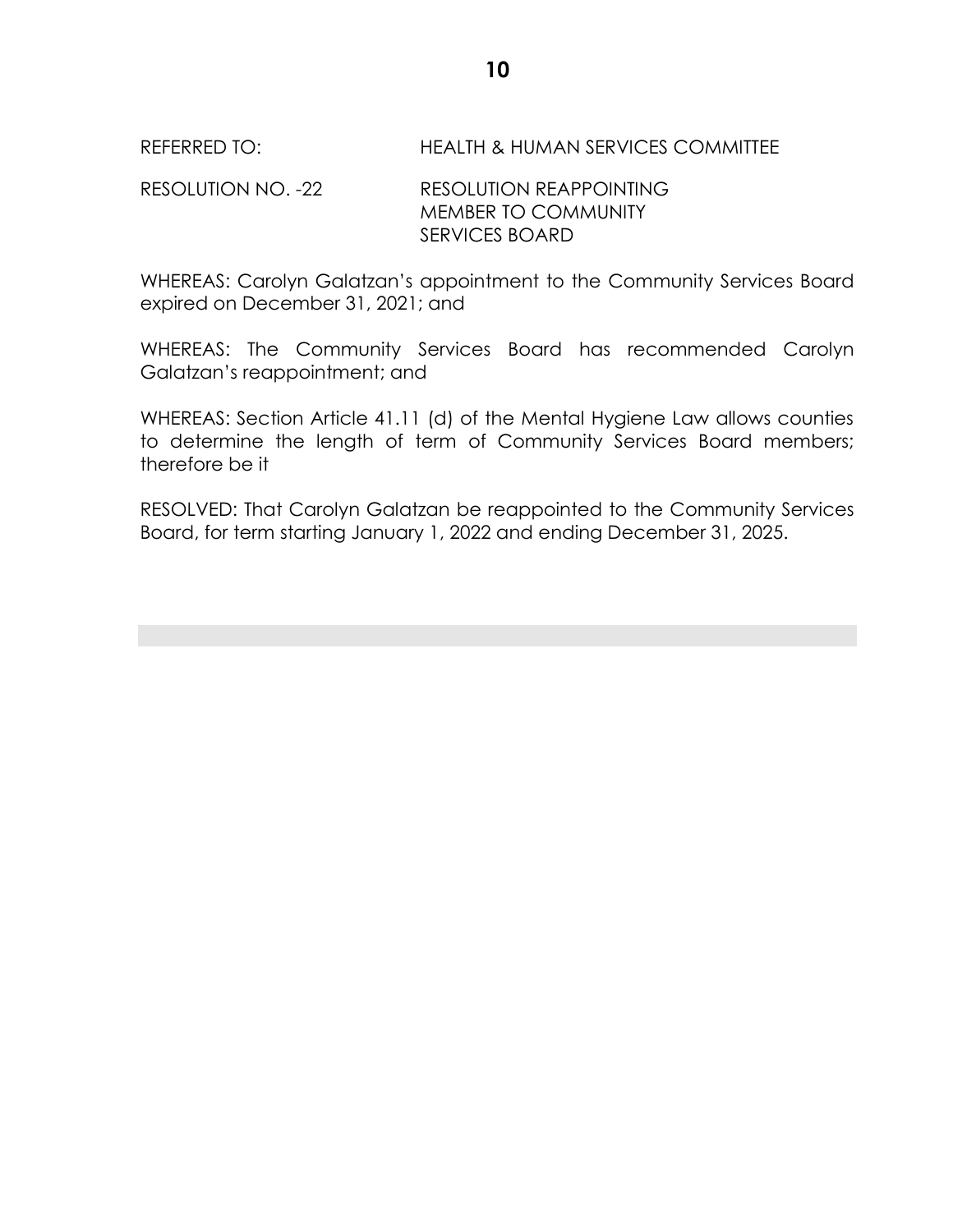| Local Law Filing | New York State Department of State |
|------------------|------------------------------------|
|                  | 41 State Street, Albany, NY 12231  |

County of Tioga

Local Law No. X of the Year 2022.

A Local Law of the Tioga County Legislature of the County of Tioga, repealing and replacing Local Law No. 1 of the Year 2022 imposing additional surcharges for telephonic communication pursuant to the authority of Tax Law §186-g and County Law §337.

Be It Enacted by the Legislature of the County of Tioga as follows:

#### SECTION 1: PURPOSE

A Local Law repealing and replacing Local Law No. 1 of the Year 2022, that amended Local Law No. 3 of 2017 and Local Law No. 1 of 1991 to authorize the County of Tioga to impose an additional surcharge of One Dollar (\$1.00) to the current surcharges which are applied to both wireless and traditional telephone services for a period of ten years.

The charge applied for prepaid and monthly wireless devices is increased from Thirty Cents (\$0.30) to One Dollar and Thirty Cents (\$1.30). The charge for traditional phone service through telephone service providers and Voice Over IP services is increased from Thirty Five Cents (\$0.35) to One Dollar and Thirty Five Cents (\$1.35). This law provides for these fees to return to their prior level after this law's expiration.

#### SECTION 2: WIRELESS SURCHARGES

Local Law No. 1 of 2022, which amended Local Law No. 3 of 2017, is repealed and replaced by adding a new Section 7 to read as follows:

SECTION 7: Imposition of additional wireless surcharges

(a) Pursuant to the authority of Tax Law § 186-g, in addition to the wireless communications surcharges imposed by Section 2 of this local law, there are hereby imposed and there shall be paid additional surcharges within the territorial limits of the County of Tioga on (i) wireless communications service provided to a wireless communications customer with a place of primary use within the County of Tioga, at the rate of One Dollar (\$1.00) per month on each wireless communications device in service during any part of the month. The sum of both surcharges shall be One Dollar and Thirty Cents (\$1.30) with the addition of the surcharge referenced herein; and (ii) retail sales of prepaid wireless communication service sold within the County of Tioga, at the rate of one dollar (\$1.00) per retail sale, whether or not any tangible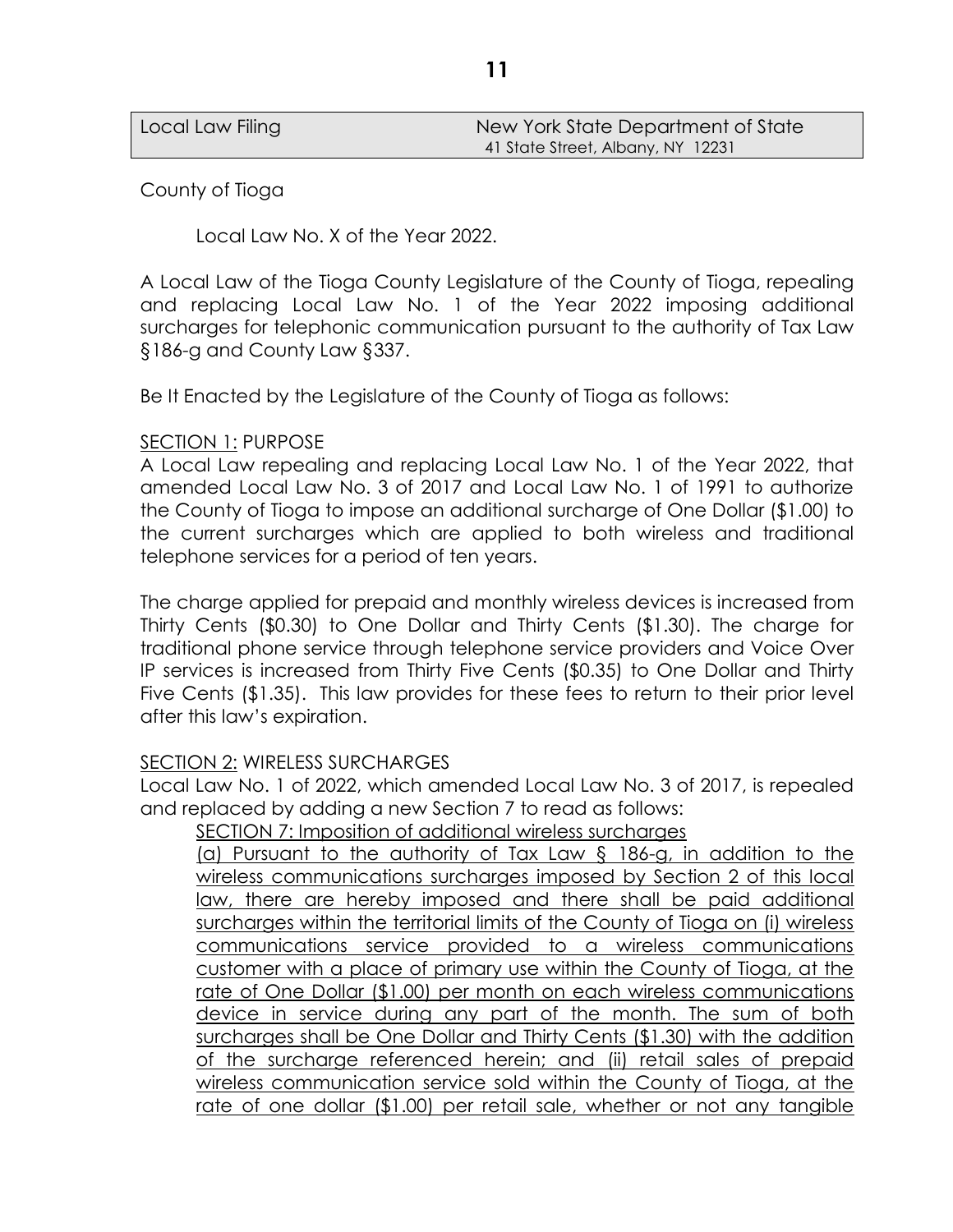personal property is sold therewith. The sum of both surcharges shall be One Dollar and Thirty Cents (\$1.30) with the addition of the surcharged referenced herein.

(b) Such additional surcharges shall be identical to the surcharges imposed by such Section 2 and shall be administered and collected in the same manner as such surcharges. All of the provisions of this local law relating or applicable to the administration and collection of the surcharges imposed by such Section 2 shall apply to the additional surcharges imposed by this section with the same force and effect as if those provisions had been incorporated in full into this section and had expressly referred to the additional surcharges imposed by this section.

(c) Tioga County will provide a minimum of forty-five (45) days written notice to the wireless communication service suppliers to allow ample time to add such surcharge to the billings of its customers.

(d) The wireless communication surcharge imposed must be reflected and made payable on bills rendered to the wireless communications customer for wireless communications service.

(e) Wireless communications service suppliers shall begin to add such surcharge to the billing of its customers and prepaid communications sellers shall begin to collect such surcharge from its customers commencing June 1, 2022 and shall cease collection August 31, 2031.

(f) Each wireless communications service supplier and prepaid wireless communications seller is entitled to retain, as an administrative fee, an amount equal to three percent (3%) of its collections of the surcharges imposed by this local law, provided that the supplier or seller files any required return and remits the surcharges due to the New York State Commissioner of Taxation and Finance on or before the due date for that return and that payment.

SECTION 3: LOCAL SURCHARGE FOR ENHANCED EMERGENCY TELEPHONE SYSTEM

Local Law No. 1 of 2022, as amended by Local Law No. 1 of 1991, is repealed and replaced by adding a new Section 11 to read as follows:

SECTION 11: Imposition of additional surcharges for an Enhanced Emergency Phone System

(a) Pursuant to the authority of County Law § 337, in addition to the surcharges imposed by Section 2 of this local law, there are hereby imposed and there shall be paid an additional surcharge of One Dollar (\$1.00) per access line per month on the customers of every service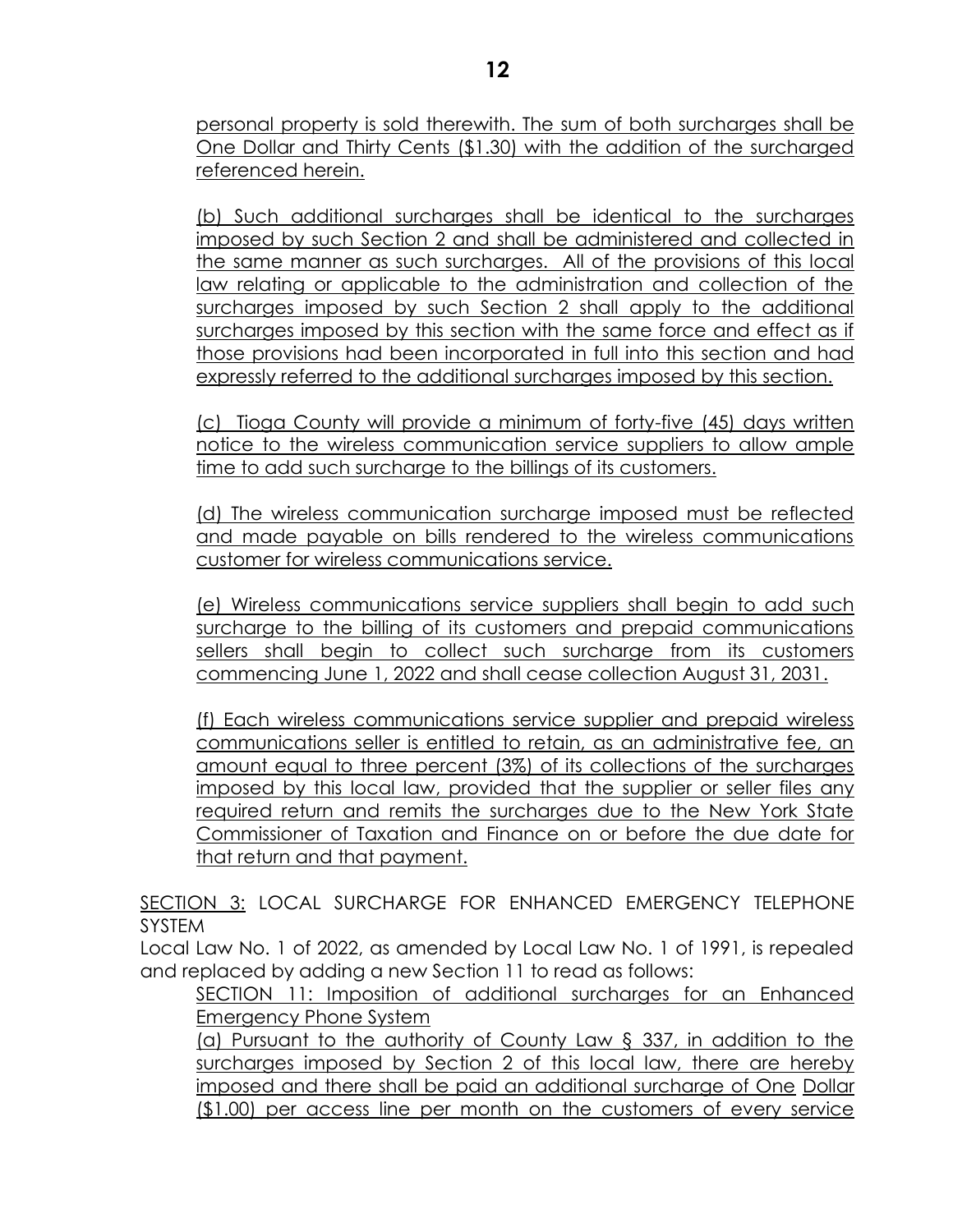supplier within Tioga County to pay for the costs associated with obtaining, operating and maintaining the telecommunication equipment and telephone services needed to provide an enhanced 911 emergency telephone system (E911) to serve Tioga. The sum of both surcharges shall be One Dollar and Thirty Five Cents (\$1.35) with the addition of the surcharges referenced herein.

(b) This additional surcharge shall be identical to the surcharge imposed by such Section 2 and shall be administered and collected in the same manner as such surcharges. All of the provisions of this local law relating or applicable to the administration and collection of the surcharges imposed by such Section 2 shall apply to the additional surcharges imposed by this section with the same force and effect as if those provisions had been incorporated in full into this section and had expressly referred to the additional surcharges imposed by this section.

(c) Tioga County will provide a minimum of forty-five (45) days written notice to the service suppliers to allow ample time to add such surcharge to the billings of its customers.

(d) The E911 surcharge imposed must be reflected and made payable on bills rendered to the customer.

(e) Service suppliers shall begin to add such surcharge to the billing of its customers and shall begin to collect such surcharge commencing June1, 2022 and shall cease collection August 31, 2031.

(f) The Definition of Service Supplier provided in Section 1 (a) is hereby amended to reference the definition provided by New York County Law § 301 and will read as follows (a) "Service supplier" means (i) a telephone corporation which provides local exchange access service within a 911 service area, or (ii) a provider of "voice over internet protocol service" or "VOIP service" that provides such service within a 911 service area.

#### SECTION 4: EFFECTIVE DATE

This Local Law shall take effect June 1, 2022 and shall expire and be deemed repealed November 3, 2031 with all collection ceasing August 31, 2031.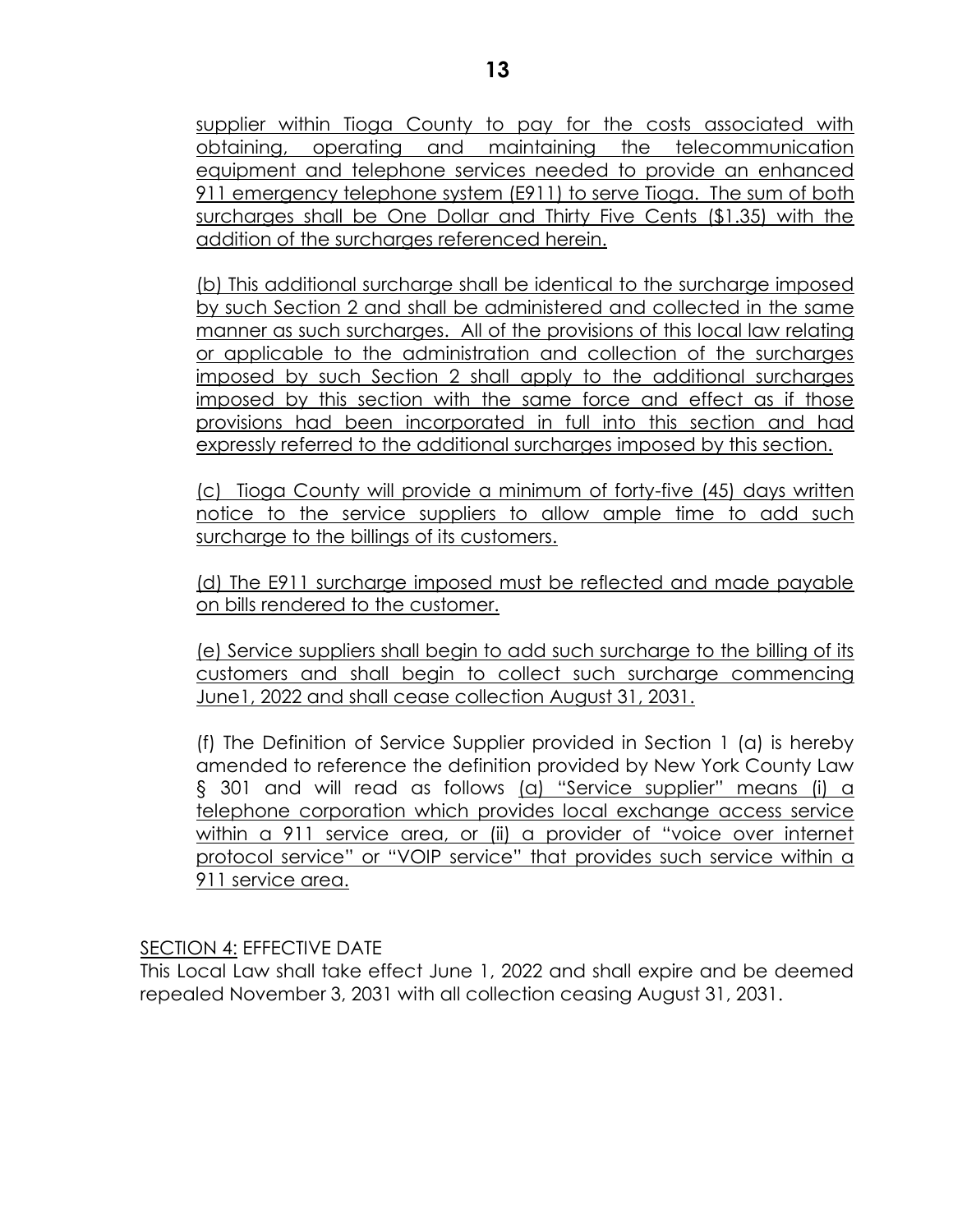# REFERRED TO: LEGISLATIVE WORKSESSION

RESOLUTION NO. -22 SCHEDULE PUBLIC HEARING LOCAL LAW INTRODUCTORY NO. C OF 2022

RESOLVED: That a Public Hearing shall be held on February 24, 2022 at 10:00 a.m. in the Edward D. Hubbard Auditorium of the Ronald E. Dougherty County Office Building, 56 Main Street, Owego, NY 13827 on Local Law Introductory No. C of 2022; a Local Law of the Tioga County Legislature of the County of Tioga, repealing and replacing Local Law No. 1 of the Year 2022 imposing additional surcharges for telephonic communication pursuant to the authority of Tax Law §186-g and County Law §337. All persons desiring to present written or oral comment may do so at said time.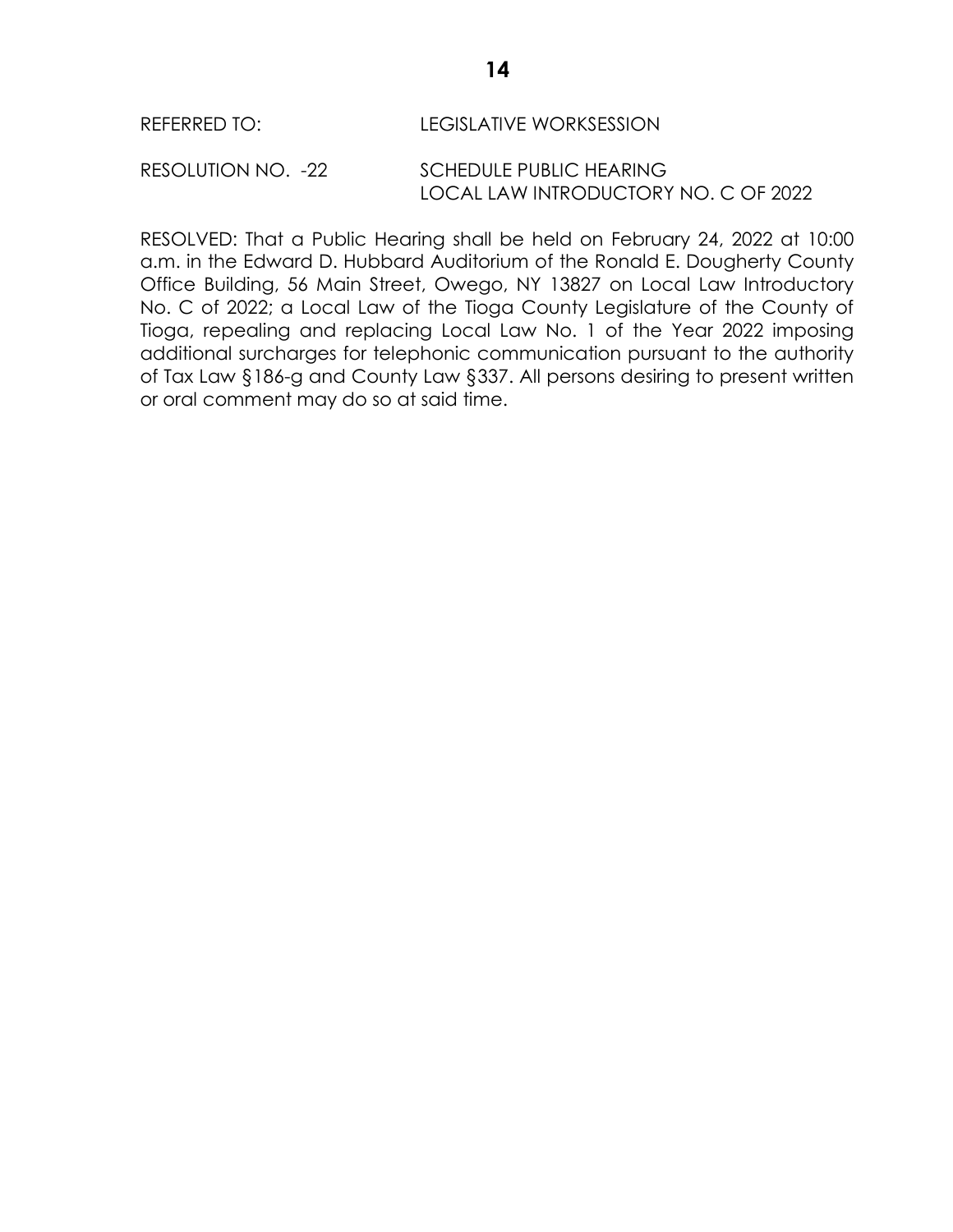#### REFERRED TO: FINANCE COMMITTEE

#### RESOLUTION NO. -22 ERRONEOUS ASSESSMENT TOWN OF NEWARK VALLEY

WHEREAS: An application for Corrected Tax Roll for the year 2022 indicates that parcel #86.00-1-48.123 acct#3066 in the Town of Newark Valley assessed to George Hoffmier, Sr. on the 2022 tax roll of the Town of Newark Valley is erroneous in that the improvement placed on the assessment roll does not exist; therefore be it

RESOLVED: That a new 2022 tax bill be issued by the Town of Newark Valley Tax Collector to George Hoffmier, Sr. for parcel 86.00-1-48.123 as follows:

|               | Original Bill #1063 | Corrected Bill #1063 |
|---------------|---------------------|----------------------|
| County        | 1511.58             | 67.48                |
| Townwide      | 730.21              | 32.60                |
| Return School | 3656.47             | 163.24               |
| Fire          | 298.95              | 13.35                |
| <b>Total</b>  | 6197.21             | 276.67               |
|               |                     |                      |

#### And be it further

RESOLVED: That the erroneous county tax of \$1,444.10 be charged to the proper account in the records of the County Treasurer; and be it further

RESOLVED: That the erroneous town tax of \$697.61 be charged back to the Town of Newark Valley; and be it further

RESOLVED: That the erroneous School tax of \$3,264.70 be charged back to the Newark Valley Central School District; and be it further

RESOLVED: That the erroneous penalty on the return school tax of \$228.53 be charged back to the correct accounts in the Office of the Treasurer.

RESOLVED: That the erroneous Fire Tax of \$285.61 be charged back to the Newark Valley Fire District.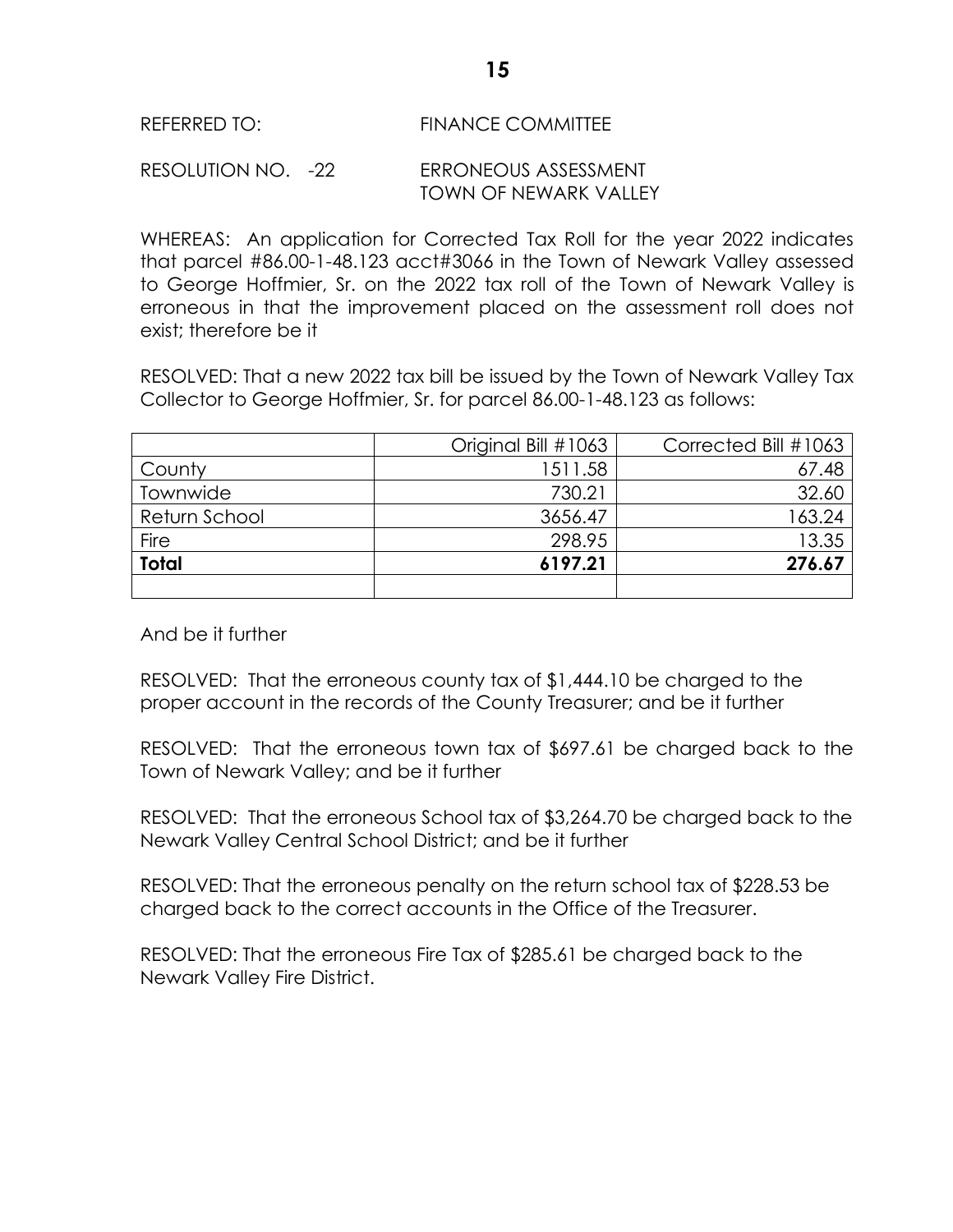#### REFERRED TO: FINANCE COMMITTEE

#### RESOLUTION NO. -22 ERRONEOUS ASSESSMENT TOWN OF RICHFORD

WHEREAS: An application for Corrected Tax Roll for the years 2020 and 2021 indicates that parcel #8.00-1-37.2 account #997 in the Town of Richford assessed to State of New York on the 2020 and 2021 tax roll of the Town of Richford is erroneous in that the State of New York should have been wholly exempt until approved for roll section 3 by N.Y.S. and that the exempt code was not applied; therefore be it

RESOLVED: The tax bills for 2020 and 2021 in the Town of Richford be null and void; and be it further

RESOLVED: That the erroneous County Tax of \$402.78 be charged to the proper account in the records of the County Treasurer; and be it further

RESOLVED: That the erroneous Town Tax of \$577.39 be charged back to the Town of Richford; and be it further

RESOLVED: That the Solid Waste Tax of \$14.00 be charged back to the proper account in the records of the County Treasurer; and be it further

RESOLVED: That the erroneous Fire Tax of \$84.75 be charged back to the Richford Fire District.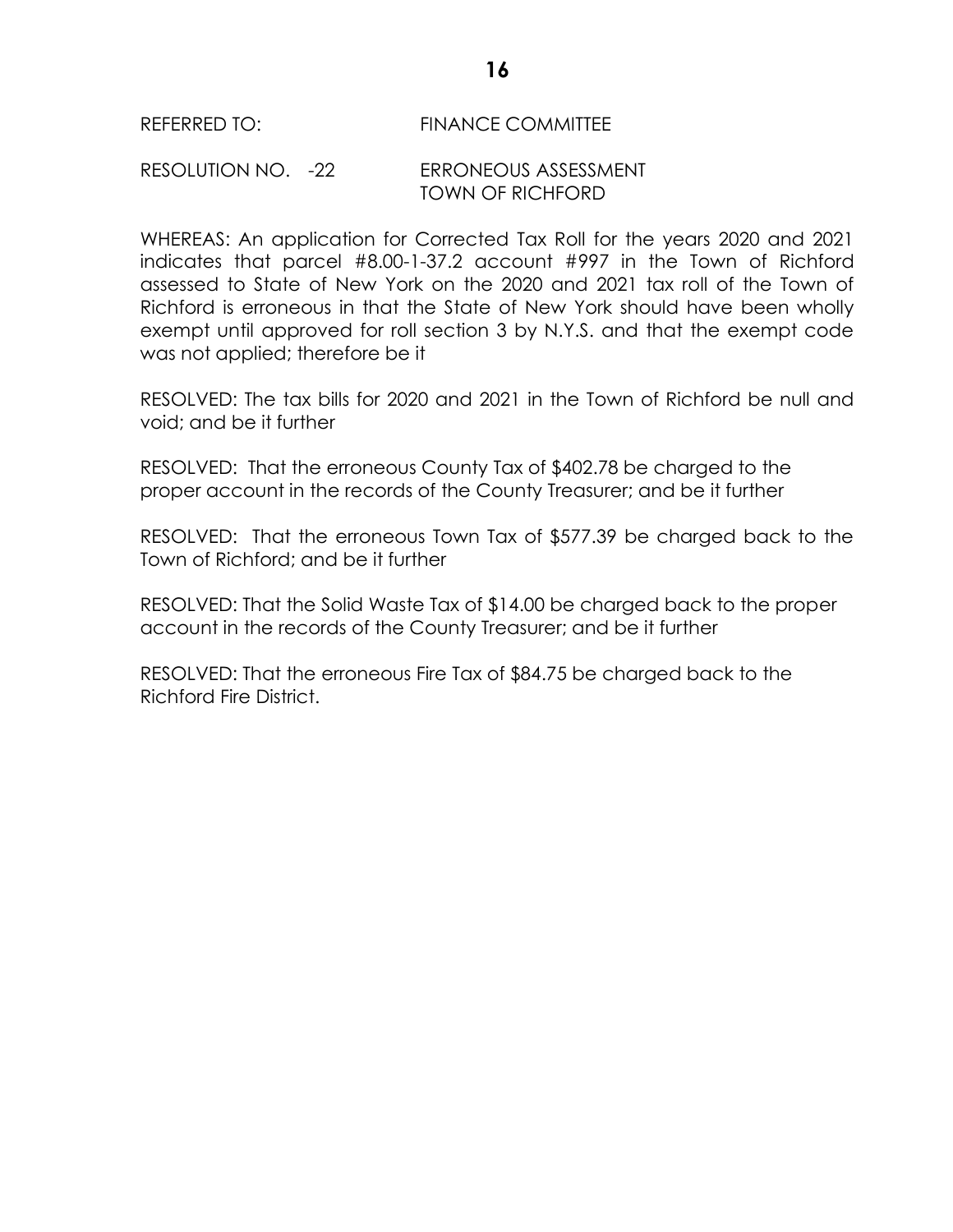#### REFERRED TO: FINANCE COMMITTEE

#### RESOLUTION NO. -22 ERRONEOUS ASSESSMENT TOWN OF OWEGO

WHEREAS: An application for corrected tax roll for parcel 143.13-1-41, assessed to Miloslave & Miroslav Herzog on the 2022 tax roll of the Town of Owego indicates that a SCAR decision reducing the assessment from \$105,300 to \$100,200 was not received in time to change the assessment before tax rolls and bills were printed; therefore be it

RESOLVED: That a new 2022 tax bill be issued by the Town of Owego Tax Collector to Miloslave & Miroslav Herzog for parcel 143.13-1-41 as follows:

|                  | Original Bill #4379 | Corrected Bill #4379 |
|------------------|---------------------|----------------------|
| County           | \$1375.04           | \$1308.45            |
| Townwide         | \$132.25            | \$125.84             |
| Part-Town        | \$319.67            | \$304.19             |
| LT003 Lighting 3 | \$46.88             | \$44.61              |
| FD001 Owego Fire | \$365.60            | \$347.89             |

And be it further

RESOLVED: That the erroneous County Tax of \$66.59 be charged to the proper account in the records of the County Treasurer; and be it further

RESOLVED: That the erroneous Town and Lighting Tax of \$24.16 be charged back to the Town of Owego; and be it further

RESOLVED: That the erroneous Fire Tax of \$17.71 be charged back to the Owego Fire District.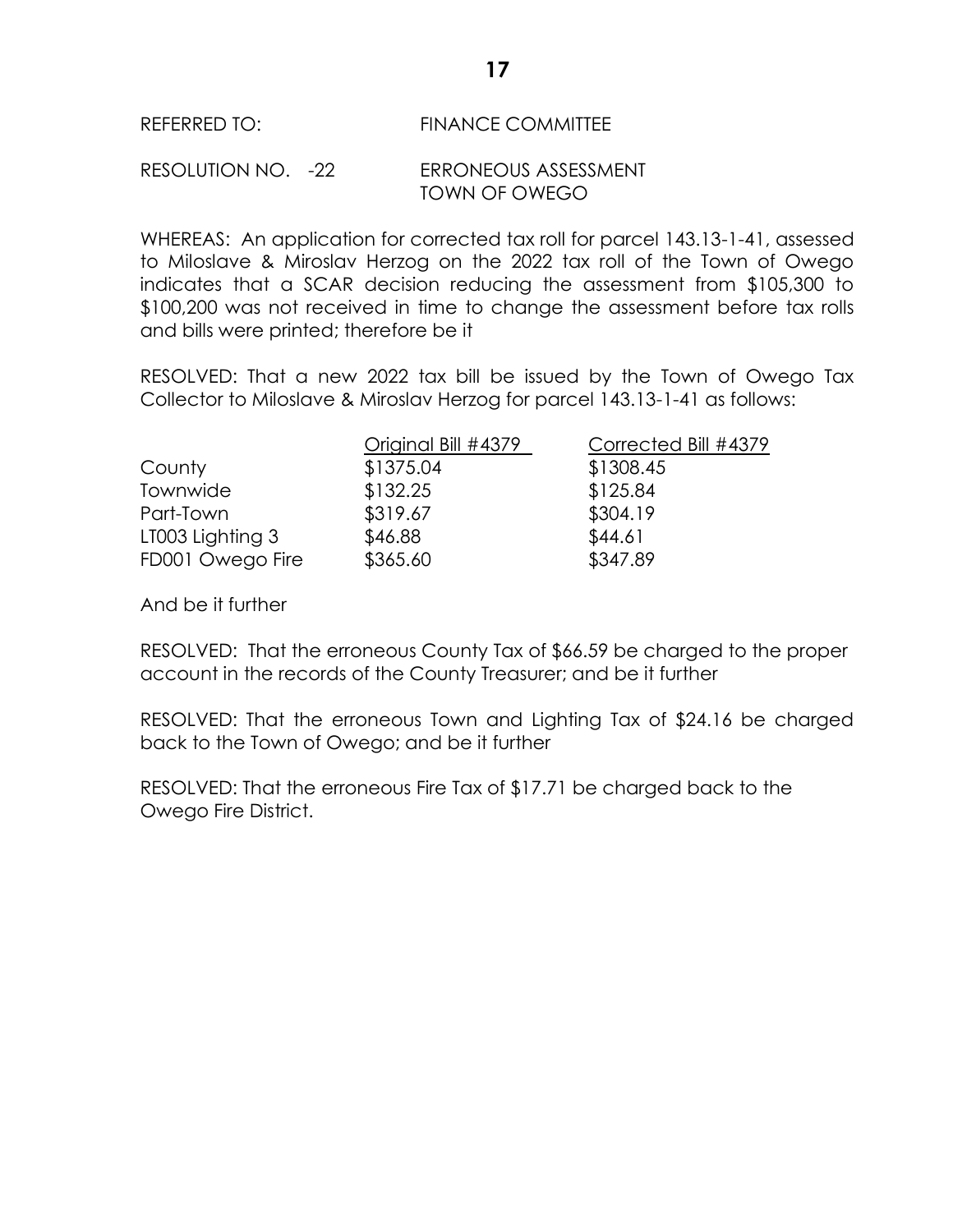### REFERRED TO: PUBLIC WORKS COMMITTEE

RESOLUTION NO. -22 AWARD DESIGN SERVICES TO BARTON AND LOGUIDICE FOR MICHIGAN HOLLOW ROAD CULVERT

WHEREAS: The Michigan Hollow Road Culvert is a culvert that needs repair due to a Tioga County DPW inspection; and

WHEREAS: The Commissioner of Public Works received a proposal for design services for this project from Barton and Loguidice Engineers, Syracuse, NY; and

WHEREAS: The proposal for the culvert design bridge came in at \$65,400; therefore be it

RESOLVED: That the Tioga County Legislature approve the proposal for the Michigan Hollow Road culvert for Barton and Loguidice Engineers not to exceed \$65,400 to be paid out of the following account:

D5110.540050 Bridge Projects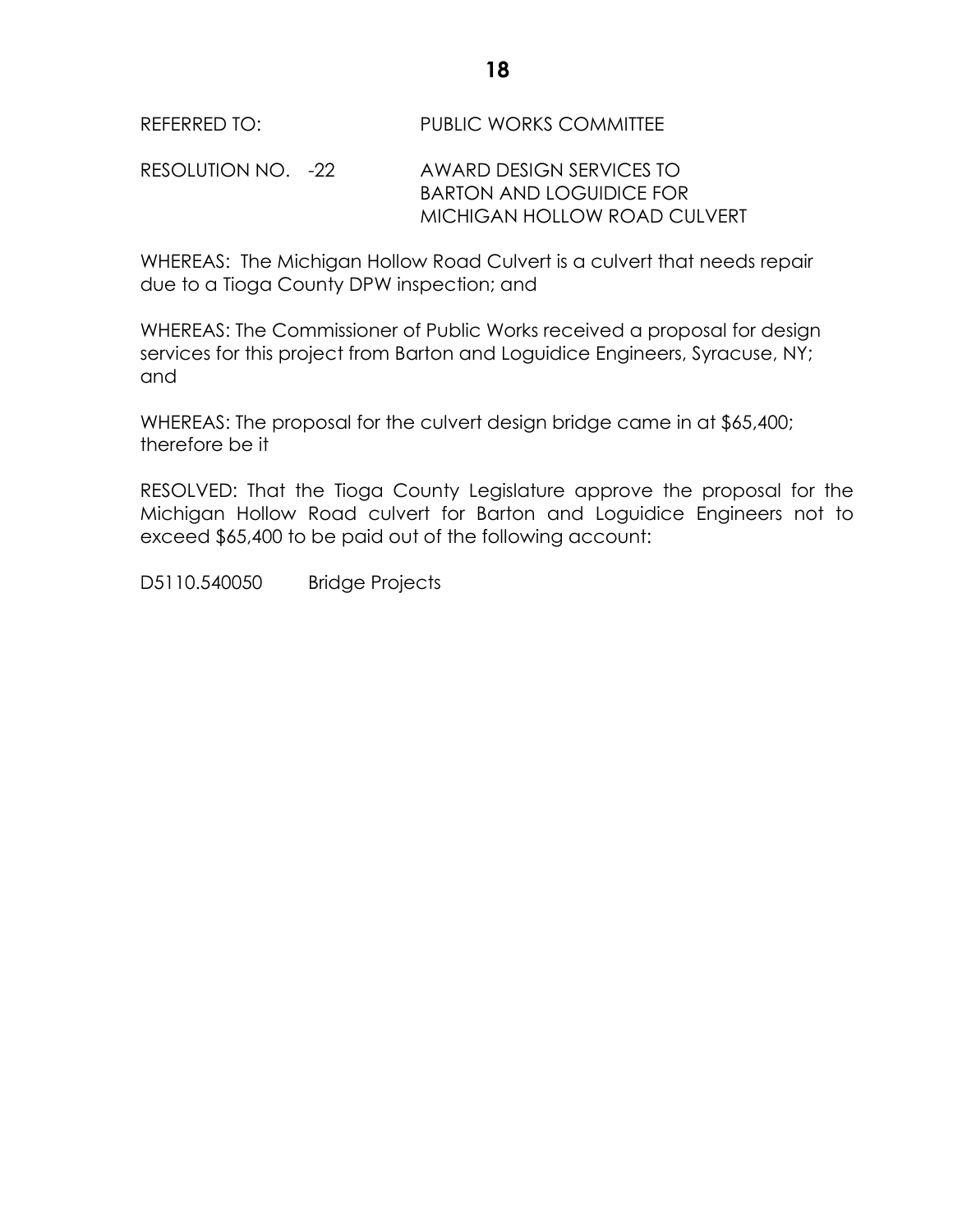RESOLUTION NO. -22 AUTHORIZE ACCEPTANCE OF YEAR FOUR FUNDING FROM THE NYS OFFICE OF INDIGENT LEGAL SERVICES AND ACCEPT YEAR FOUR FUNDING FOR HURRELL-HARRING GRANT AND AMEND 2022 BUDGET

WHEREAS: By Resolution No. 257-18 adopted on November 13, 2018, Tioga County entered into a five-year agreement with the New York State Office of Indigent Legal Services for distribution of funds to provide representation to persons legally entitled to counsel but unable to hire an attorney; and

WHEREAS: The allocated amount to Tioga County from NYS Office of Indigent Legal Services for the fiscal year April 2021 – March 2022 is \$616,811.54; and

WHEREAS: It is necessary for Tioga County to adopt the fourth year funding budget for said distribution in said amount of \$616,811.54; and

WHEREAS: Said funding in the amount of \$616,811.54 needs to be appropriated and the 2022 budget be amended; therefore be it

RESOLVED: That the Tioga County Legislature hereby approves the fourth year budget of said distribution in the amount of \$616,811.54 and the Chair of the Legislature is hereby authorized to execute the fourth year ILS Hurrell–Harring contract amendment.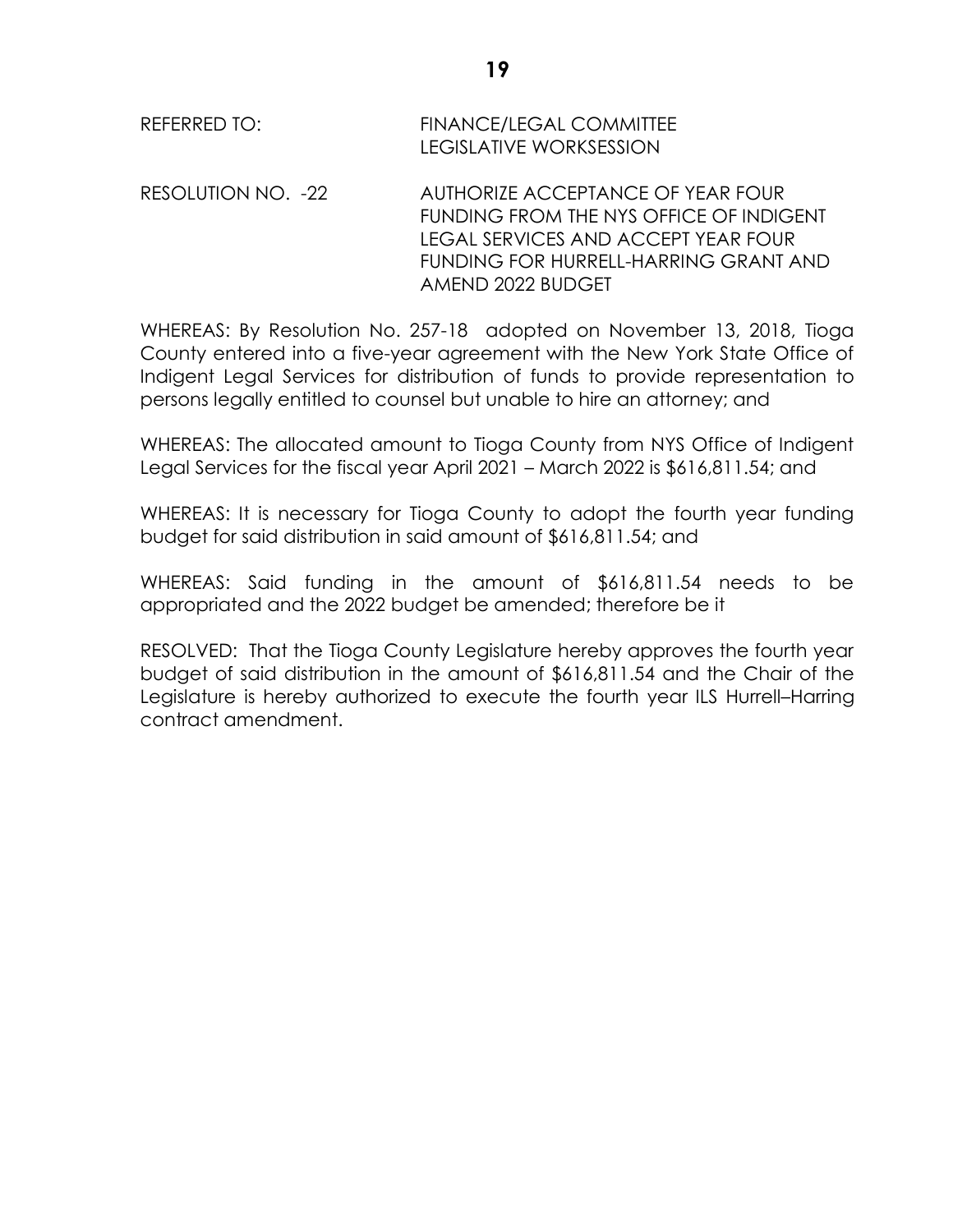| REFERRED TO: | <b>PUBLIC SAFETY COMMITTEE</b> |
|--------------|--------------------------------|
|              | <b>FINANCE COMMITTEE</b>       |

RESOLUTION NO. -22 AUTHORIZE ACCEPTANCE OF 2022 NYS PTS GRANT (PTS-2022-TIOGA CO SO-00195-054) APPROPRIATION OF FUNDS & MODIFY 2022 BUDGET SHERIFF'S OFFICE

WHEREAS: The Sheriff's Office applied for and was awarded a NYS PTS (Police Traffic Services) grant (PTS-2022-Tioga Co-SO-00195-054) in the amount of \$12,150; and

WHEREAS: This funding must be accepted and appropriated; therefore be it

RESOLVED: That the Tioga County Legislature authorize the acceptance of this award; and be it further

RESOLVED: That the 2022 budget be modified and funds be appropriated to the following accounts:

|     | FROM: A3110.433900 Sheriff-State Aid | \$12,150 |
|-----|--------------------------------------|----------|
| TO: | A3110.510030 Sheriff Overtime        | \$12,150 |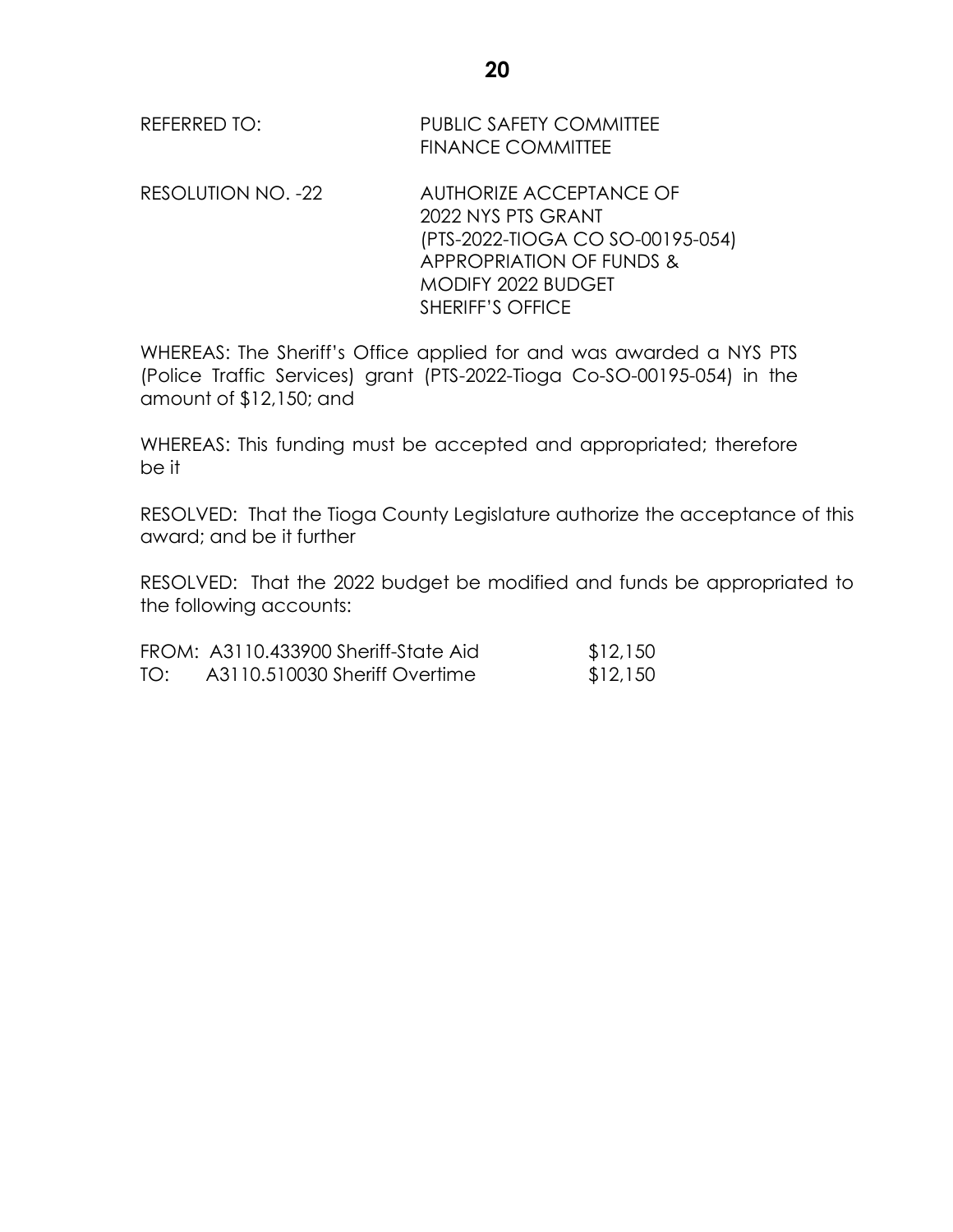| REFERRED TO: | <b>INFORMATION TECHNOLOGY COMMITTEE</b> |
|--------------|-----------------------------------------|
|              | <b>FINANCE/LEGAL COMMITTEE</b>          |

RESOLUTION NO. -22 ACCEPT GRANT AWARD FOR TIOGA COUNTY ITCS SHARED SERVICES; APPROPRIATE FUNDS AND MODIFY 2022 BUDGET

WHEREAS: The Tioga County Legislature recognizes the need to improve services and save costs by supporting shared services with other municipalities; and

WHEREAS: The Information Technology and Communication Services department has applied for and received a Local Government Efficiency reimbursable grant from the New York State Department of State in the amount of \$103,522; and

WHEREAS: This grant covers many costs to implement shared services with the Village of Owego and Town of Candor; and

WHEREAS: Legislative approval is needed to amend or modify budget and appropriate funds; and

WHEREAS: The Information Technology and Communication Services department needs to place the funds into appropriate accounts to implement; therefore be it

RESOLVED: That the Tioga County Legislature accepts said grant for the Tioga County ITCS shared services and authorizes the ITCS department to spend the grant dollars per the submitted budget; and be it further

RESOLVED: That the following funds be transferred and the 2022 budget be modified as follows:

| FROM: | H1680 430970 SSG21 Capital SSG - State Aid<br>H1680 430891 SSG21 General SSG State Aid                                     | \$61,400.00<br>\$42,122.00               |
|-------|----------------------------------------------------------------------------------------------------------------------------|------------------------------------------|
| TO:   | H1680 521090 SSG21 Capital Computer<br>A1680 540140 SSG21 Contracting Services<br>A1680 540640 SSG21 Supplies (Not Office) | \$61,400.00<br>\$39,622.00<br>\$2,500.00 |

and be it further

RESOLVED: That any of the original \$103,522 funds that remain unspent as of 12/31/2022 will be carried forward into the New Year.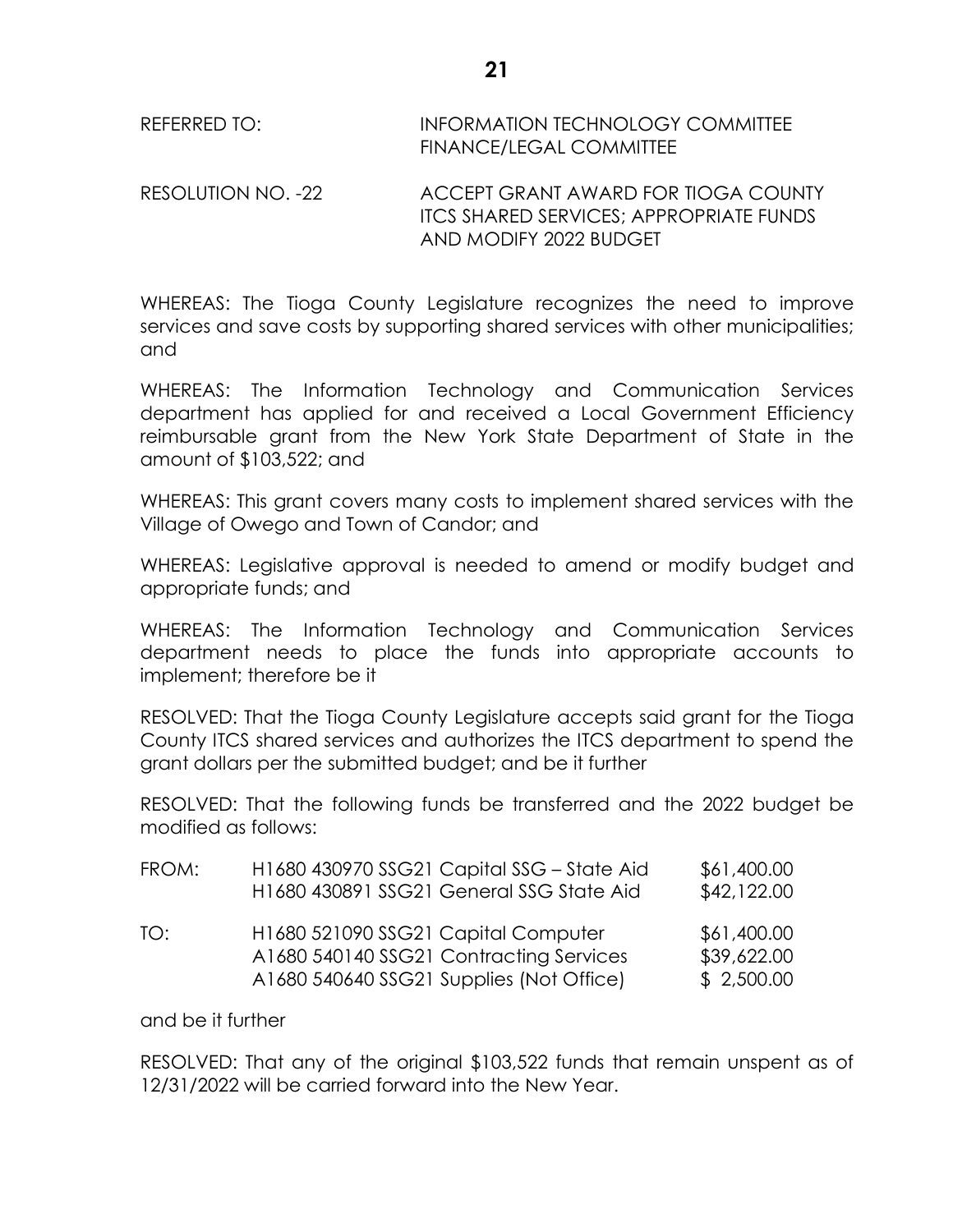#### REFERRED TO: FINANCE/LEGAL COMMITTEE

RESOLUTION NO. - 22 APPLY FOR INDIGENT LEGAL SERVICES GRANT

WHEREAS: The New York State Office of Indigent Legal Services has made available to Tioga County a three year, non-competitive grant totaling \$61,902.00 to improve the quality of Indigent Legal Services provided under Article 18-B of the County Law; and

WHEREAS: Tioga County realizes the importance of providing quality representation to indigent individuals; and

WHEREAS: The grant funds will be used:

- 1. To fully fund the position of Part-time Paralegal plus Fringe for the Public Defender's Office.
- 2. To partially fund the positions listed below:
	- 1. Chief Public Defender
	- 2. Family Court Public Defender
	- 3. Part-time First Assistant Public Defender
	- 4. Part-time Second Assistant Public Defender
	- 5. Part-time Secretary for the Public Defender
- 3. To fund the on-line research tool for the Public Defender's Office.
- 4. To fund the annual support for the PD CMS system.
- 5. To partially fund Investigative, Expert Witness, Transcripts, and Training for the Public Defender's Office.

therefore be it

RESOLVED: That the Assigned Counsel Administrator be authorized to submit the appropriate grant application for the purpose of securing this funding.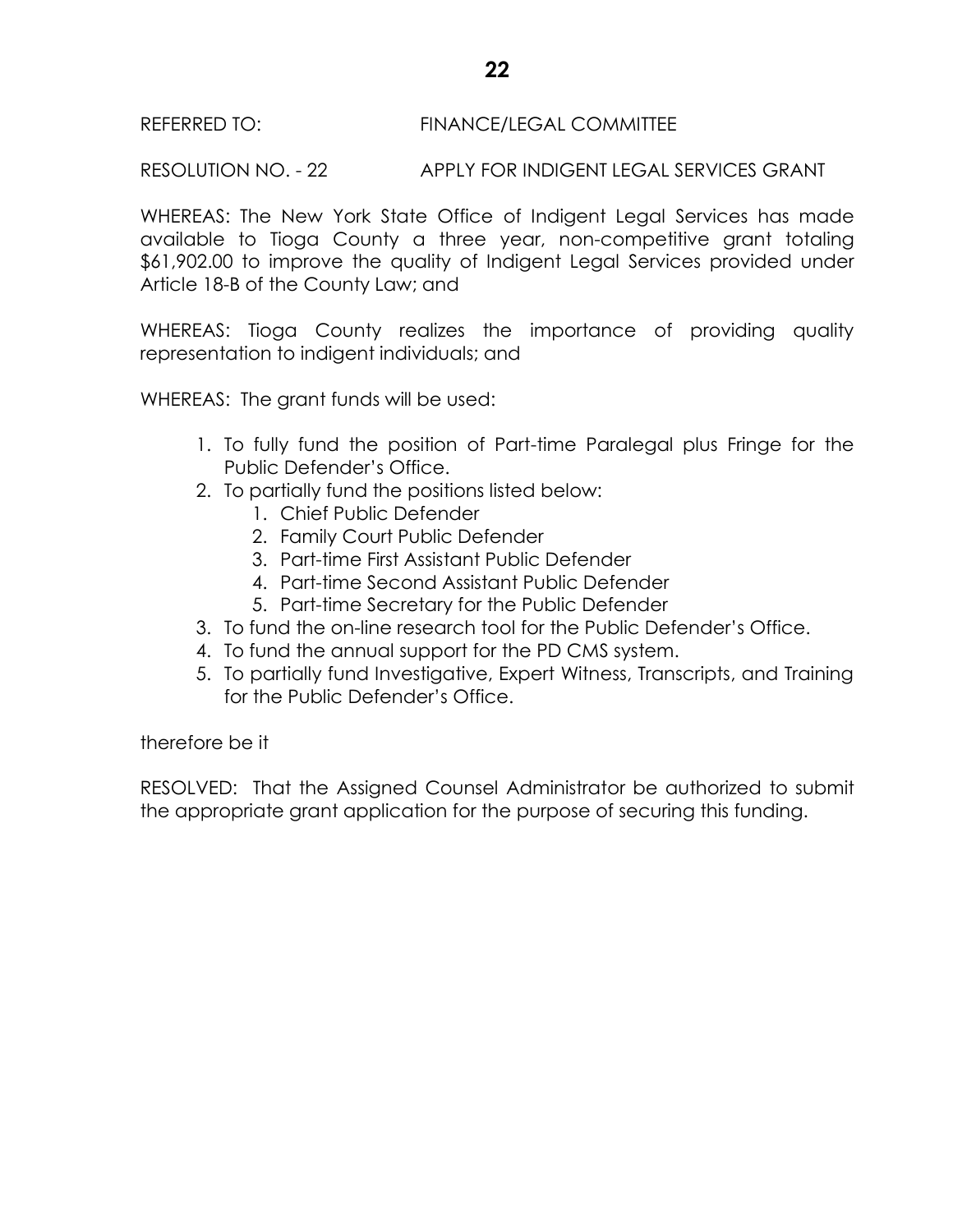RESOLUTION NO. -22 AUTHORIZE THE SUBMISSION OF THE 2021-2022 PSAP OPERATIONS GRANT SHERIFF'S OFFICE

WHEREAS: The NYS Office of Interoperable and Emergency Communications has announced the 2021-2022 PSAP (Public Safety Answering Point) Operations grant funding; and

WHEREAS: County Policy Section 9 (e) (formerly policy #47) requires that a resolution be approved before any such grant application is submitted; therefore be it

RESOLVED: That the Tioga County Sheriff's Office be authorized to submit the appropriate grant application for the purpose of securing this funding and authorizes the Chair of the Legislature to sign such application.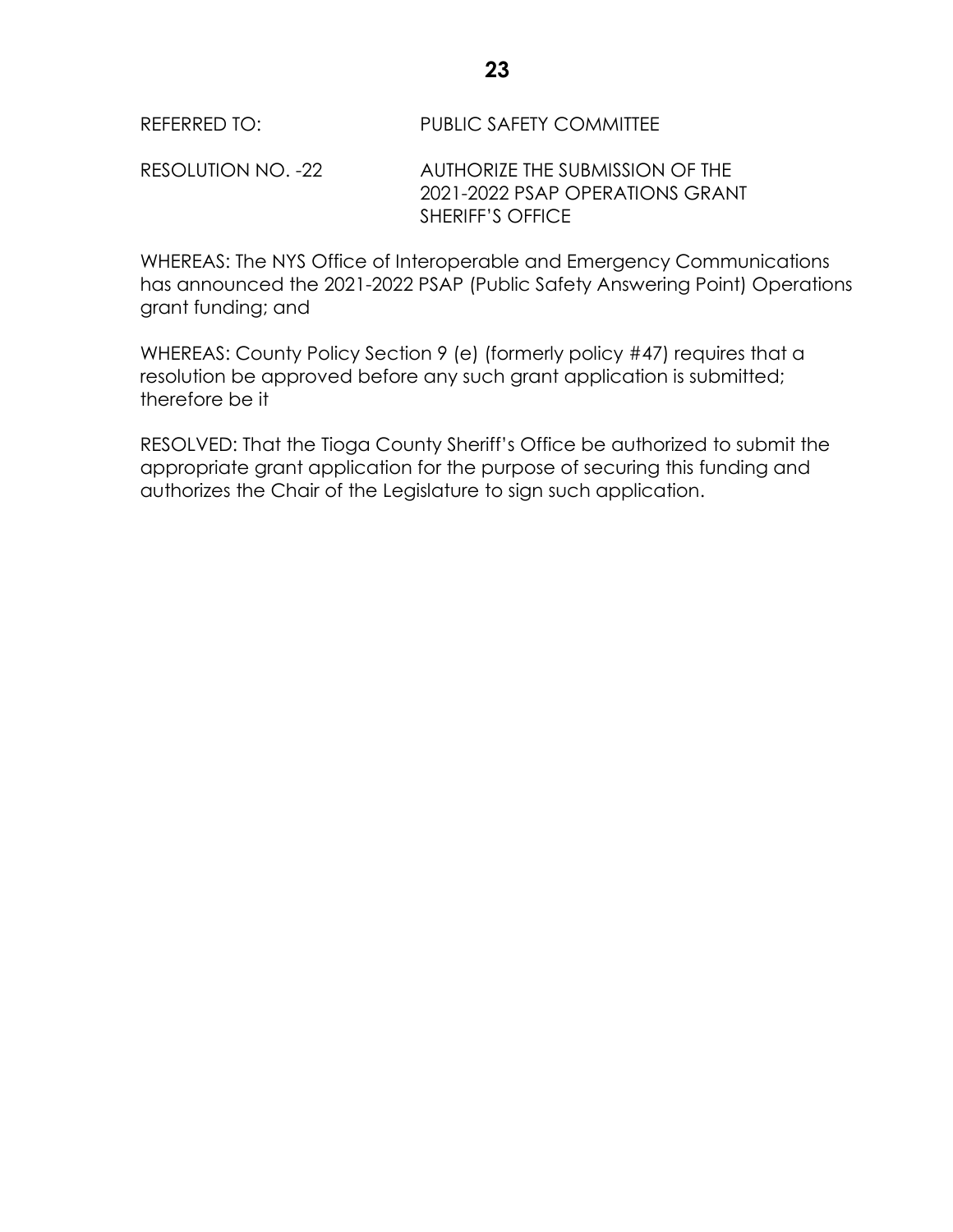RESOLUTION NO. -22 AUTHORIZE THE SUBMISSION OF PTS (POLICE TRAFFIC SERVICES) GRANT APPLICATION 2023 SHERIFF'S OFFICE

WHEREAS: The NYS Governor's Traffic Safety Council has announced a Fiscal Year 2023 PTS (Police Traffic Services) grant; and

WHEREAS: Applications for this grant must be received no later than May 1, 2022; and

WHEREAS: County Policy Section 9 (e) (formerly policy #47) requires that a resolution be approved before any such grant applications are submitted; therefore be it

RESOLVED: That the Tioga County Sheriff's Office be authorized to submit the appropriate grant application for the purpose of securing this funding and authorizes the Chair of the Legislature to sign such application.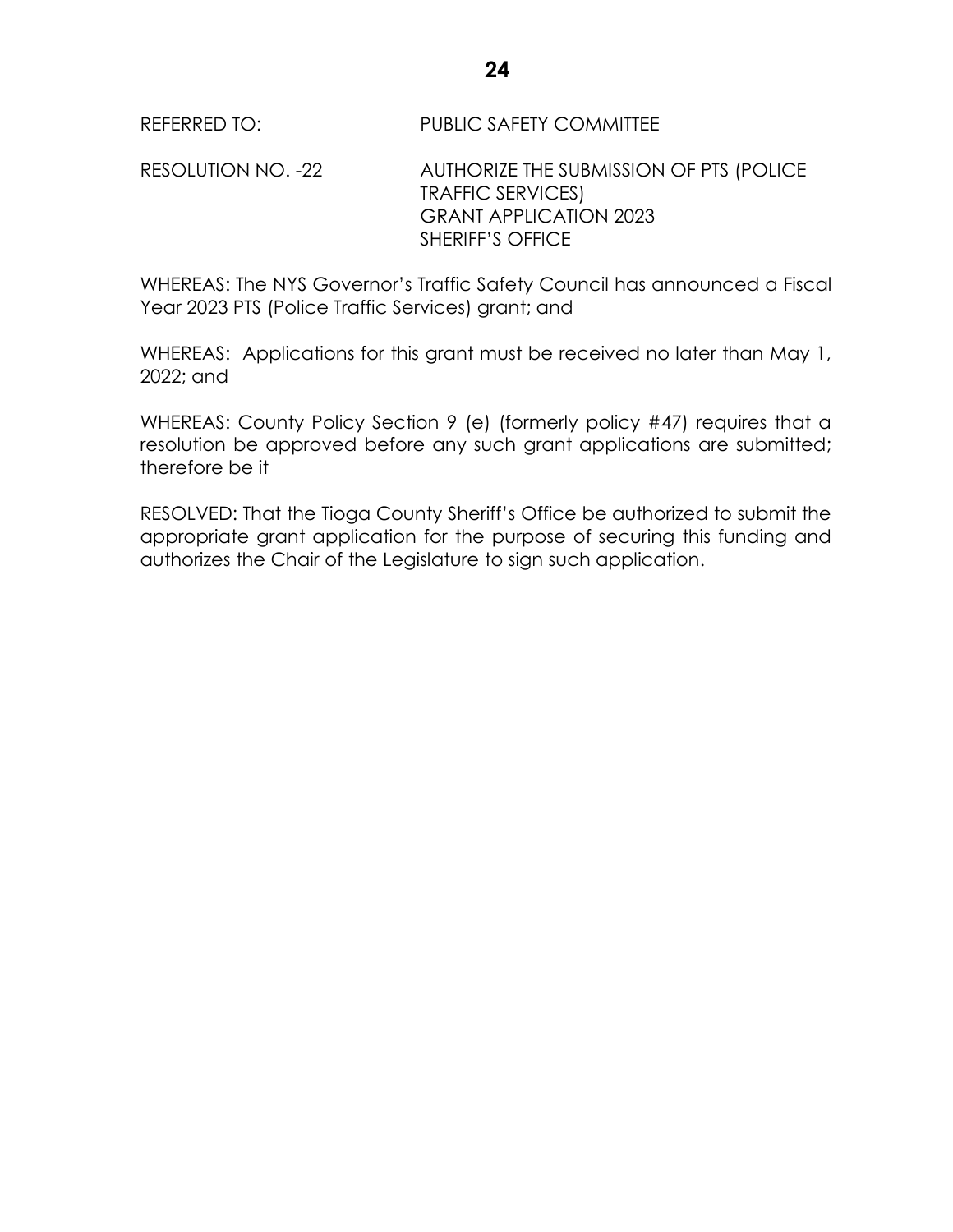RESOLUTION NO. -22 AUTHORIZE THE SUBMISSION OF STATEWIDE INTEROPERABLE COMMUNICATIONS FORMULA GRANT APPLICATION (SICG 21) OFFICE OF EMERGENCY SERVICES

WHEREAS: The Office of Homeland Security and Emergency Services has issued a Statewide Interoperable Communications Formula Grant 2021. The grant will be used for upgrading the radio communications in the county and there is no local share associated with said grant; and

WHEREAS: County Policy # 47 requires that permission be obtained prior to submitting said application; therefore be it

RESOLVED: That the Tioga County Office of Emergency Services be authorized to submit the Statewide Interoperable Communications Formula Grant application 2021.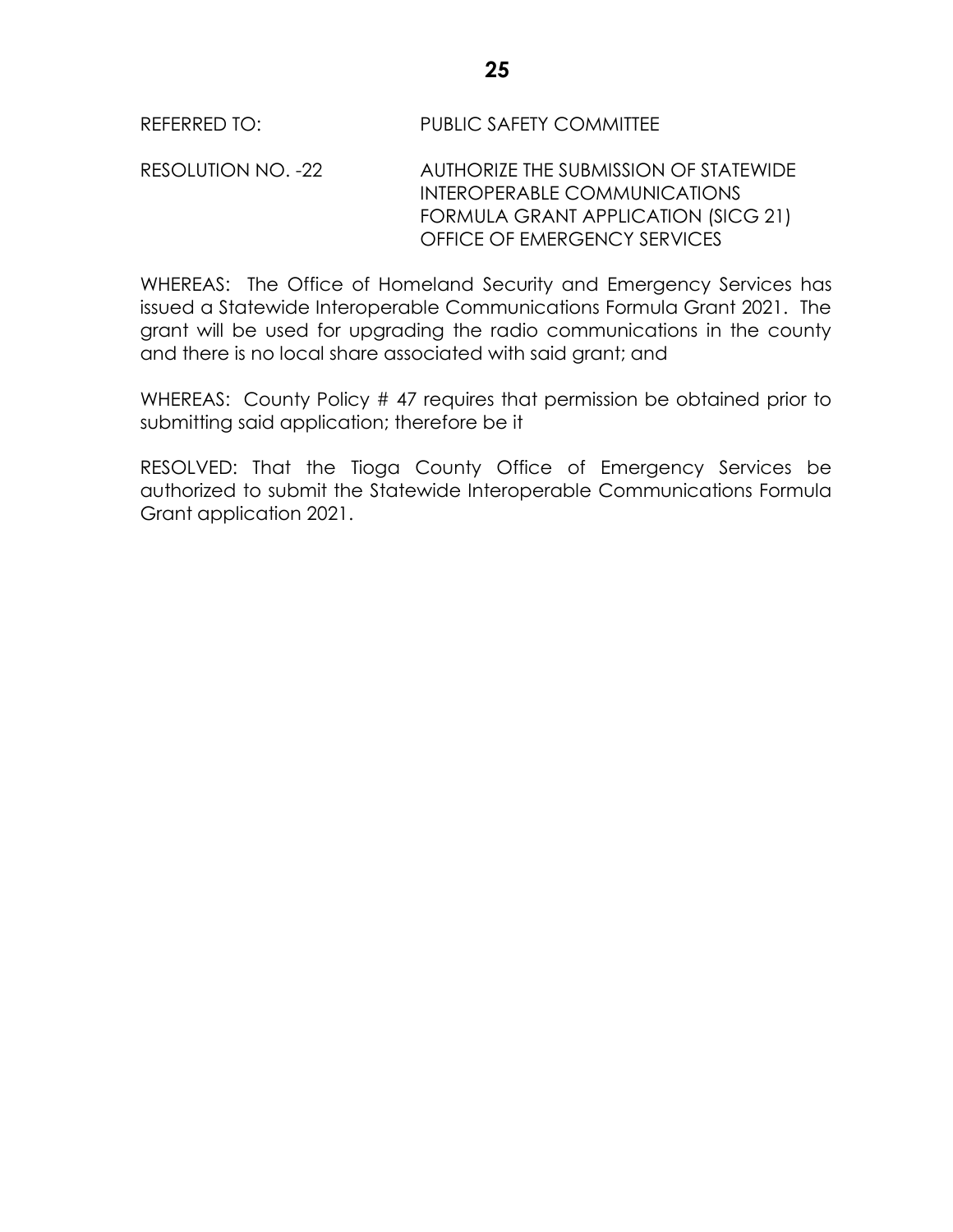RESOLUTION NO. -22 AUTHORIZING AND APPROVING A SETTLEMENT AGREEMENT WITH ALLERGAN CONCERNING CLAIMS RELATED TO THE OPIOID CRISIS

WHEREAS: Tioga County has joined in a legal action seeking compensation from those who are responsible for causing and perpetuating the opioid addiction crisis (the "Action"); and

WHEREAS: The Action is against several defendants, including manufacturers of opioids, distributors of opioids and chain pharmacies; and

WHEREAS: The Action alleges several causes of action against defendant Allergan based on claims that Allergan contributed to the opioid epidemic by falsely promoting prescription opioids it manufactured and sold and by falsely promoting the increased use of opioids directly and generally through various "front groups" and failing to implement measures to prevent diversion of prescription opioids in connection with distribution of its products, all of which contributed to a public health crisis in New York; and

WHEREAS: Allergan has offered to settle the claims against it by paying a sum to be used for restitution and abatement and agreeing to not manufacture, sell or promote opioids; and

WHEREAS: The final amount to be received by Tioga County will vary depending on several factors including the number of Plaintiff's ultimately agreeing to the settlement but will have an approximate value to Tioga of \$108,486.48; and

WHEREAS: It is in the best interest of Tioga County to resolve this matter with respect to Allergan without further litigation and enter into an agreement to settle all allegations against Allergan and avoid protracted litigation; therefore be it

RESOLVED: That Tioga County is authorized to settle its claim with Allergan and Tioga County Chair of the Legislature, Martha Sauerbrey, is authorized to execute such forms and agreements, as approved by the County Attorney to compromise the claim the Defendants Allergan and distribute the proceeds between the participating Plaintiffs.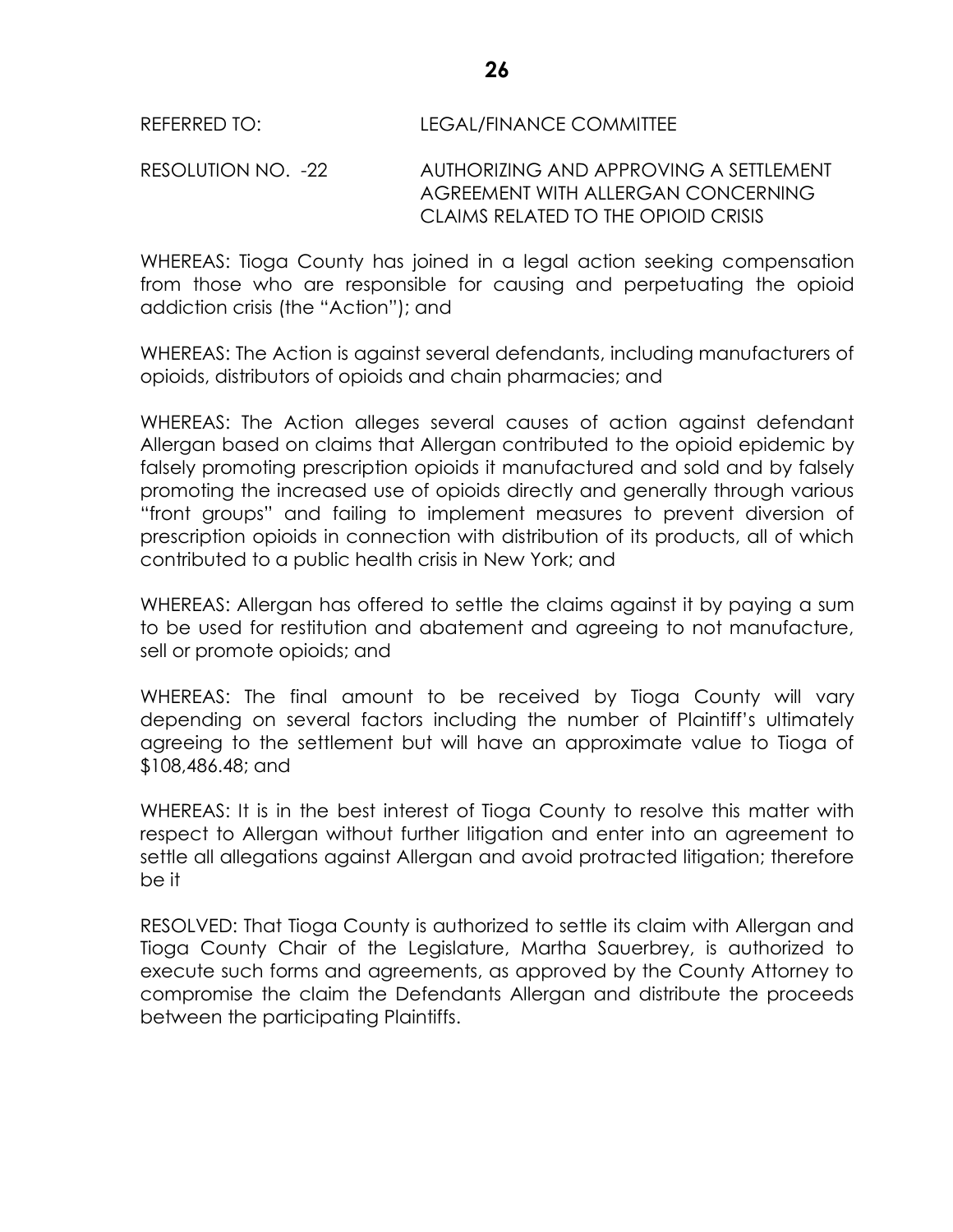RESOLUTION NO. – 22 AUTHORIZATION TO USE AMERICAN RESCUE PLAN ACT FUNDS AS MATCH FOR SOUTHERN TIER NETWORK USDA RECONNECT GRANT APPLICATION FOR EXTENSION OF BROADBAND IN THE TOWN OF NICHOLS

WHEREAS: The United States Department of Agriculture (USDA) Broadband ReConnect Program furnishes loans and grants to provide funds for the costs of construction, improvement, or acquisition of facilities and equipment needed to provide broadband service in eligible rural areas; and

WHEREAS: Rural areas include cities, villages, townships and towns with no more than 20,000 residents according to the latest US Census Data; and

WHEREAS: The Town of Nichols fits the USDA defined criteria under the Broadband ReConnect Program; and

WHEREAS: The Town of Nichols has identified a need for the extension of broadband services to unserved and underserved areas; and

WHEREAS: Tioga County supports and encourages the extension of broadband services within the County; and

WHEREAS: The Southern Tier Network (STN) is a nonprofit open access communication organization that enables fast affordable reliable internet access in New York State's Southern Tier Region; and

WHEREAS: The Town of Nichols is in support of an application to the USDA Broadband ReConnect Program by STN; and

WHEREAS: The USDA Broadband ReConnect grant requires a match not less than twenty-five percent (25%) of the total project cost; and

WHEREAS: The ultimate numbers for the build out have not been finalized, but are estimated at \$1.7 million dollars; and

WHEREAS: Tioga County has pledged American Rescue Plan Act (ARPA) funds toward the effort to extend broadband services to unserved and underserved areas of the County; and

WHEREAS: The Town of Nichols and Tioga County have agreed to provide an equal match injection not to exceed \$300,000 each; and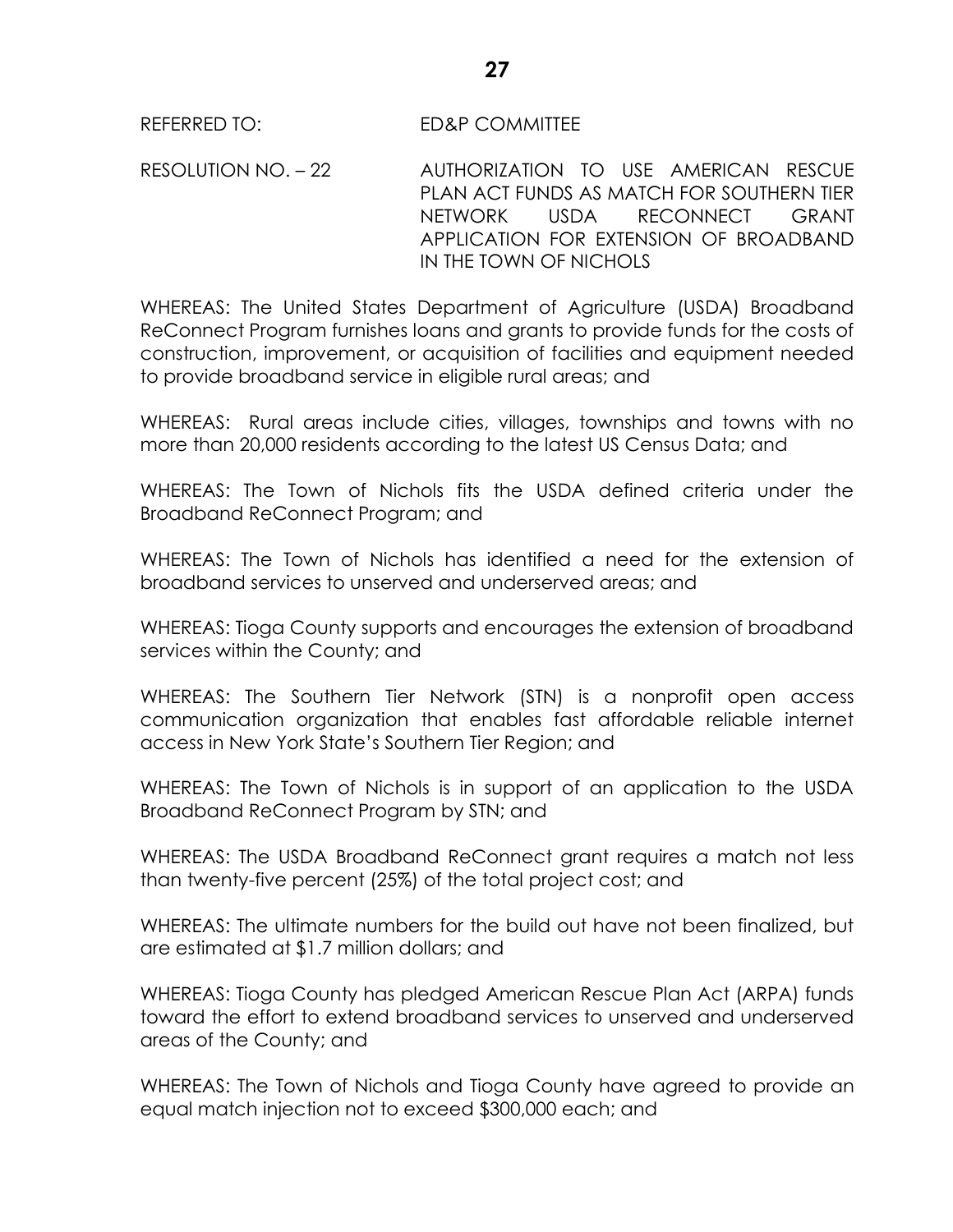WHEREAS: \$300,000 will be provided using American Rescue Plan Act (ARPA) funding which will be allocated to account A1680 540140 M7674 Contracted Services with a separate Resolution provided by the ARPA Fund Administrator; and

WHEREAS: The USDA Broadband ReConnect grant application will be in the name of STN and submitted for a total of approximately \$1,275,000 in grant funds; therefore be it

RESOLVED: That the Tioga County Legislature hereby authorizes the use of ARPA Funds to be utilized as matching funds for the purpose of extending broadband to the unserved and underserved areas of the Town of Nichols in an amount not more than the Town of Nichols match and not to exceed \$300,000.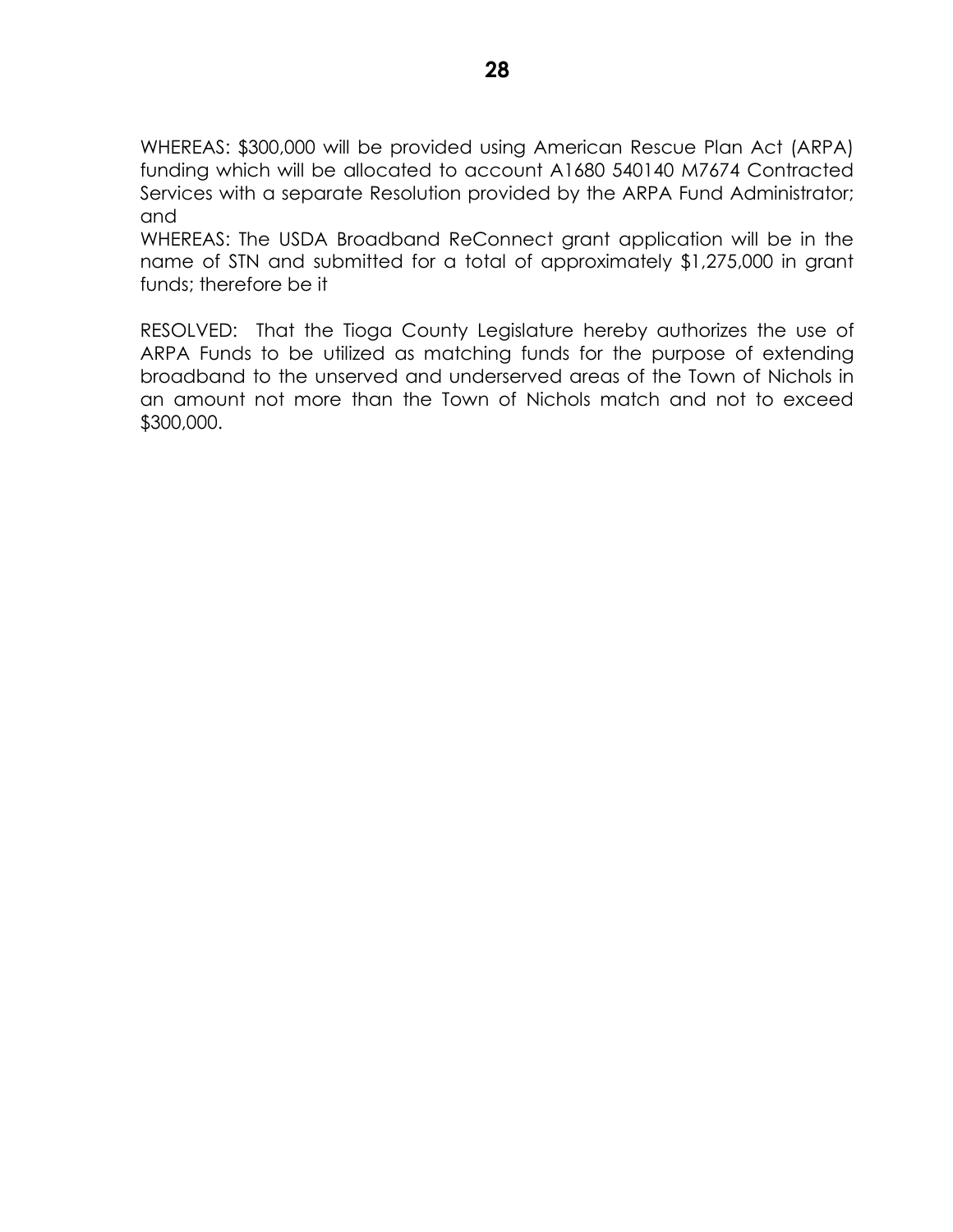# REFERRED TO: ITCS COMMITTEE FINANCE COMMITTEE

RESOLUTION NO. -22 AUTHORIZE PURCHASE OF STORAGE AREA NETWORK (SAN) ARRAYS USING CAPITAL AND AMERICAN RESCUE PLAN ACT (ARPA) FUNDS

WHEREAS: The Tioga County Information Technology and Communication Services department has determined the existing data storage hardware devices have reached the end of their operational life; and

WHEREAS: The Tioga County Information Technology and Communication Services department has determined, after investigating several vendors and SAN devices, the NETAPP AFF-C190 device as the recommended hardware to replace existing storage arrays; and

WHEREAS: The NETAPP AFF-C190 devices increase Tioga County Information Security posture by offering Data-At-Rest (DAR) encryption and increased compression while reducing both power consumption and hardware failure points; and

WHEREAS: \$60,000 will be provided using American Rescue Plan Act (ARPA) funding which will be allocated to account H1680 521090 M7674 with a separate Resolution provided by the ARPA Fund Administrator, with remaining \$43,290.78 to be paid out of Capital funding allocated to H1680 521090; and

WHEREAS: The Tioga County Information Technology and Communications Services department will purchase the Storage Area Network devices using the NY-OGS Contract PM20920 (Group 72600 – Award 22802); therefore be it

RESOLVED: That the Tioga County Legislature authorizes the purchase of two (2) Storage Area Network (SAN) devices from Lynx Technologies, 2680 Grand Island Blvd, STE 2, Grand Island, NY 14072 not to exceed \$103,290.78 to be paid out of the following accounts:

H1680 521090 Computer \$43,290.78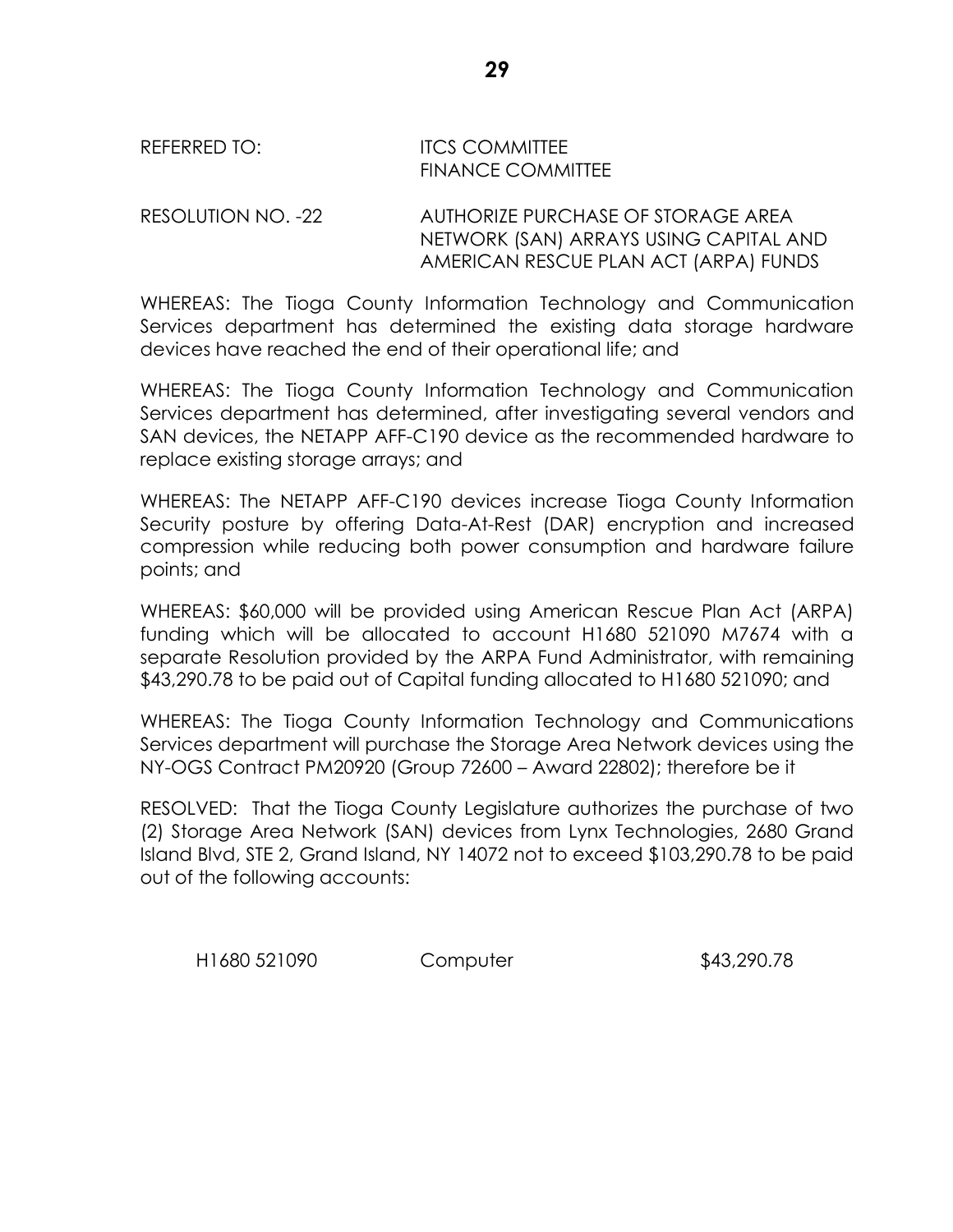| REFERRED TO: | <b>ITCS COMMITTEE</b>          |
|--------------|--------------------------------|
|              | <b>FINANCE/LEGAL COMMITTEE</b> |

RESOLUTION NO. -22 AUTHORIZE TO AMEND EXISTING ENTERPRISE AGREEMENT WITH MICROSOFT INC. TO INCLUDE MICROSOFT OFFICE 365 SUBSCRIPTIONS

WHEREAS: The Tioga County Information Technology and Communication Services department has a current Enterprise Agreement (Enrollment ID: 6127199) with Microsoft Incorporated for Windows Server and Windows 10 Client Access Licenses (CALs); and

WHEREAS: The Tioga County Information Technology and Communication Services department is currently in year two of this three-year Enterprise Agreement with Microsoft Incorporated; and

WHEREAS: The Chief Information Officer would like to amend existing Enterprise Agreement to include Office 365 software services at a total cost of \$137,854.30 for the period of March 1, 2022 through December 31, 2023; and

WHEREAS: Funding will be provided for using Information Technology and Communication Services Capital funds H1680 520620 (Software). Year one, prorated cost is \$55,140.00 and year two anticipated cost is \$82,714.30; therefore be it

RESOLVED: That the Chair of the County Legislature is authorized to execute an agreement amendment between Tioga County and Microsoft, Inc. upon review by the County Attorney.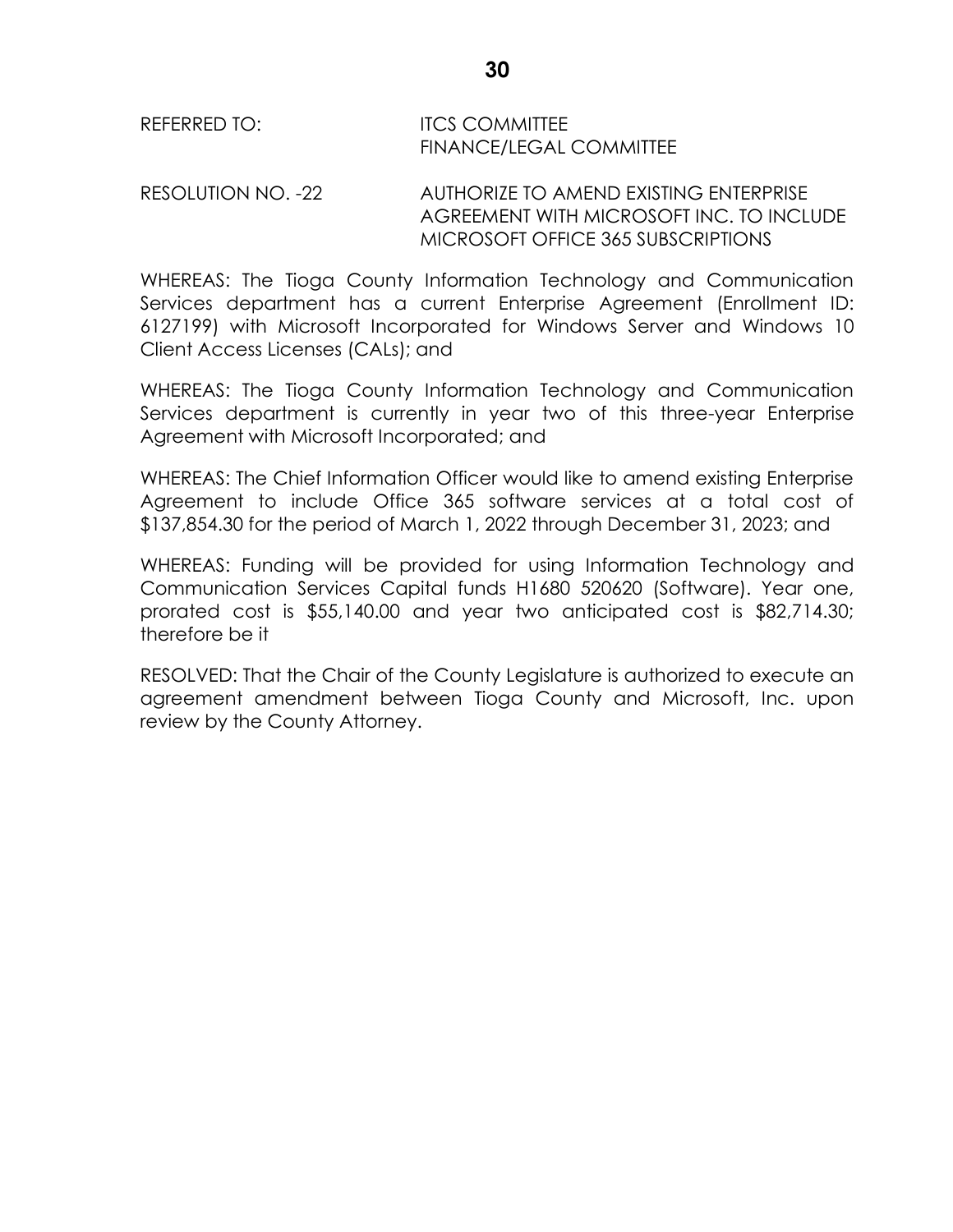# REFERRED TO: PUBLIC SAFETY COMMITTEE FINANCE COMMITTEE

RESOLUTION NO. -22 RE-ESTABLISH PRIOR YEAR 2021 CAPITAL FOR 2022 BUDGET FOR FIRE/EMO

WHEREAS: Personal Protective Equipment order was placed in 2021 for the Fire/EMO department but will not be received prior to the closing of 2021; and

WHEREAS: Prior year Capital Equipment requests need to be re-established for the remaining unspent balance as of year-end 2021 for purchase or completion in 2022; therefore it be

RESOLVED: That the following accounts and amounts be re-established:

Capital Equipment

A3410 520215 Personal Protective Equipment \$5,756.51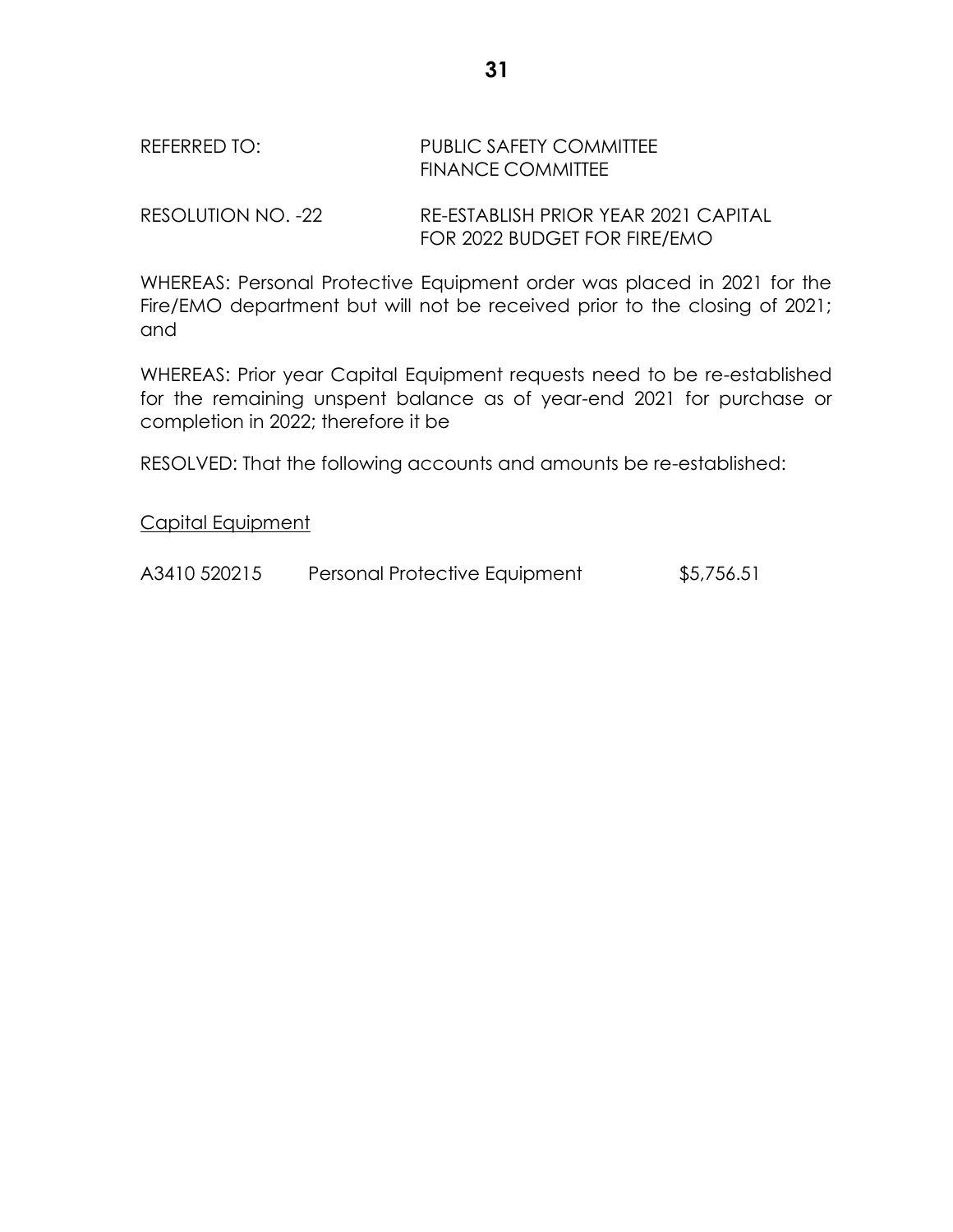| REFERRED TO: | <b>FINANCE COMMITTEE</b>      |
|--------------|-------------------------------|
|              | <b>PUBLIC WORKS COMMITTEE</b> |
|              |                               |

RESOLUTION NO. -22 RE-ESTABLISH PRIOR YEAR 2021 PUBLIC WORKS PROJECTS

WHEREAS: Prior Year Public Works Projects Funds need to be re-established for the remaining unspent balance as of year-end 2021 for purchase or completion in 2022; therefore be it

RESOLVED: That the following account and amounts be re-established and the 2022 budget is amended:

| <b>Capital Construction</b> |                            | <b>Amount to Re-Establish</b> |
|-----------------------------|----------------------------|-------------------------------|
| H1620.520911                | Renovations 56 Main Street | \$68,305.56                   |
| H1620.520994.BG001          | <b>Truck Wash Building</b> | \$26,580.00                   |
| H1620.521988                | Courthouse Renovations     | \$19,141.68                   |
| H1621.520929                | Boiler-HHS                 | \$20,000.00                   |
| <b>Bridge and Culverts</b>  |                            | <b>Amount to Re-Establish</b> |
| D5110.540050                | <b>Bridge Projects</b>     | \$199,000.00                  |
| D5110.540262                | <b>Culverts</b>            | \$98,000.00                   |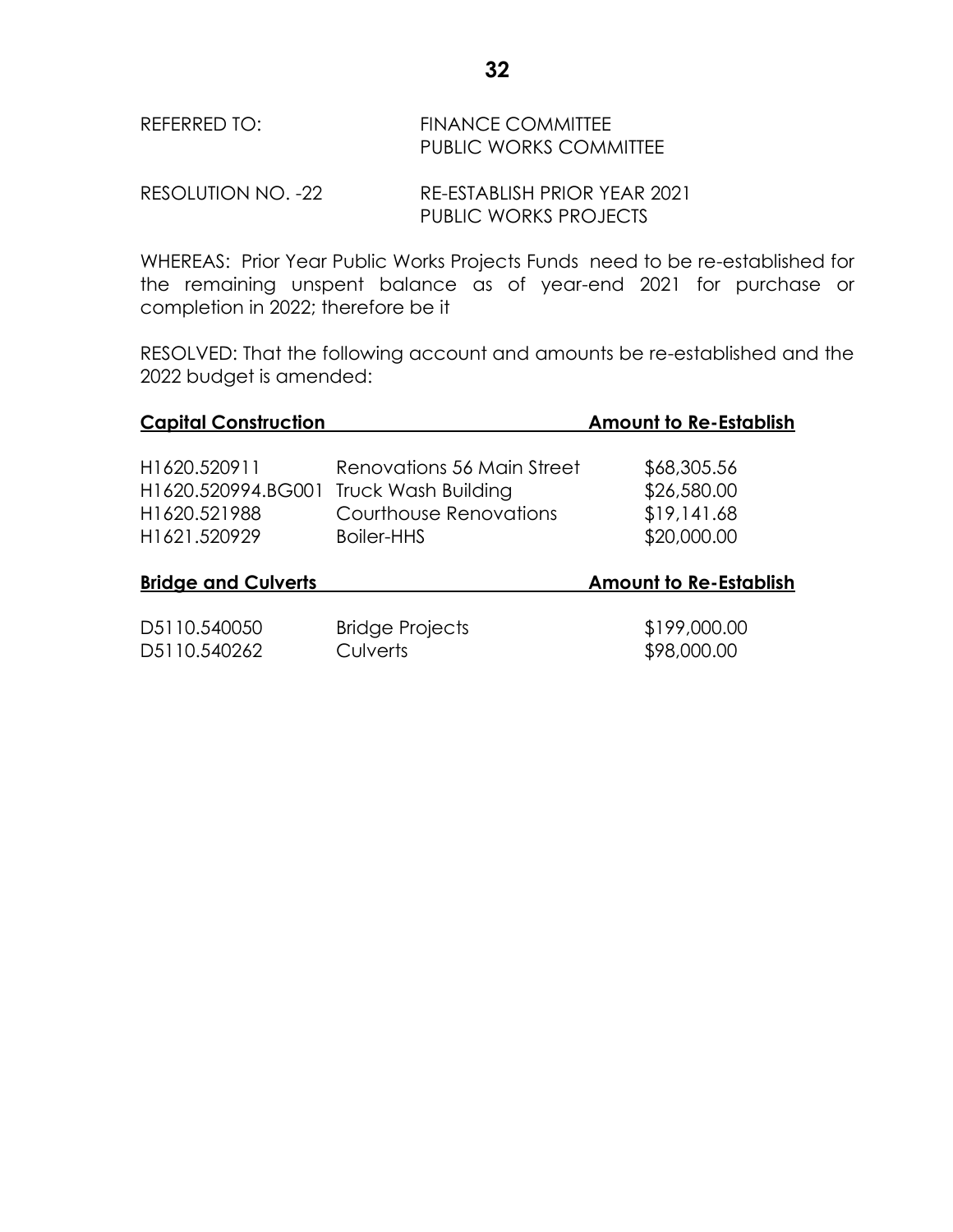RESOLUTION NO. -22 AMEND 2022 BUDGET APPROPRIATION OF FUNDS AMERICAN RESCUE PLAN ACT BUDGET OFFICE REQUEST 2022-002

WHEREAS: On March 11<sup>th</sup>, 2021 the State and Local Coronavirus Fiscal Recovery Fund legislation, part of the American Rescue Plan Act, hereinafter referred to as ARPA, was signed into law, awarding Tioga County \$9,362,868 in fiscal recovery funds, half of the funds were received in 2021, and the other half are to be received in 2022; and

WHEREAS: On May 10<sup>th</sup>, 2021 the U.S. Department of Treasury released guidance as to how the fiscal recovery funds are to be spent in the response effort against the COVID-19 pandemic including support of the public health response, replacement of public sector revenue losses, and water & sewer infrastructure; and

WHEREAS: The Tioga County Legislature has identified internal departments and external agencies that would greatly benefit from the provision of the ARPA funds, that also meet the treasury's guidelines for use and provide the greatest benefit to Tioga County residents, and

WHEREAS: Upon the successful receipt and review of the One Time ARPA request form(s), both the Legislative Chair and the ARPA Fund Administrator have granted their approval of the form, and have submitted the request to the Tioga County Legislature for final review and approval; and

WHEREAS: Amending of the 2022 Budget and appropriation of Fiscal Recovery Funds require Legislative Approval; therefore be it

RESOLVED: That the 2022 Budget be amended, and funds be appropriated as follows:

# TO: **A6510 540640 M7674 Supplies (Not Office)** \$25,000.00

Requestor: Tioga County Veterans Service Agency (Internal) ARPA Category: 1.10 Mental Health Services Veterans Suicide Prevention Budget Amendment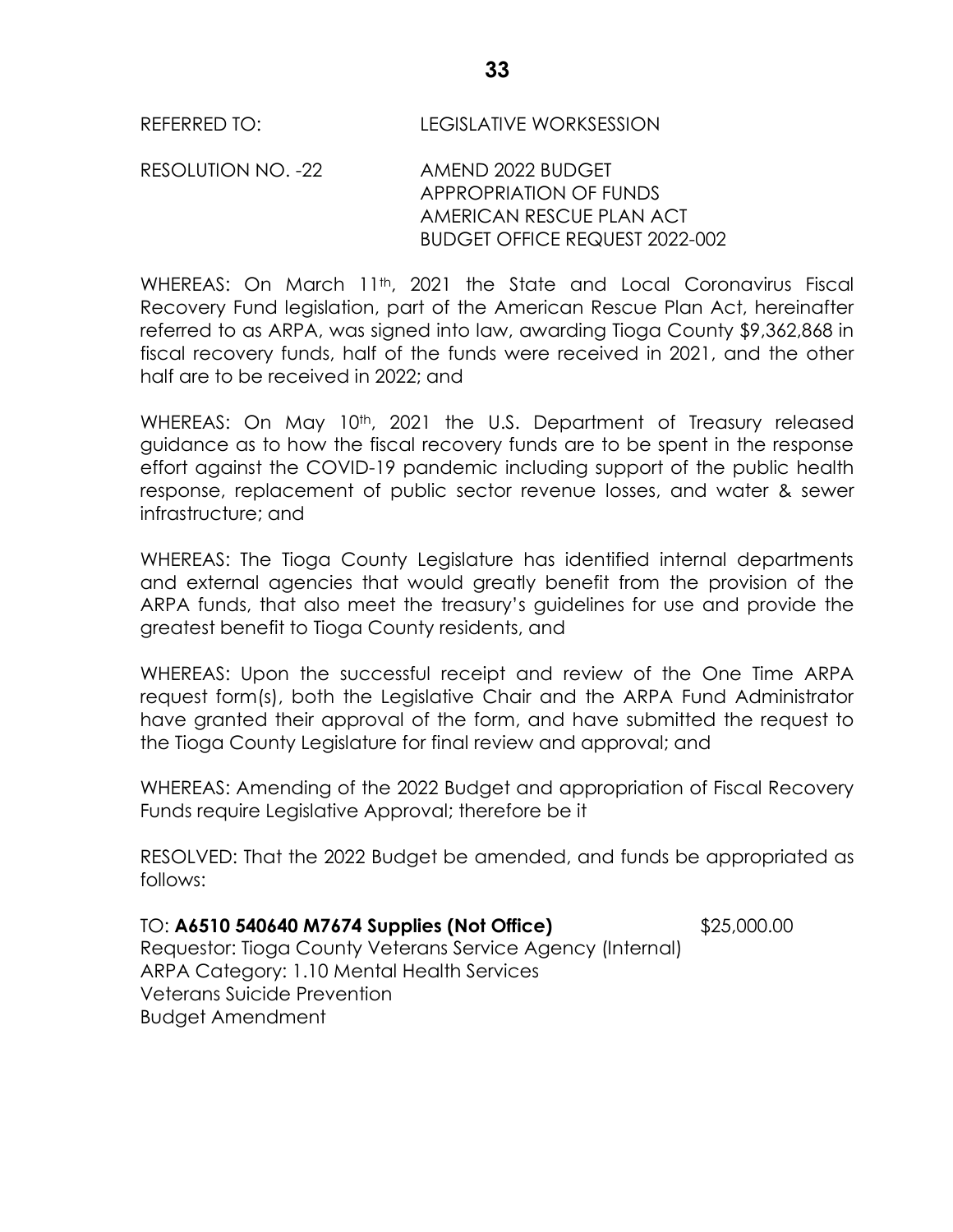| TO: A6773 540429 M7674 Outside Support<br>VID: 534 "A New Hope Center, Inc."<br>ARPA Category: 1.10 Mental Health Services<br>Tioga County Suicide Prevention<br>Manual Check Payment                                                                                           | \$50,000.00  |
|---------------------------------------------------------------------------------------------------------------------------------------------------------------------------------------------------------------------------------------------------------------------------------|--------------|
| TO: A6773 540429 M7674 Outside Support<br>VID: 534 "A New Hope Center, Inc."<br>ARPA Category: 3.10 Housing Support: Affordable Housing<br>A New Hope Center<br>Manual Check Payment                                                                                            | \$100,000.00 |
| TO: A1680 540140 M7674 Contracted Services<br>VID: 5683 "Southern Tier Network, Inc."<br>ARPA Category: 5.17 Broadband: Other Projects<br>Broadband Upgrade for the Town of Nichols<br><b>Budget Amendment</b>                                                                  | \$300,000.00 |
| TO: H1680 520620 M7674 Software<br>VID: 7043 "Lynx Technologies, Inc."<br>ARPA Category: 6.10 Provision of Governmental Services<br>IT – Data at Rest (DAR) Encryption Upgrade<br><b>Budget Amendment</b>                                                                       | \$60,000.00  |
| FROM: H1620 520911 M7674 Renovations<br>TO: H1621 520255 M7674 Security Equipment<br>VID: 7102 "Smiths Detection"<br>ARPA Category: 6.10 Provision of Governmental Services<br>Replace Malfunctioning X-Ray system at HHS Security Station<br><b>Budget Transfer</b>            | \$28,111.00  |
| FROM: H1620 520911 M7674 Renovations<br>TO: H1621 520255 M7674 Security Equipment<br><b>VID: 7101 "CEIA USA"</b><br>ARPA Category: 6.10 Provision of Governmental Services<br>Replace Malfunctioning Walk thru metal detector at HHS Security Station<br><b>Budget Transfer</b> | \$3,455.60   |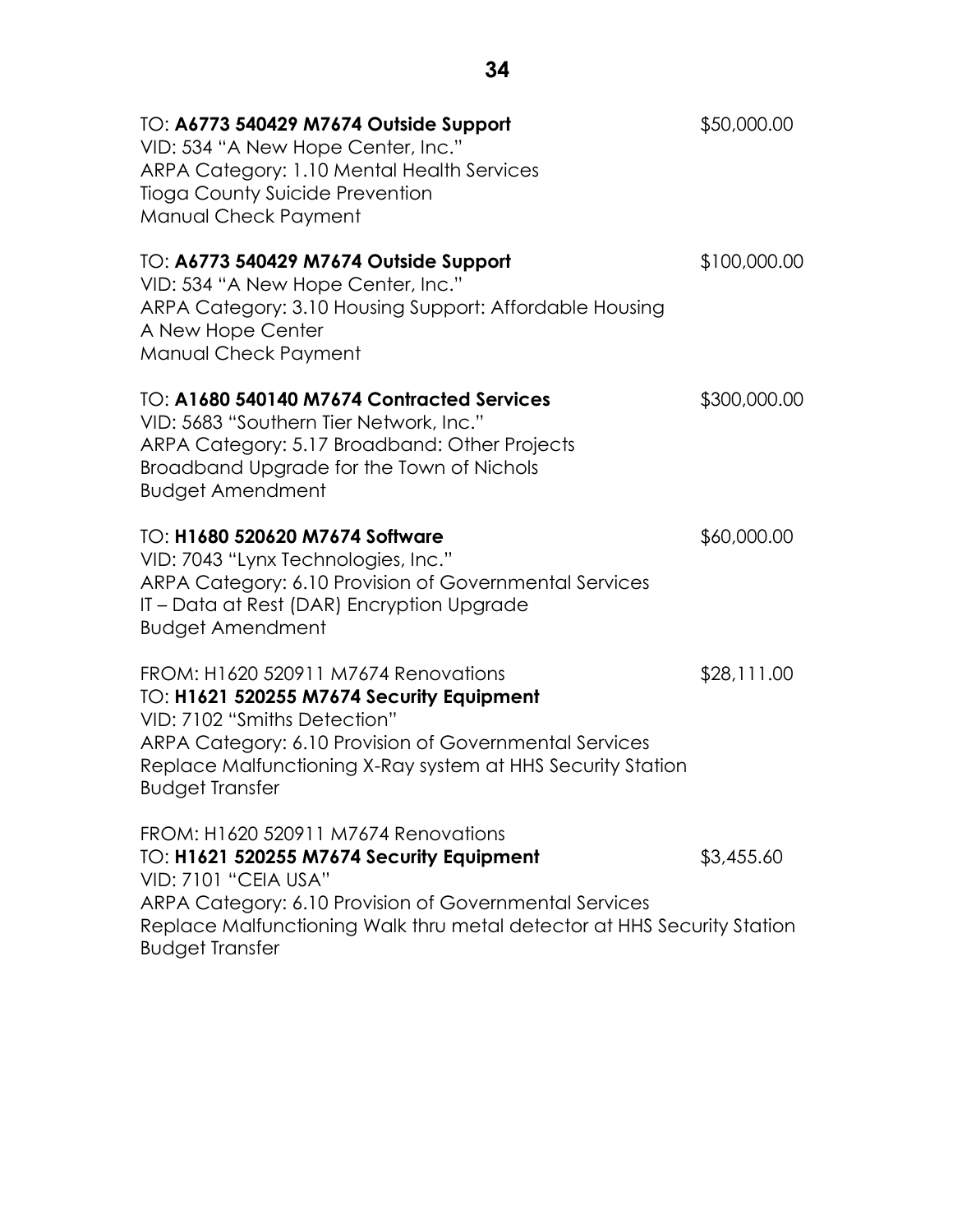| REFERRED TO: | PUBLIC SAFETY COMMITTEE  |
|--------------|--------------------------|
|              | <b>FINANCE COMMITTEE</b> |

RESOLUTION NO. -22 APPROPRIATION OF FUNDS 2021 HOMELAND SECURITY GRANT MODIFY 2021 BUDGET OFFICE OF EMERGENCY MANAGEMENT SHERIFF'S OFFICE

WHEREAS: The New York State Office of Homeland Security Program (SHSP) has been awarded a grant of \$59,750 (contract #C192610) to the Tioga County Office of Emergency Management; and

WHEREAS: 75% (\$44,812) of said grant will be appropriated to Emergency Management and 25% (\$14,938) will be appropriated to the Sheriff's Office; and

WHEREAS: Appropriation of funds requires Legislative approval; therefore be it

RESOLVED: That the 2021 NYS Homeland Security Grant (contract # C192610) be appropriated as follows:

FROM:

A3360.433567 SHS21 Homeland Security 2021 Revenue \$44,812

TO:

A3360.540140 SHS21 Homeland Security Grant –Contracted Services \$13,988 A3360.520130 SHS21 Homeland Security Grant – Equipment (not car) \$30,824

FROM:

A3361.433567 SHS21 Homeland Security 2021 Revenue \$14,938

TO:

A3361.520130 SHS21 Homeland Security Grant – Equipment (not car) \$14,938

and be it further

RESOLVED: That the remaining balance at year end be carried forward into the next budget year.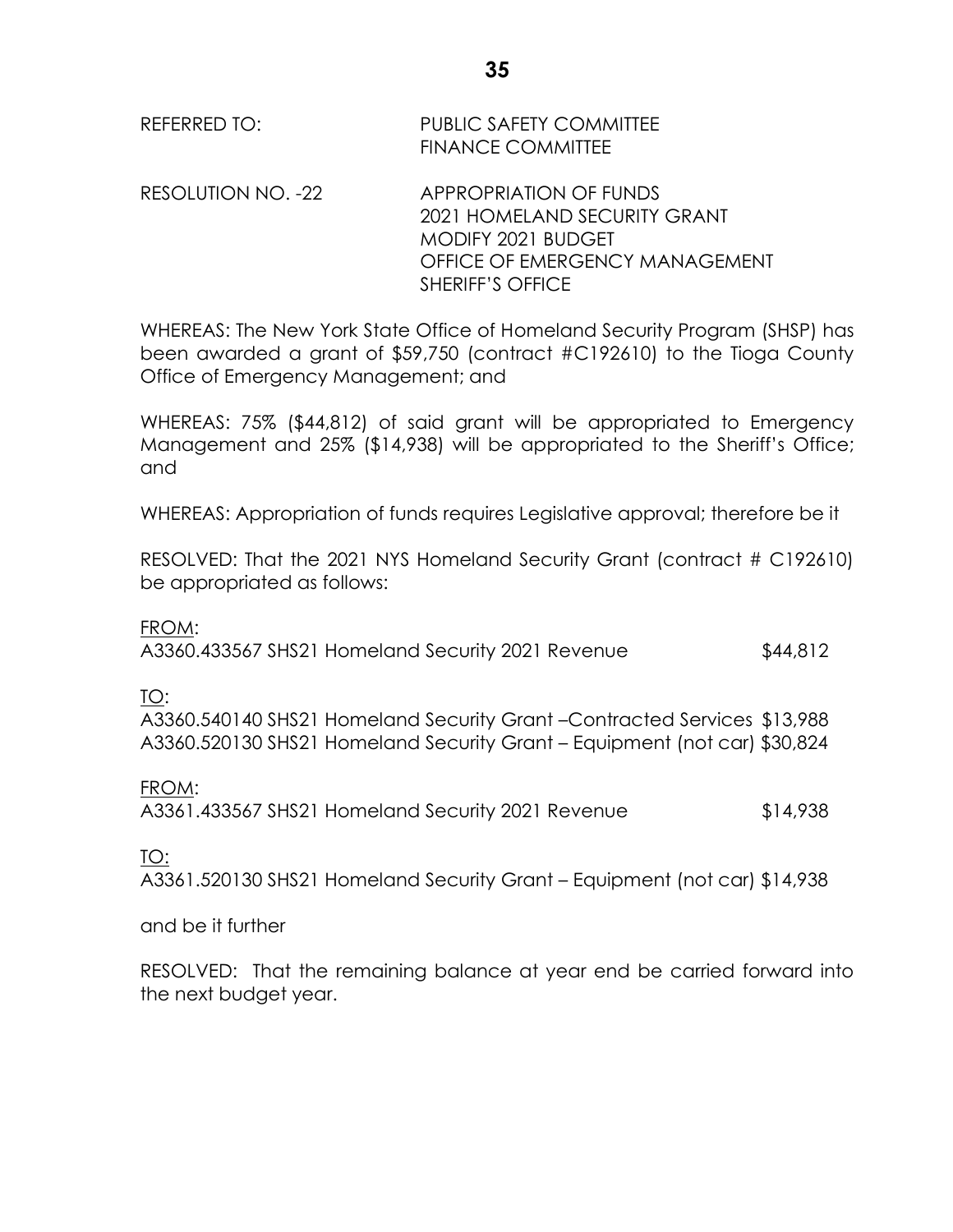| REFERRED TO: | <b>HEALTH &amp; HUMAN SERVICES COMMITTEE</b> |
|--------------|----------------------------------------------|
|              | <b>FINANCE COMMITTEE</b>                     |

RESOLUTION NO. -22 APPROPRIATION OF FUNDS AND BUDGET MODIFICATION MENTAL HYGIENE

WHEREAS: Tioga County Mental Hygiene (TCMH) has been allocated additional pass through federal aid funding as a grant through the Office of Mental Health (OMH) for the purpose of Workforce Enhancement and Development; and

WHEREAS: Eligible expenses to spend these funds include but are not limited to: Recruitment and Retention Incentives, Educational Expenses, Career Development and Training Expenses; and

WHEREAS: Tioga County Mental Hygiene has identified the best use of these funds as retention incentive for the department psychiatrist and training for select staff; and

WHEREAS: TCMH will incur no local share increase, yet this will require an appropriation of funds into the proper account codes; and

WHEREAS: Appropriation of funds and Budget modifications require Legislative approval; therefore be it

RESOLVED: That funding be appropriated as follows:

|     | From: A4310-444310-WEG1 FA-COVID R | \$38,000.00 |
|-----|------------------------------------|-------------|
| To: | A4310-510050-WEG1 Salary Oth       | \$10,000.00 |
| T∩∶ | A4310-583088-WEG1 Social Sec       | \$765.00    |
| To: | A4310-540733-WEG1 Training Oth     | \$27,235.00 |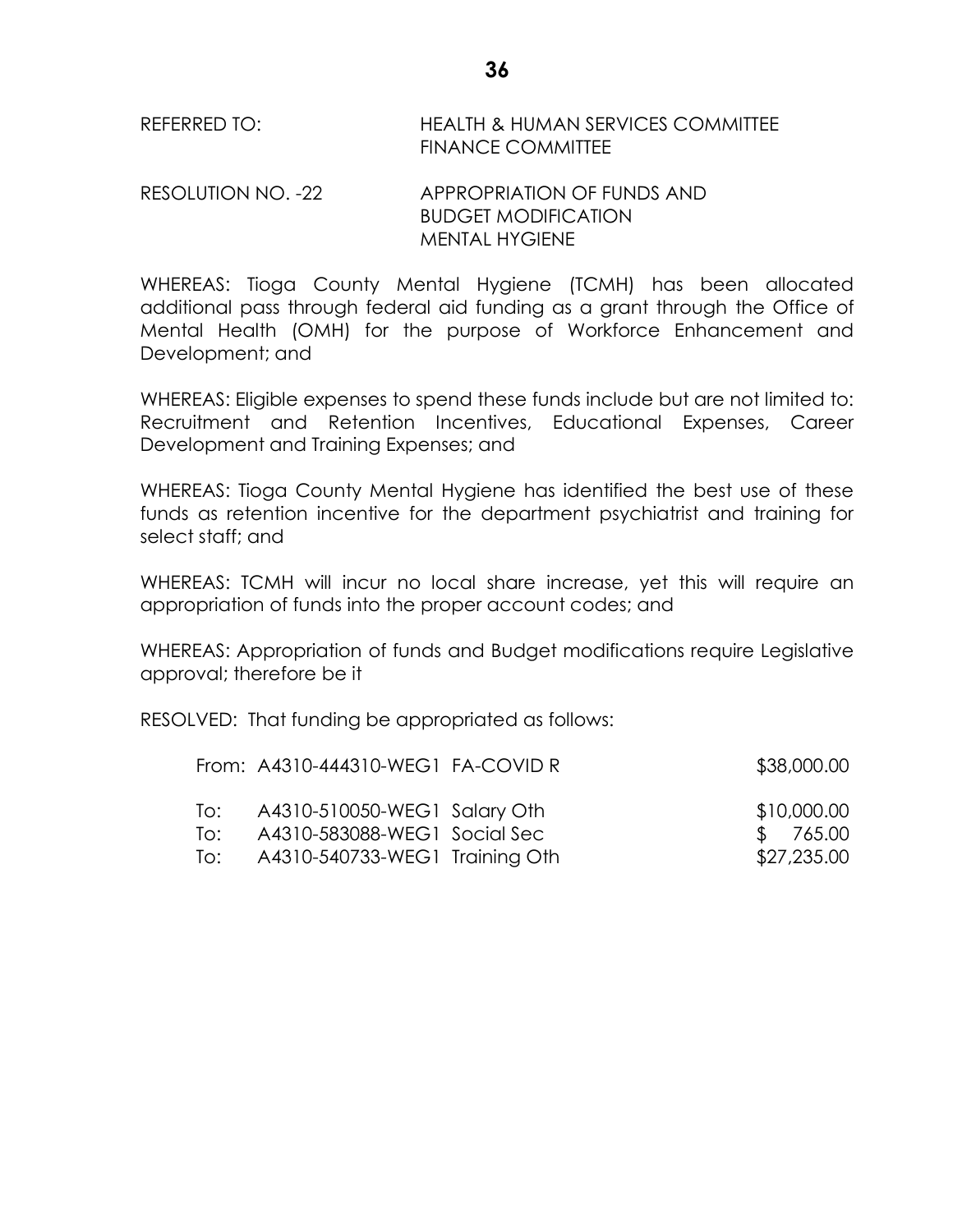| REFERRED TO:        | <b>HEALTH &amp; HUMAN SERVICES COMMITTEE</b><br><b>FINANCE COMMITTEE</b> |
|---------------------|--------------------------------------------------------------------------|
| RESOLUTION NO. - 22 | APPROPRIATION OF FUNDS AND<br>AMEND 2022 BUDGET                          |
|                     | SOCIAL SERVICES                                                          |

WHEREAS: A Supplemental Appropriations for Disaster Relief Act of 2019 allocation of \$11,458 has been awarded to Tioga County because a qualifying disaster took place in our service area in October 2019; and

WHEREAS: Family Enrichment Network proposes to contract with Tioga County DSS to conduct an Emergency Preparedness Program which would fall under Quality Improvement Activities for the child care programs in Tioga County; and

WHEREAS: Appropriation of funds and budget modification requires legislative approval; therefore be it

RESOLVED: That funding be appropriated as follows:

|     | From: A6010.446100 Federal Aid: Admin | \$11,458 |
|-----|---------------------------------------|----------|
| To: | A6010.540140 Contractual              | \$11,458 |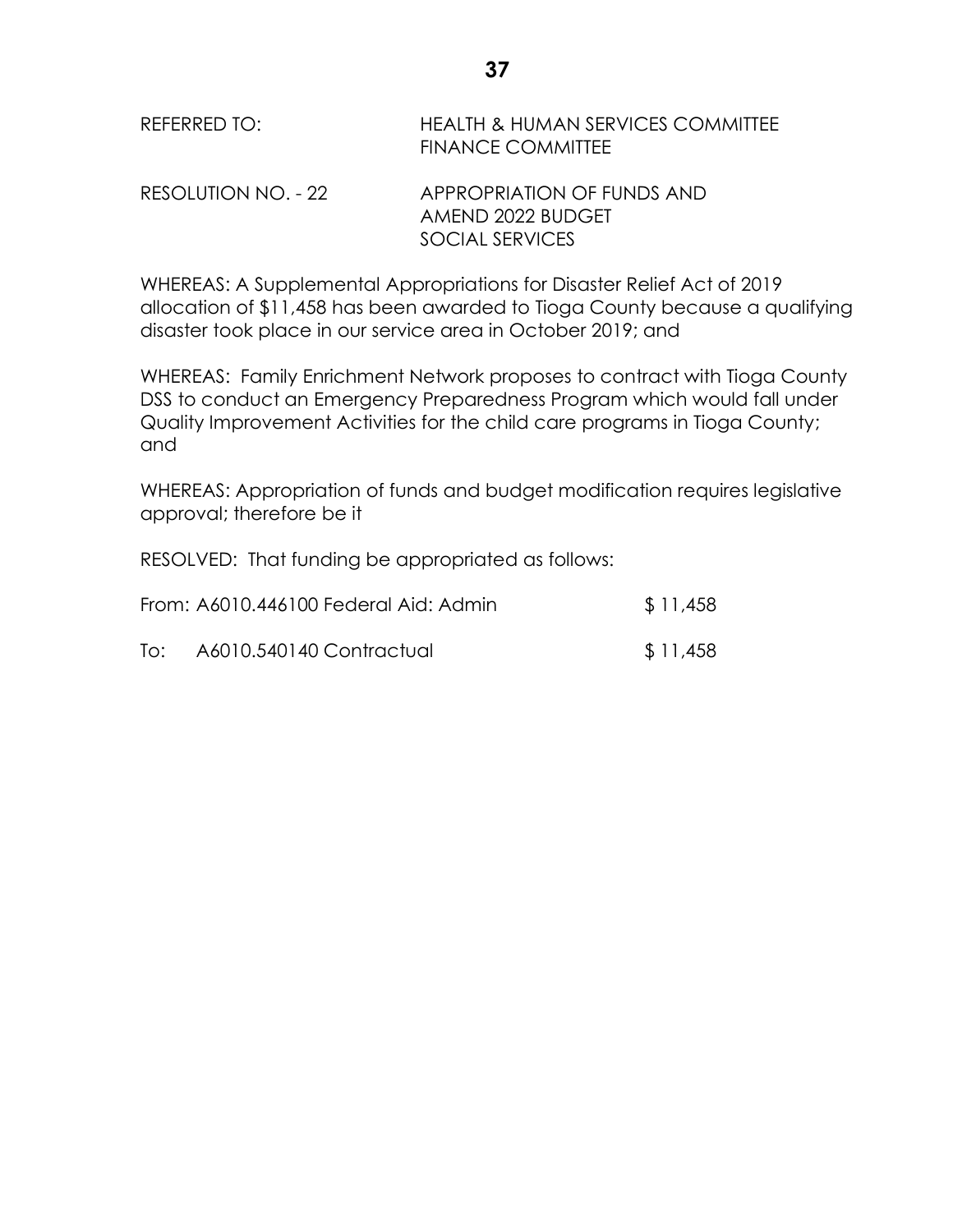| REFERRED TO:        | <b>HEALTH &amp; HUMAN SERVICES COMMITTEE</b><br><b>FINANCE COMMITTEE</b> |
|---------------------|--------------------------------------------------------------------------|
| RESOLUTION NO. - 22 | APPROPRIATION OF FUNDS AND<br>AMEND 2022 BUDGET                          |

WHEREAS: Safe Harbor NY funding has been awarded to Tioga County Department of Social Services from the Office of Children and Family Services to raise awareness about sexually exploited youth: and

WHEREAS: Appropriation of funds and budget modification requires legislative approval; therefore be it

RESOLVED: That funding be appropriated as follows:

|     | From: A6010.436100 State Aid: Administration | \$44,217 |
|-----|----------------------------------------------|----------|
| To: | A6010.540487 Program Expense                 | \$44,217 |

SOCIAL SERVICES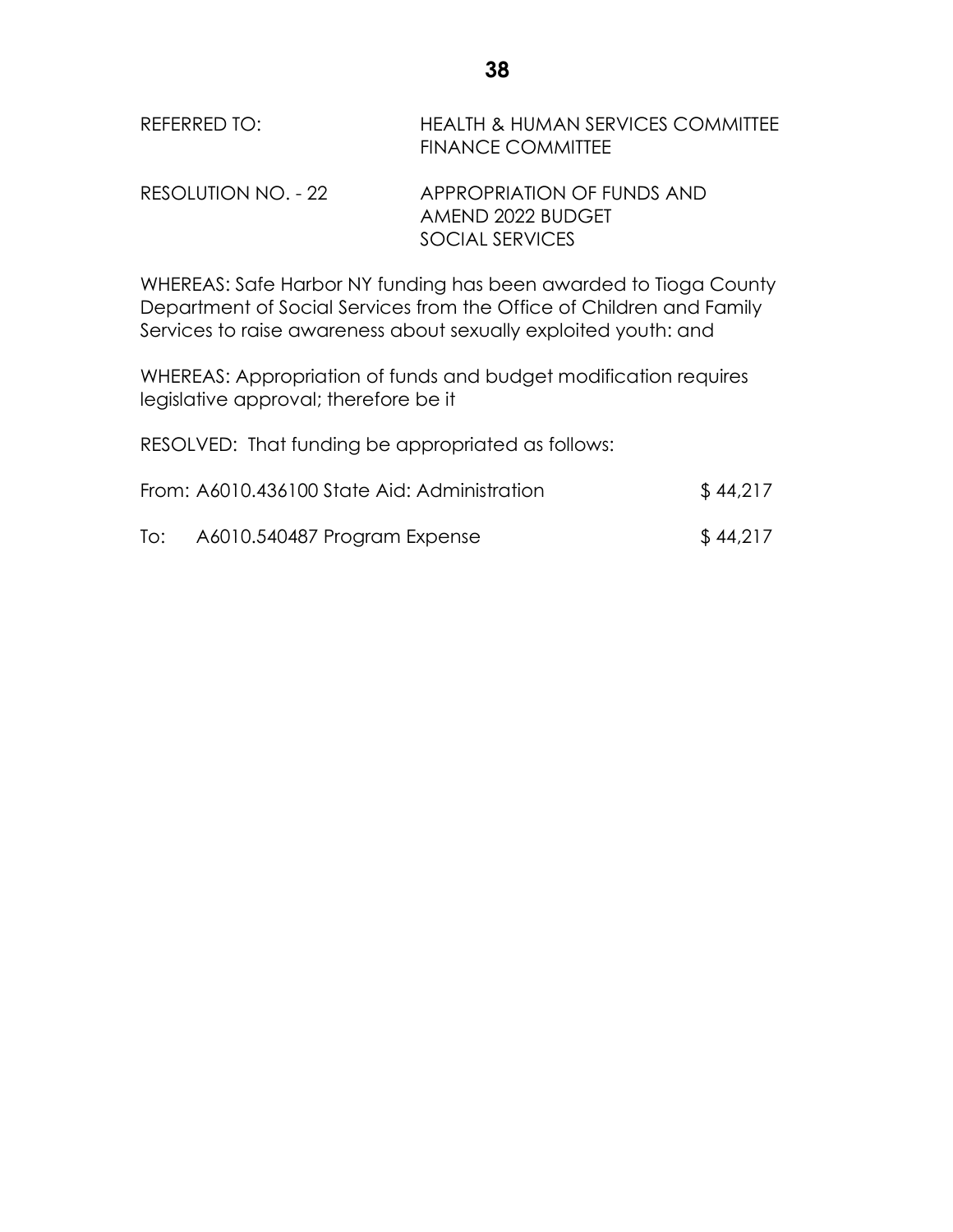| REFERRED TO: | HEALTH & HUMAN SERVICES COMMITTEE |
|--------------|-----------------------------------|
|              | <b>FINANCE COMMITTEE</b>          |

RESOLUTION NO. -22 AMEND BUDGET & APPROPRIATE FUNDS PUBLIC HEALTH

WHEREAS: Tioga County Public Health has been awarded funding from New York State; and

WHEREAS: The award is designated for Community Cancer Prevention in Action, which is a partnership between Broome and Tioga Counties; and

WHEREAS: Cancer Prevention is an area of focus for Public Health; and

WHEREAS: The funding will pass through Broome County to Tioga County Public Health; and

WHEREAS: Amending of Budget and Appropriation of Funds requires Legislative approval; therefore be it

RESOLVED: That funding be appropriated as follows:

|     | From: A4053 422800 Public Health: Local Grants | \$10,000 |
|-----|------------------------------------------------|----------|
| To: | A4053 540640 Public Health: Supplies           | \$10,000 |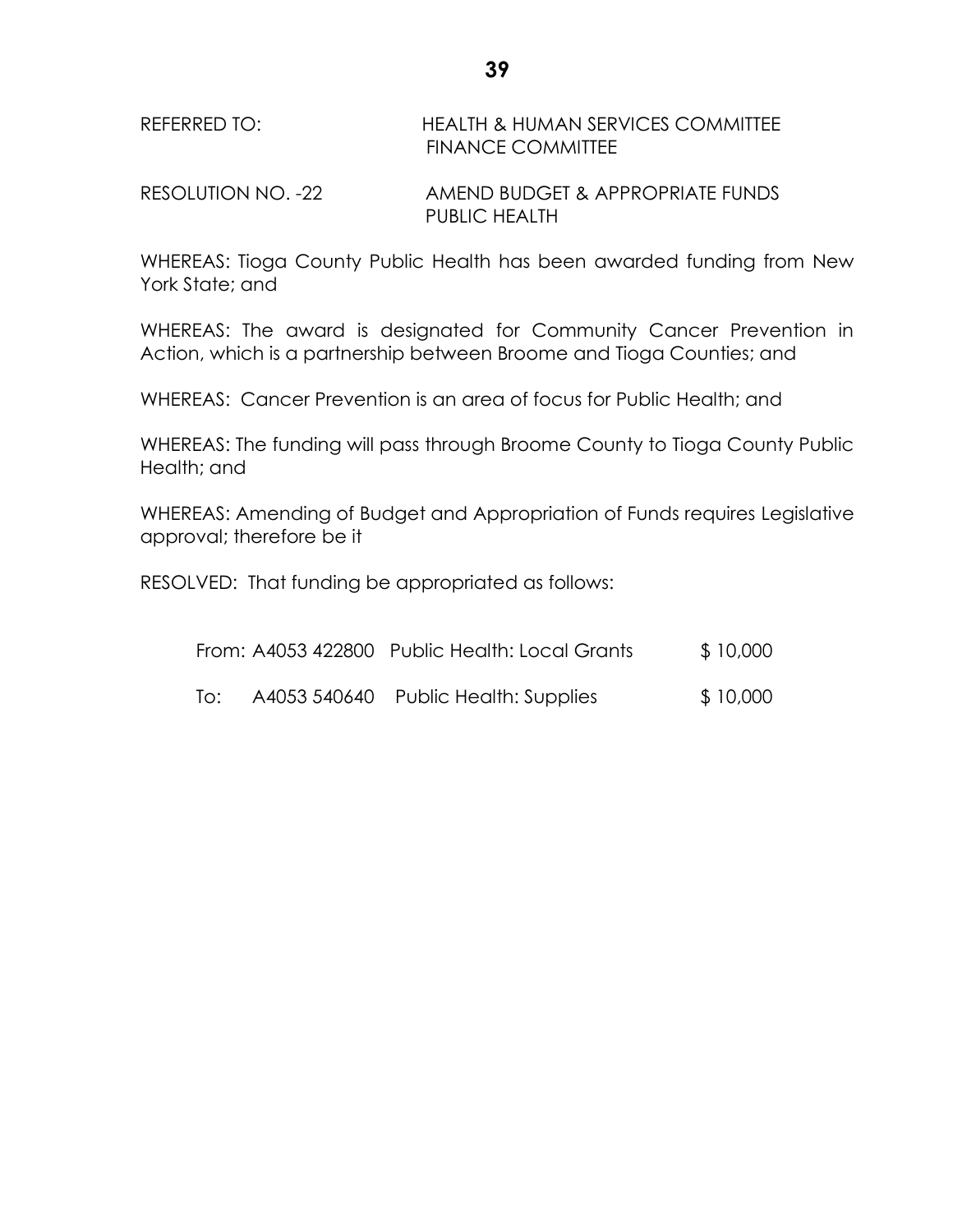| REFERRED TO: | <b>HEALTH &amp; HUMAN SERVICES COMMITTEE</b> |
|--------------|----------------------------------------------|
|              | <b>FINANCE COMMITTEE</b>                     |

RESOLUTION NO. -22 AMEND BUDGET & APPROPRIATE FUNDS PUBLIC HEALTH

WHEREAS: Tioga County Public Health has been awarded additional funding from New York State Department of Health; and

WHEREAS: The funding is designated for the Healthy Neighborhoods Program; and

WHEREAS: Amending of Budget and Appropriation of Funds requires Legislative approval; therefore be it

RESOLVED: That funding be appropriated as follows:

- From: A4090 434640 Environmental Health: State Aid \$ 23,420
- To: A4090 540595 Environmental Health: Services \$ 23,420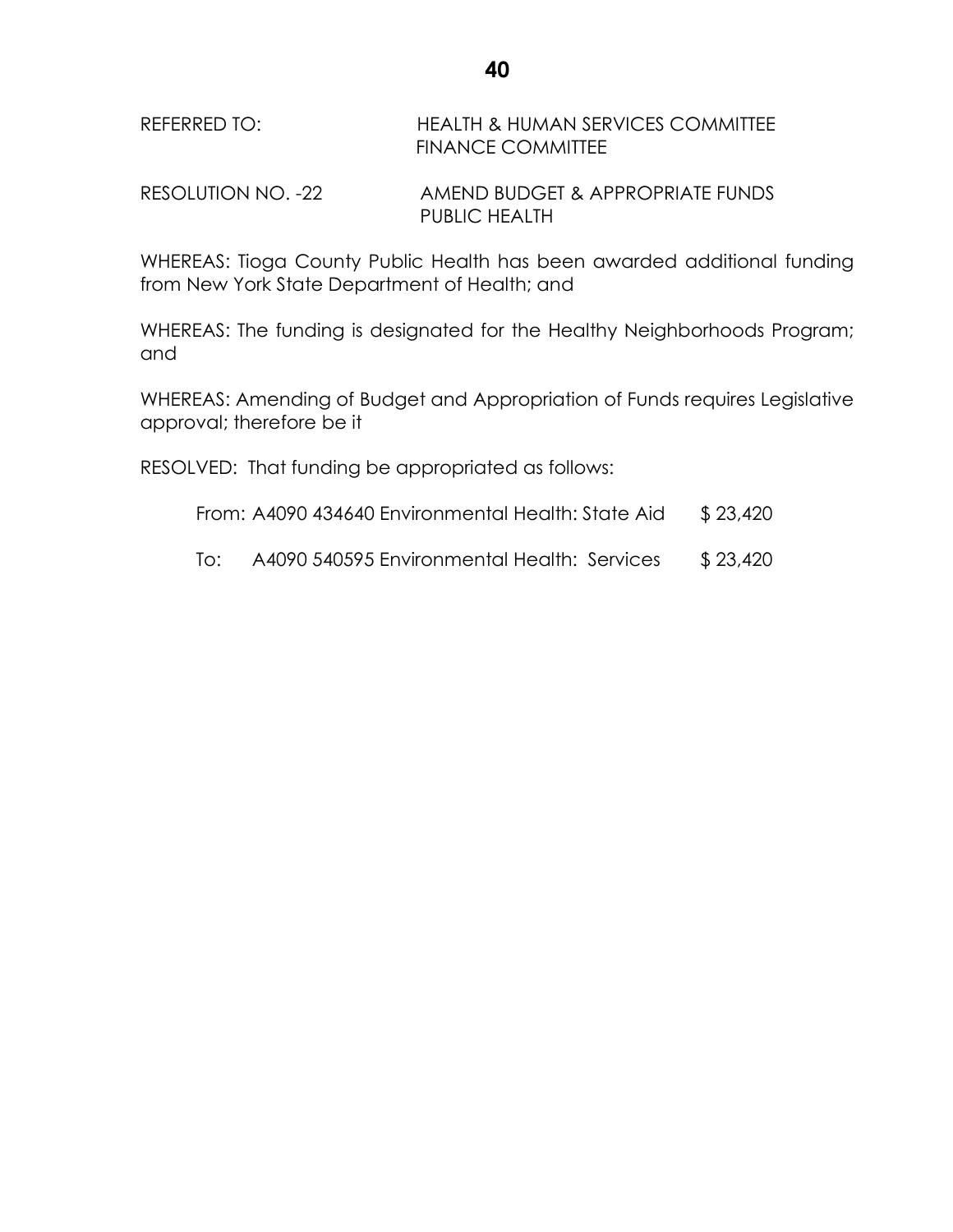| REFERRED TO: | <b>HEALTH &amp; HUMAN SERVICES COMMITTEE</b> |
|--------------|----------------------------------------------|
|              | <b>FINANCE COMMITTEE</b>                     |

RESOLUTION NO. -22 TRANSFER OF FUNDS 2021 BUDGET MODIFICATION MENTAL HYGIENE

WHEREAS: Tioga County is required to pay the full costs for Criminal Court Ordered Psychiatric Care for persons assigned Criminal Psychiatric services by Tioga County Courts; and

WHEREAS: Tioga County Mental Hygiene (TCMH) has received notice by New York State Office of Mental Health that a person was assigned these services, along with the required documentation and payment amount; and

WHEREAS: TCMH has determined the amount of additional funding needed for these already incurred mandated expenses within its own budget, yet this will require a budget modification and transfer of funds; and

WHEREAS: Transfer of funds requires Legislative approval; therefore be it

RESOLVED: That the Mental Hygiene 2021 budget be modified and funds be transferred as follows:

| From: | A4210 586088 Health Ins | \$29,688.50  |
|-------|-------------------------|--------------|
|       | A4309 586088 Health Ins | \$10,000.00  |
|       | A4310 581088 St Ret     | \$10,000.00  |
|       | A4310 586088 Health Ins | \$ 10,000.00 |

To: A4390 540590 Criminal Psychiatric: Services Rendered \$ 59,688.50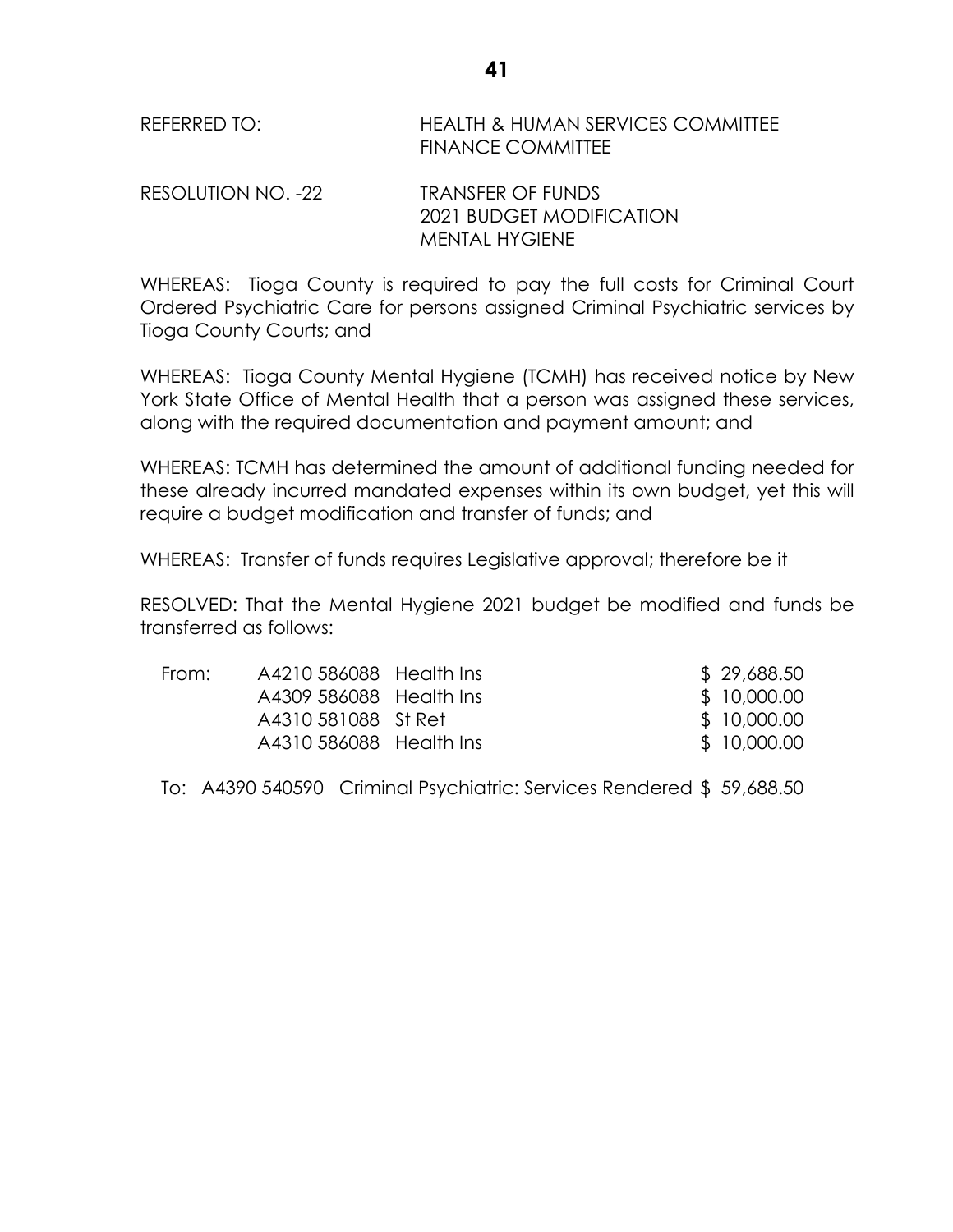RESOLUTION NO. -22 AMEND EMPLOYEE HANDBOOK: SECTION I: RULES OF THE LEGISLATURE; SUBSECTION 2- COMMITTEES (11) AND SUBSECTION 4 - APPOINTMENTS

WHEREAS: During the 2022 budget process, the Sustainability Manager's position was transferred from the Department of Public Works to the Department of Economic Development & Planning effective January 1, 2022; and

WHEREAS: This Departmental transfer warrants changes to the Rules of the Legislature Policy, SECTION 2 – COMMITTEES (11) in regards to the Economic Development/Planning/Tourism/Agriculture (AKA Economic Development) and Public Works & Capital Projects Legislative Standing Committees; and

WHEREAS: The following statement needs to be deleted from the Public Works & Capital Projects Legislative Standing Committee:

(4) All matters pertaining to curbside recycling issues.

and

WHEREAS: The following statement needs to be added to the Economic Development/Planning/Tourism/Agriculture (AKA Economic Development) Legislative Standing Committee:

(5) All matters pertaining to recycling, household hazardous waste, and renewable energy.

# and

WHEREAS: SECTION 4 – APPOINTMENTS references committees and boards that were previously abolished but never removed from the policy listing; therefore be it

RESOLVED: That SECTION 2 – COMMITTEES be amended to read as follows:

(11) There shall be the following standing committees and their duties shall be as required by law, as directed by the Chair of the Legislature, or as so, designated herein.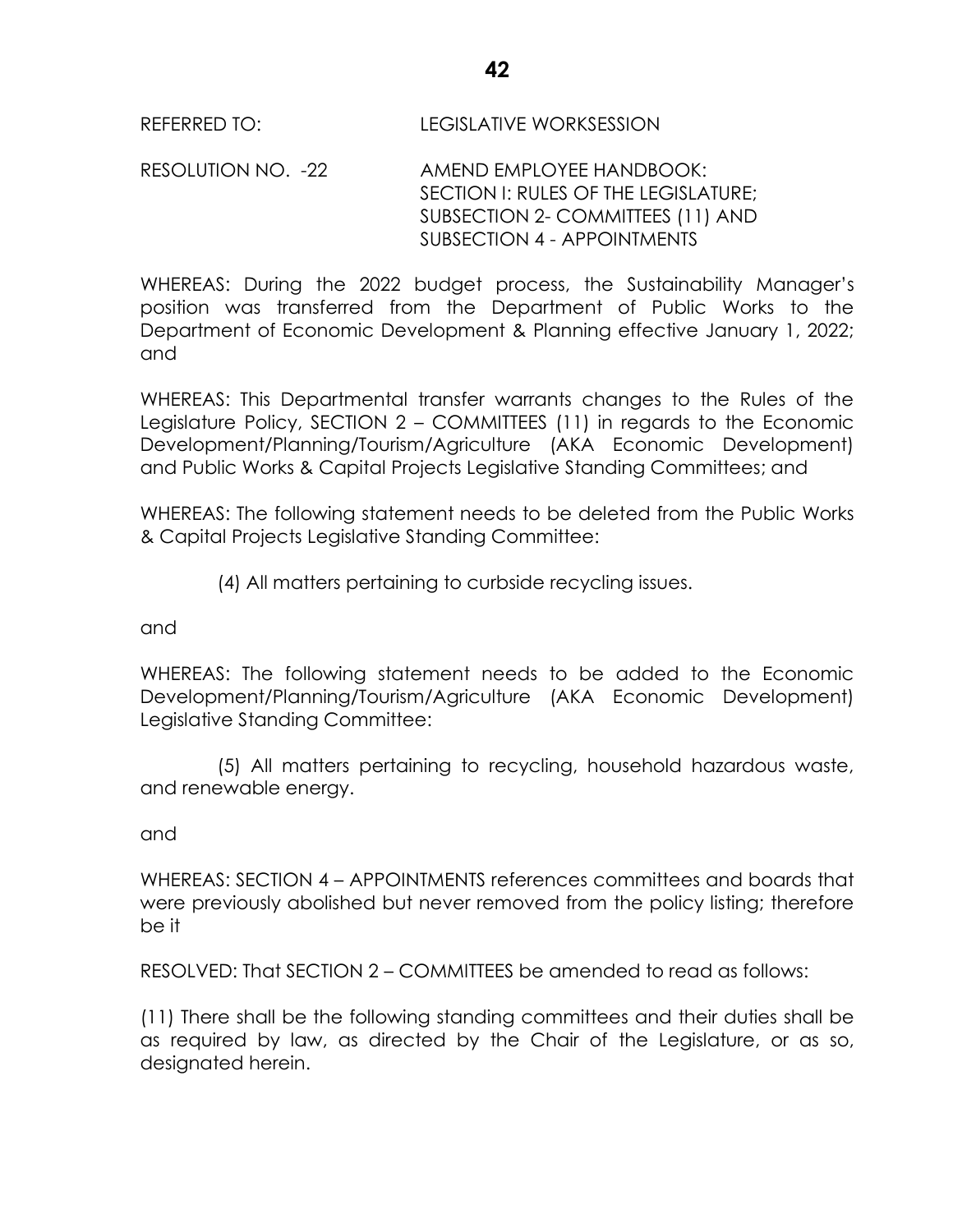Economic Development/Planning/Tourism/Agriculture - (AKA Economic Development) - Within the jurisdiction of this committee shall fall all matters pertaining to the following:

- (1) All matters pertaining to the operation of the Economic Development Office. This specifically includes the interfaces to the Tioga County Industrial Development Agency, the Tioga County Local Development Corporation, the Tioga County Property Development Corporation (Land Bank) and any subsequent entities created by the Legislature in support of economic development within Tioga County.
- (2) All matters pertaining to County Planning.
- (3) All matters pertaining to the operation of the Tourism Office.
- (4) Agriculture All matters pertaining to societies and/or organizations for the prevention of cruelty to animals, County extension service associations, Soil & Water Conservation District, Agricultural Districts, District Forest Practice Board, Environmental Management Council (EMC), and all matters of reforestation including management of County forests and parks.
- (5) All matters pertaining to recycling, household hazardous waste, and renewable energy.

Public Works & Capital Projects - Within the jurisdiction of this committee shall fall the following:

- (1) All matters pertaining to the maintenance of all County-owned or leased real property, and the capital construction and improvements thereon.
- (2) All matters pertaining to the maintenance and construction of highways and bridges in which the County has responsibility, together with general overall supervision of the Commissioner of Public Works.
- (3) All matters relating to the County's fleet of vehicles.

And be it further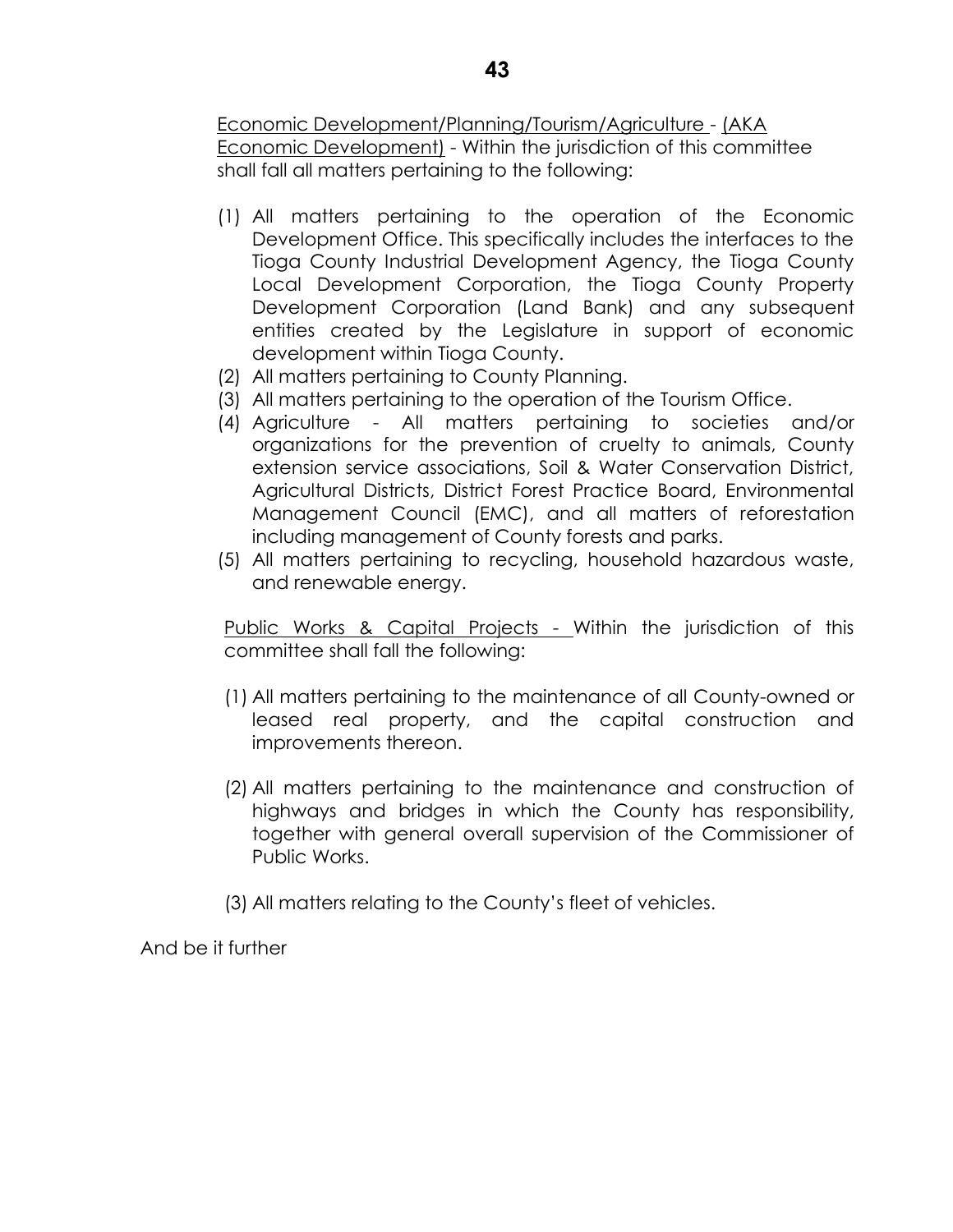RESOLVED: That SECTION 4 – APPOINTMENTS be amended with the removal of the following committees and boards:

- Committee on Preschool Education
- Medical Advisory Board
- Professional Advisory/Utilization Review Certified Home Health Agency
- Professional Advisory/Utilization Review Long Term Home Health Care Program
- Rabies Donation Clinic
- Transit Advisory Board

And be it further

RESOLVED: That the remainder of the Rules of the Legislature Policy is unchanged.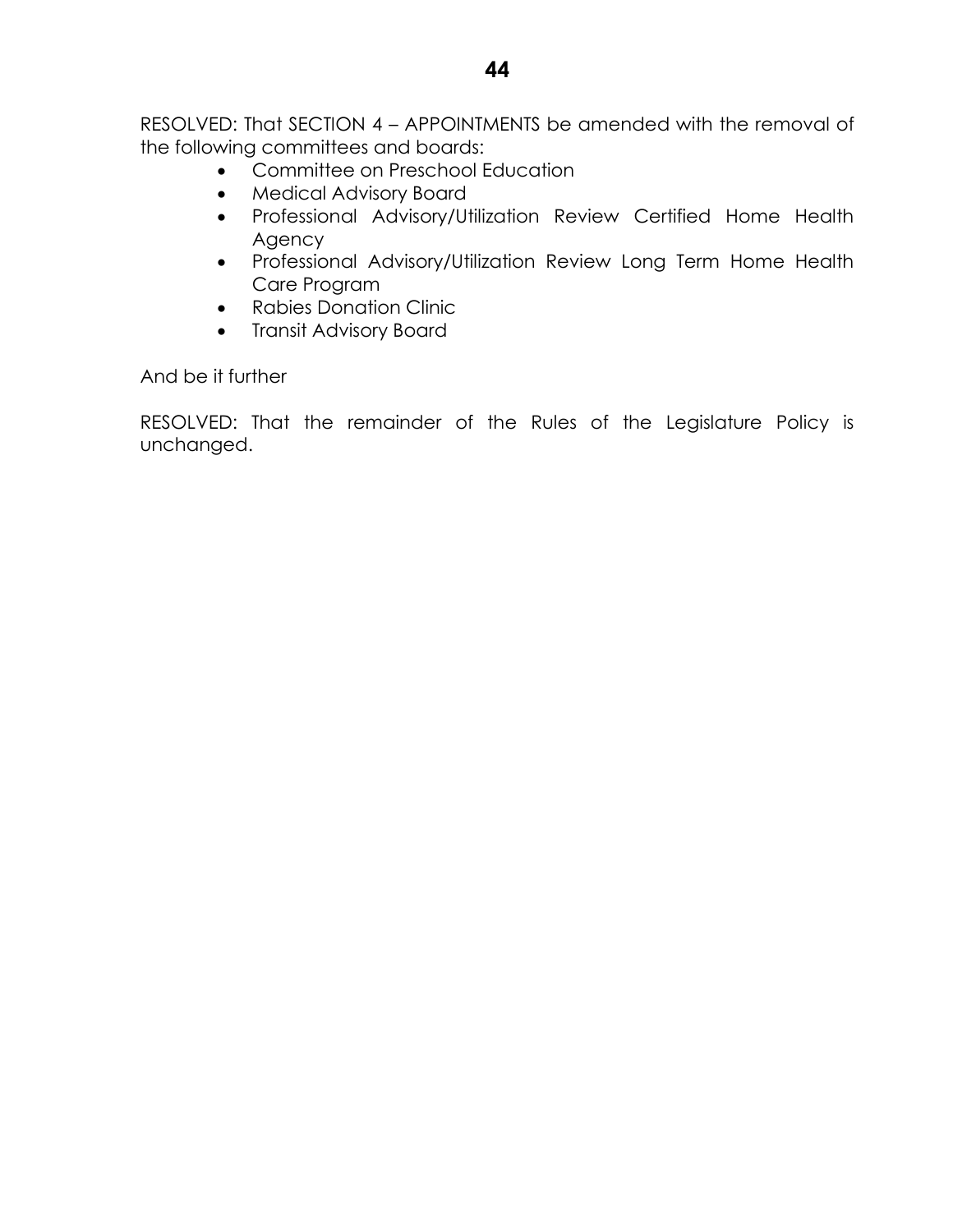| REFERRED TO:       | <b>INFORMATION TECHNOLOGY COMMITTEE</b><br>LEGISLATIVE WORKSESSION |
|--------------------|--------------------------------------------------------------------|
| RESOLUTION NO. -22 | AMEND EMPLOYEE HANDBOOK:<br>SECTION IV: PERSONNEL RULES;           |

WHEREAS: The Social Media Use Policy needs to be amended in whole due to numerous updates and changes; and

SUBSECTION P – SOCIAL MEDIA USE

WHEREAS: The Chief Information Officer and Information Security Officer have reviewed the County's Social Media Use Policy and made recommendations that the policy should be amended in its entirety and replaced; therefore be it

RESOLVED: That the Social Media Use Policy be amended in its entirety and replaced as follows:

### **Social Media Use**

Sections:

- I. Purpose
- II. Definitions
- III. Regulations on Employees' Personal Use
- IV. Regulations on Use for County Business
- V. Policy Violations

# I: PURPOSE

Tioga County recognizes that traditional communication methods are now supplemented or replaced by use of various Social Media technologies. Using Social Media technologies to share news about municipal events, disseminate emergency information, and promote work being done by staff and community groups is an effective, low-cost way to inform and interact with our community. Tioga County has developed this policy to provide direction to officers, employees and volunteers when engaged in using social media as a method of communication.

Please read this policy carefully and in its entirety before making use of social media. If you are not sure how this policy may apply to you, or whether it applies to new types of technology, please contact your Department Head before you engage in social media.

Please be cognizant that participation in anonymous internet communications regarding County business may undermine the principle that all County employees and officials should conduct the official business of Tioga County in an open and accessible manner. Information posted, blogged, or tweeted by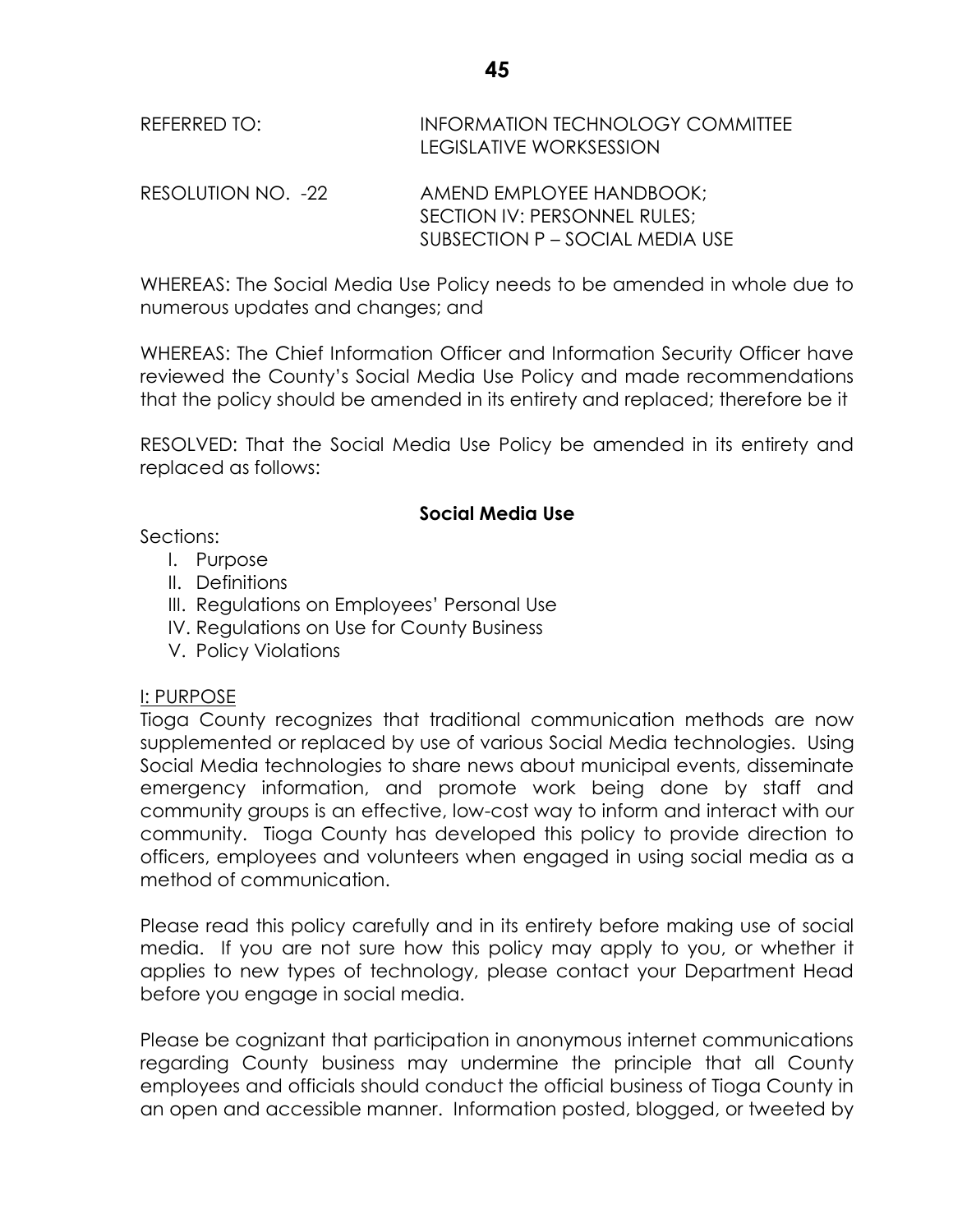County employees and officials reflects on the entire community and can adversely impact Tioga County's mission, goals and reputation. Remember: What you post is, in effect, instantaneous and permanent, and can be viewed and reposted by people not in your intended audience. Given the nature of social media, something you intend to be private may not remain private. Employees should not assume any electronic communication using County equipment is private. (This Policy is to be read in conjunction with the Comprehensive Information Security Policy.)

### II: DEFINITIONS

- A. *Social Media technologies* means the various forms of discussion and information sharing that use technology to create web content that produces communication and conversations. Forms may include but are not limited to: social networking, blogs, video sharing, podcasts, wikis, message boards, online forums, RSS and other syndicated web feeds. Technologies include but are not limited to: picture-sharing, wall postings, e-mail, and instant messaging. Examples of social media applications include, but are not limited to, Google and Yahoo Groups (reference, social networking), Wikipedia (reference), Facebook (Social networking), YouTube (social networking and video sharing), Twitter (social networking and microblogging), LinkedIn (business networking) and news media comment sharing/blogging.
- B. *Devices* include, but are not limited to: computers, PCs, laptops, tablets, smart phones, and networks.
- *C. Employee* means any agent or officer employed by Tioga County.
- *D. Volunteer* means an unpaid agent of Tioga County.

# III: REGULATIONS ON **PERSONAL** USE

- 1. If an employee chooses to use a social media site, it is imperative that s/he:
	- Only post information or check personal networking sites on nonwork time and on non-county owned device(s), in accordance with the Comprehensive Information Security Policy; and
	- Make it clear that the views they express are personal and do not represent the views of Tioga County and are not related to their employment in any way; and
	- Never use or reference one's formal position with Tioga County when writing/posting in a non-official capacity.
	- Views that they express regarding county business, affairs or operations are personal and do not represent the county and do not relate to their employment with the county in any way.
- 2. All devices provided by Tioga County are the County's property and shall only be utilized in compliance with the Acceptable Use provisions defined in the Comprehensive Information Security Policy.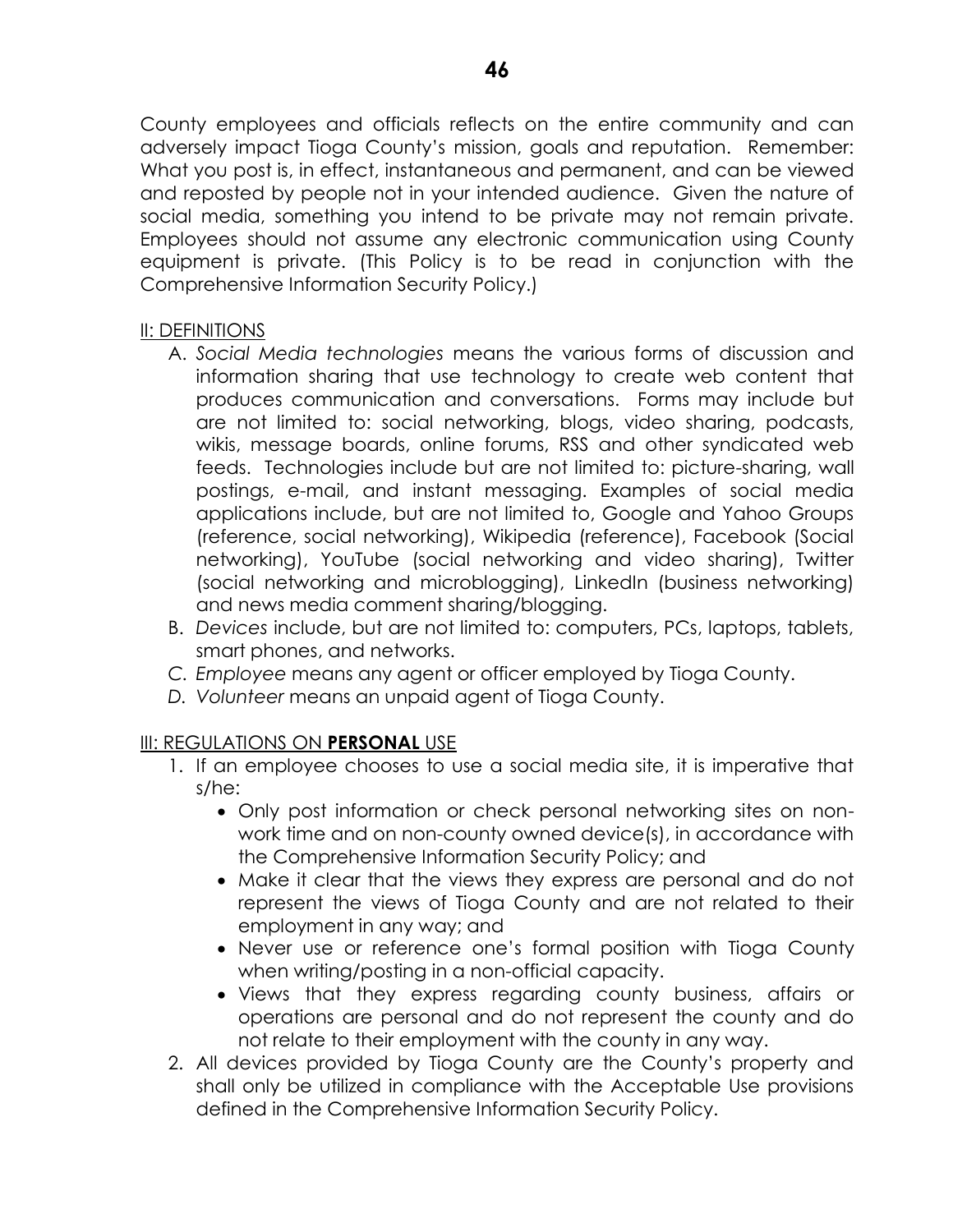- By using County property, the employee consents to the monitoring of communication and access to stored information. Tioga County may review employee use of County-owned devices at any time and without notice. Employees have no reasonable expectation of privacy when using County-owned devices or using personal devices on County-owned systems or networks.
- 3. Confidential information, business-related information, or County logos shall not be disclosed or otherwise released.
- 4. Access to social media from County-owned devices is limited to individuals performing official County business on social media.
- 5. Posting of disparaging, vulgar, obscene, intimidating, harassing, or threatening comments, critical discussion and/or statements about coworkers, customers, clients, patients and/or vendors may not be protected free speech. If an employee has a concern with information posted on social media, they should address it with their supervisor, Department Head, Personnel, or union representative. (This Policy should be read in conjunction with the Work Place Violence Prevention Policy and Discriminatory Harassment Policy.
- 6. Posting of statements or pictures that breach security, embarrass or harm Tioga County's reputation or business are prohibited.
- 7. Posting images of County employees in County uniforms, County equipment, vehicles, offices, or real estate is prohibited unless authorized by the Department Head.
- 8. Employees assume any and all risk associated with personal use of social media.

# IV: REGULATIONS ON USE FOR **COUNTY BUSINESS**

- 1. County policies, rules, regulations and standards of conduct apply to County employees and contracted service providers that engage in social media activities while conducting County business or on behalf of County departments.
- 2. A Department Head's decision to use social media must be reviewed by the Information Technology and Communication Services department, approved by the department's Legislative committee and supported by underlying justification pertaining to the department's goals and mission, audience, legal risks, technical capabilities and potential benefits. Any official County social media sites which exist at the time of the enactment of this policy must immediately submit this information to their Legislative committee in order to determine whether approval for the ongoing use of the site will be granted.
- 3. Department Heads who choose to use social media must have a strong understanding of the risks associated with use. Department Heads shall engage the Information Technology and Communications Services Department for guidance in assessing the risks associated with a specific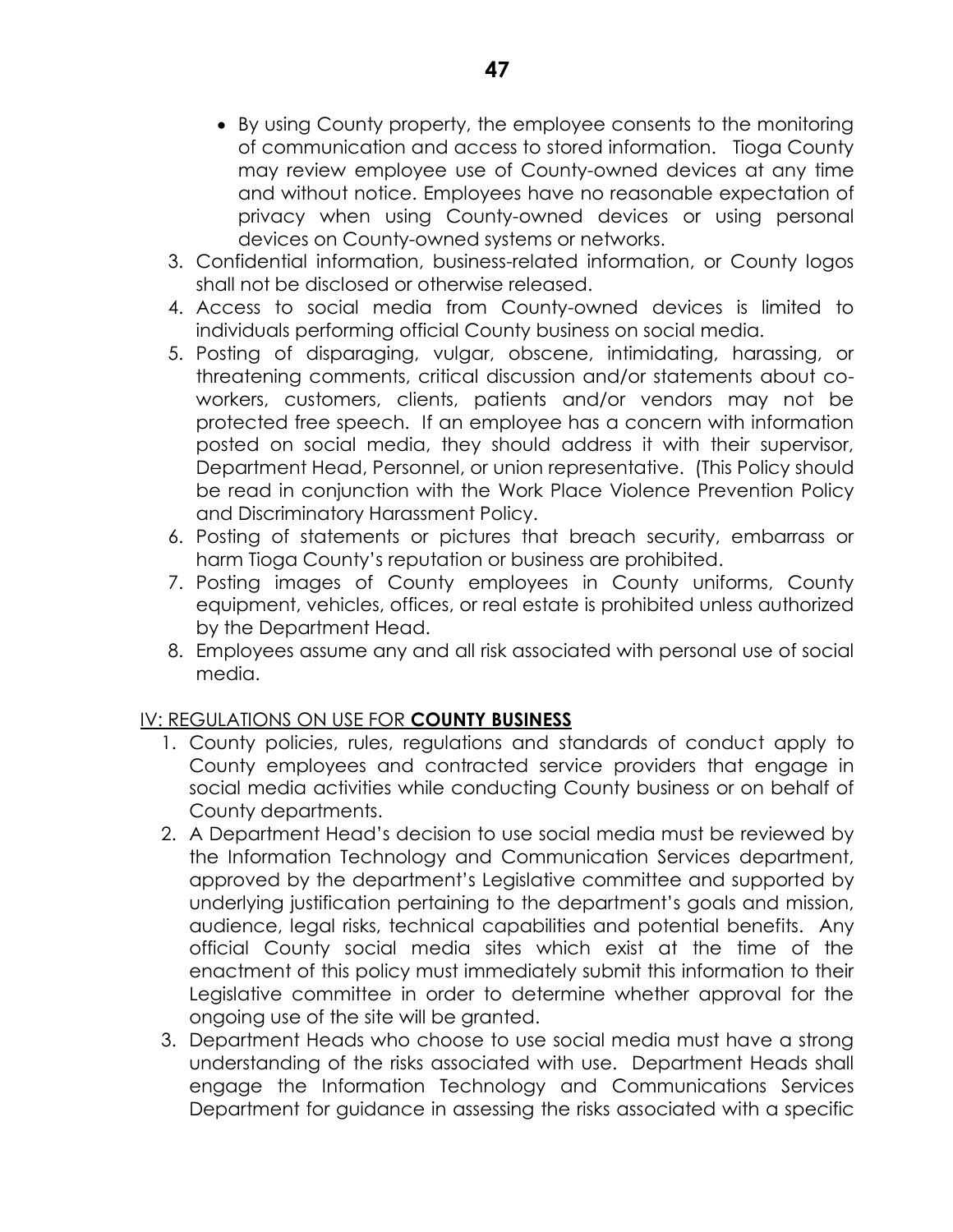social media site in comparison with the business opportunities expected. The County Attorney's office may also be consulted regarding anything related to social media use.

- 4. Department Heads are responsible for designating which employees will be the "site administrator" in their department and therefore authorized to use social media on behalf of the department, and for designating appropriate levels of access, including what sites, or types of sites, the employee is approved to use, as well as defining capability: publish, edit, or view only.
- 5. County social media network accounts must be requested by the Department Head to the Information Technology and Communications Services Department and must be created by the Information Technology and Communications Services Department using an official County email address.
- 6. Social Media sites must contain visible elements that identify them as official Tioga County sites, such as: the County seal, department logos, contact information, and a link to the main Tioga County website.
- 7. If the Department Head is unsure about the appropriateness of posting information, the Department Head shall ensure that any questions about the appropriateness of releasing information on social media shall be reviewed by the Chair of the Legislature prior to being posted to a department's profile or page.
- 8. Account password information shall only be shared with authorized employees who have been designated by the Department Head to fulfill the role of site administrator. Passwords utilized must meet minimum requirements defined in the Comprehensive Information Security Policy. Passwords to social media sites should be changed every 90 days or when a person responsible for maintaining a site leaves employment with the County. In the event of a compromise, or suspected compromise, passwords should be changed immediately.
- 9. Each departmental site administrator is responsible for monitoring the postings of their department.
- 10.Public comment must be disabled on all official County social media sites. The site administrator must ensure that each official County social media site is set up so that public comments are not permitted.
- 11.Records management Department use of social media shall be documented and maintained by the site administrator in an easily accessible format that tracks account information and preserves items that may be considered public record subject to disclosure under the New York State Freedom of Information Law (NYSFOIL).
- 12.Departmental use of social media must comply with the Comprehensive Information Security Policy as well as all applicable Federal, State, and County laws and procedures including, but not limited to copyright, records retention, public records laws, e-discovery, privacy protection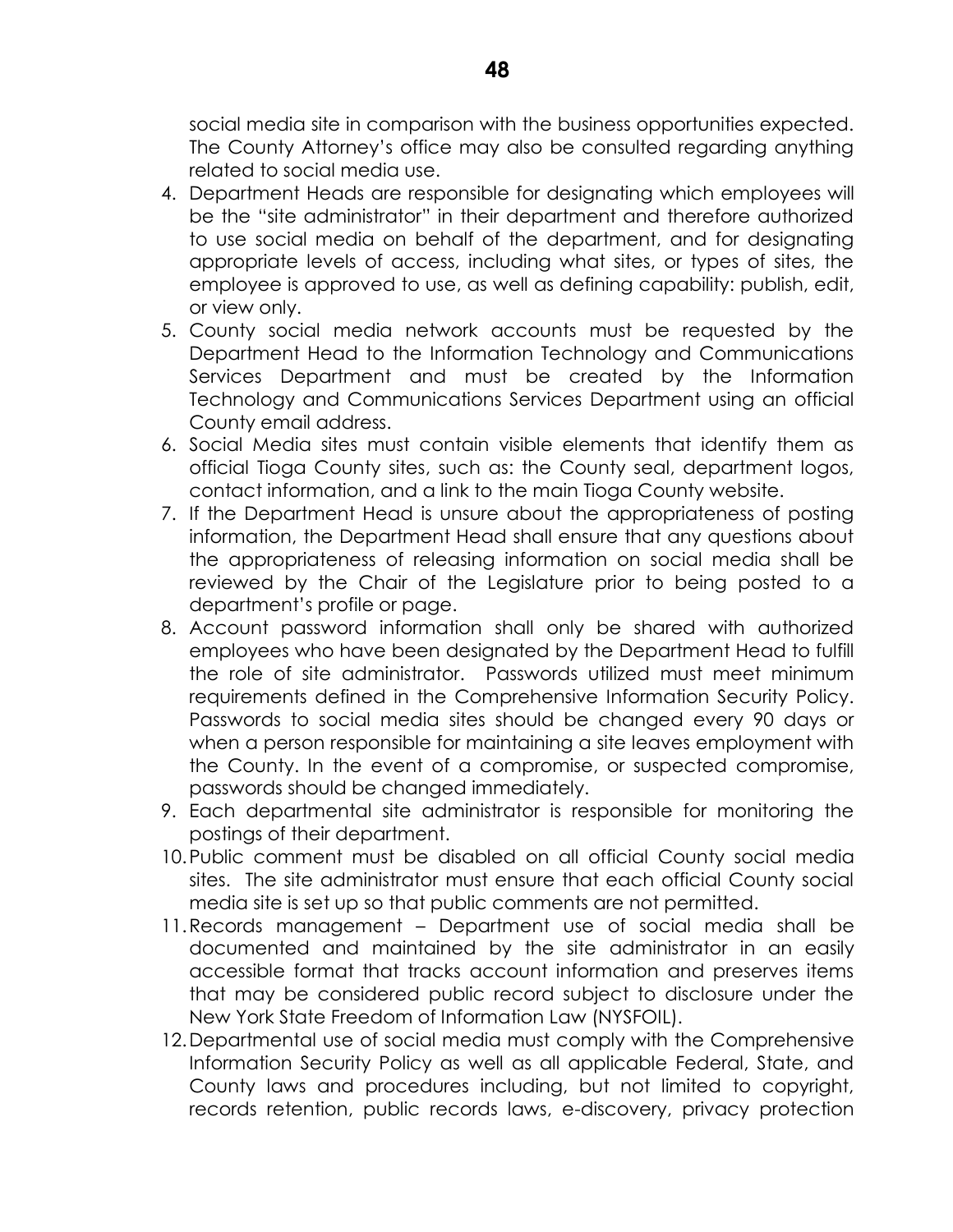laws, fair use and financial disclosure laws, HIPAA and any other applicable laws. Questions are to be referred to the County Attorney.

- 13.Departments shall not disclose confidential or proprietary information on social media sites.
- 14. Citing or posting images of vendors, clients, citizens, or employees is prohibited without their approval and approval of the Department Head or delegated site administrator.

#### V: POLICY VIOLATIONS

Violations of this policy may result in disciplinary action, up to and including termination of employment, and/or civil or criminal action, if appropriate.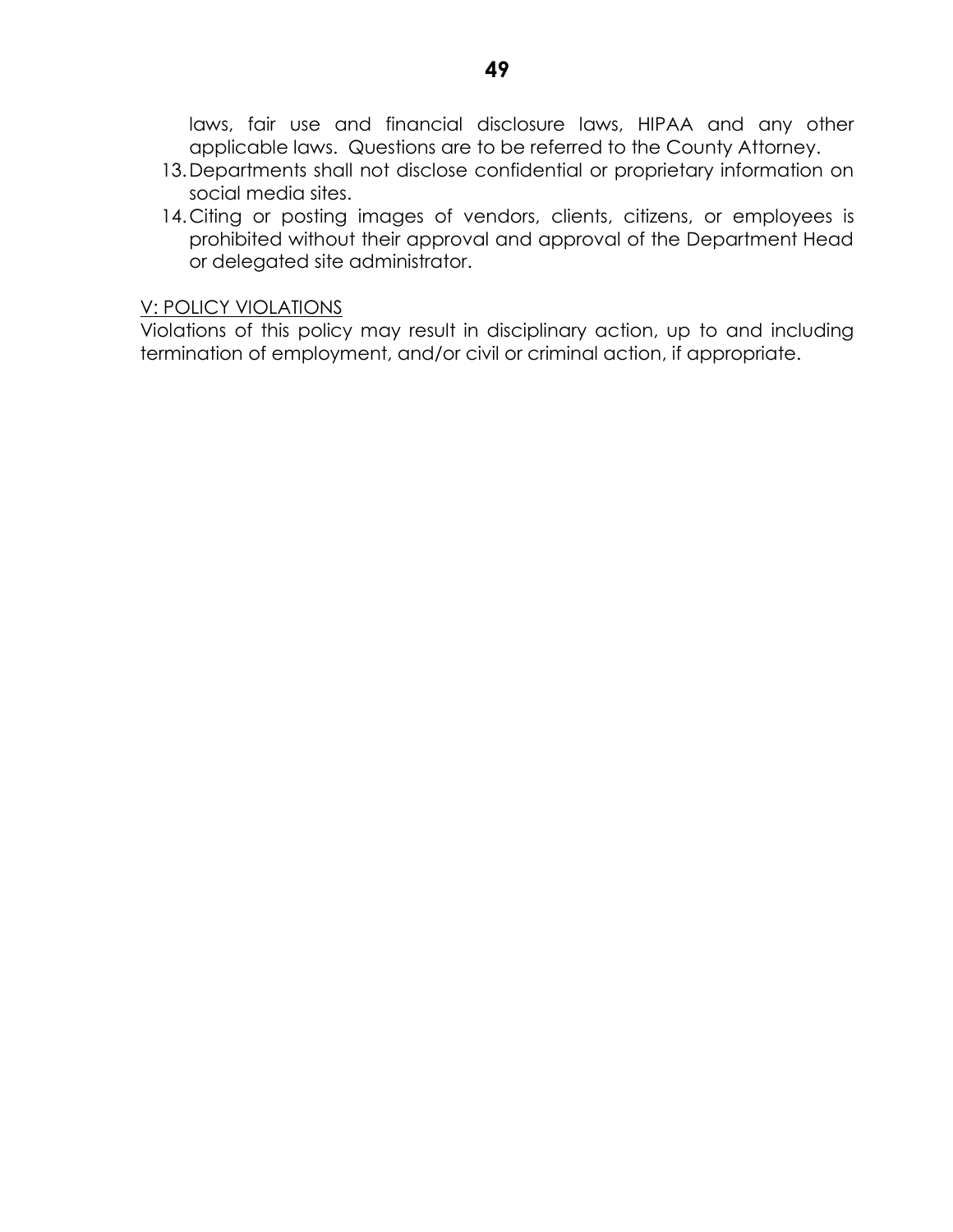| REFERRED TO:       | PUBLIC SAFETY COMMITTEE<br>PERSONNEL COMMITTEE                                                            |
|--------------------|-----------------------------------------------------------------------------------------------------------|
| RESOLUTION NO. -22 | AUTHORIZATION TO RECLASSIFY ACCOUNT<br>CLERK-TYPIST TO OFFICE SPECIALIST III<br><b>EMERGENCY SERVICES</b> |

WHEREAS: Legislative approval is required for any positon reclassification; and

WHEREAS: In late November 2021, a desk audit was requested and conducted by the Personnel Department on a part-time Account Clerk-Typist position held by Debra Stubecki; and

WHEREAS: Upon analysis of the work performed by Ms. Stubecki, the Personnel Officer has recommended reclassification of said position to the title of Office Specialist III; therefore be it

RESOLVED: That the part-time Account Clerk-Typist position (\$13.79/hour) filled by Ms. Stubecki shall be reclassified as a part-time Office Specialist III effective retroactive to November 22, 2021, at the 2021 hourly rate of 17.04 and increase to the 2022 hourly rate of \$17.81 effective January 1, 2022.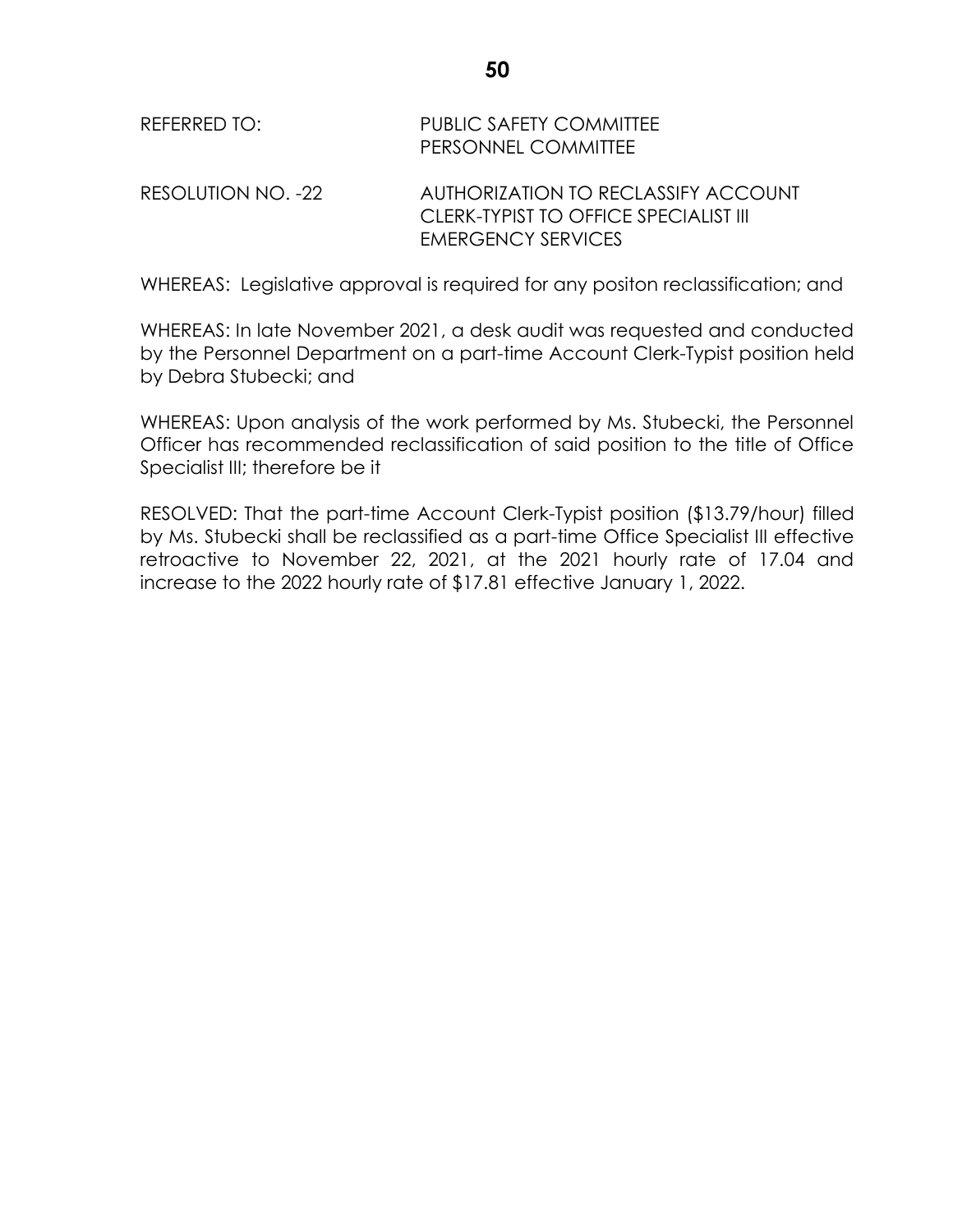| REFERRED TO: | <b>ITCS COMMITTEE</b>      |
|--------------|----------------------------|
|              | <b>PERSONNEL COMMITTEE</b> |

RESOLUTION NO. -22 AUTHORIZE APPOINTMENT OF SYSTEMS ADMINISTRATOR INFORMATION TECHNOLOGY & COMMUNICATION SERVICES

WHEREAS: Legislative approval is required for any appointment to a management/confidential position within Tioga County; and

WHEREAS: Resolution 312-21 created the position of Systems Administrator (\$54,937 - \$64,937 M/C) and following active recruitment, the Chief Information Officer has identified a qualified candidate to fill said position; therefore be it

RESOLVED: That the Chief Information Officer is authorized to provisionally appoint Charles Root as Systems Administrator at an annual salary of \$54,937 effective March 1, 2022, pending successful completion of civil service examination requirements.